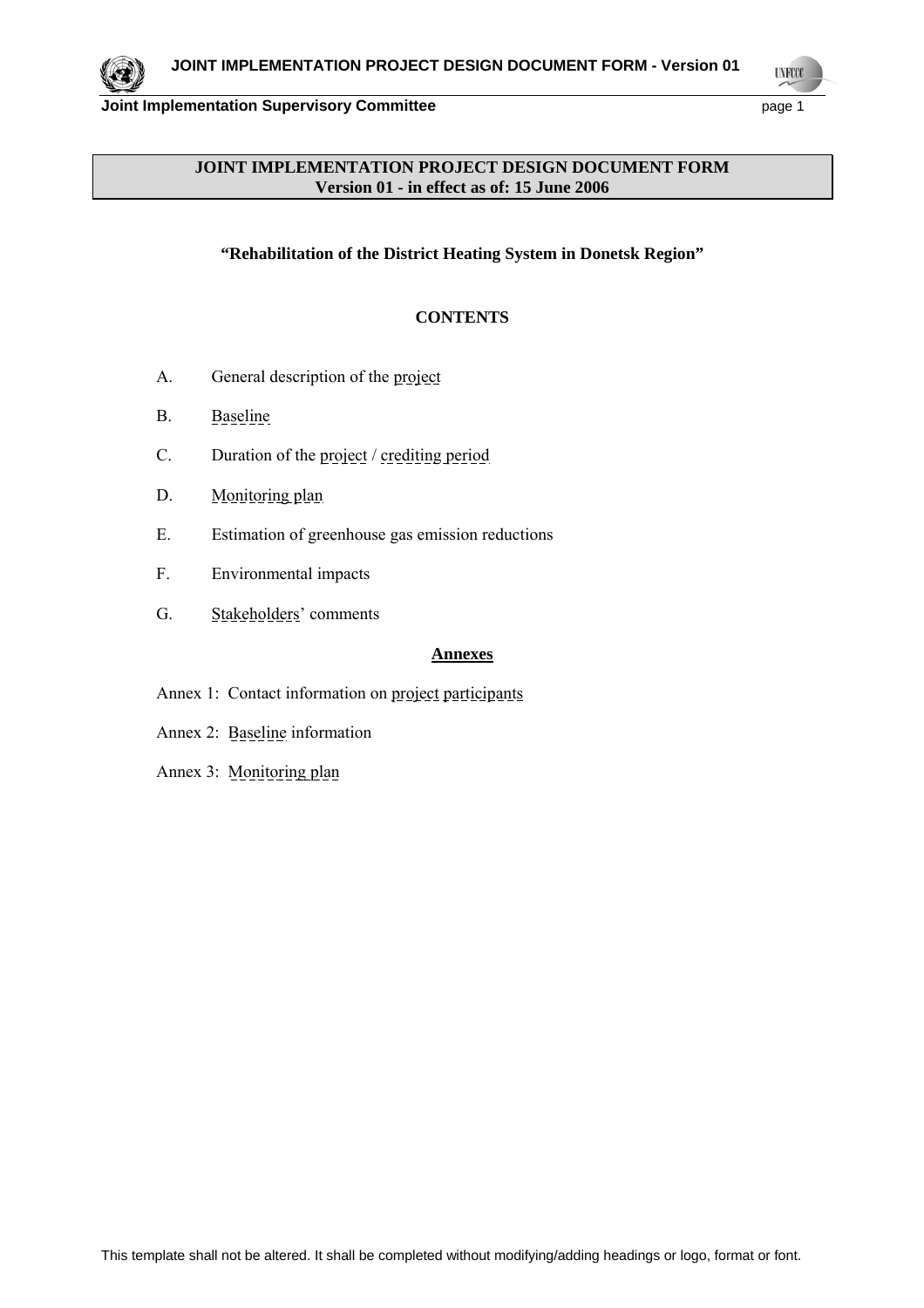**UNFCCO** 

#### **SECTION A. General description of the project**

#### **A.1. Title of the project:**

#### **"Rehabilitation of the District Heating System in Donetsk Region"**

PDD Version: 08, dated March 28, 2008

### **A.2. Description of the project:**

The project main goal is fuel consumption reduction, in particular reduction of natural gas (which is imported to Ukraine), coal and oil consumption, by means of district heating system rehabilitation in Donetsk Region, including boiler and distribution network equipment replacement and rehabilitation, and installation of combined heat and power production plants. Such reduction of fuel consumption will result in decrease of greenhouse gas emissions  $(CO_2$  and  $N_2O)$ . The purpose of the project is sustainable development of the region through implementation of energy saving technologies.

Donetsk region's district heating (DH) utility (system of heat supply enterprises) supplies and sells heat energy in forms of heat, hot water and steam, to local consumers, namely households, municipal consumers and state-owned organizations. It is a natural monopolist of heat production in the region. Heat supply market in the region is stable for years.

The project was initiated in 2004 to rehabilitate Donetsk region's district heating system, including boiler and distribution network equipment replacement and rehabilitation, and installation of combined heat and power production plants (CHP). The project "Rehabilitation of the District Heating System in Donetsk Region" consists of two parts: Rehabilitation of Donetsk Region and Rehabilitation of Donetsk City. 286 boiler-houses with 1297 boilers and 1026 km of heat distributing networks are involved in the rehabilitation of Donetsk Region and 39 boiler-houses with 193 boilers and 248 km of heat distributing networks are involved in the rehabilitation of Donetsk City. In total: 325 boiler-houses with 1490 boilers and 1274 km of heat distributing networks are involved in the project. This is the large part of Donetsk regional DH system, and project may be expanded by including the other DH objects in the region.

Installation of cogeneration units at 10 boiler houses (12 gas engines, 0.5-0.63 MW each) in Donetsk region with total installed capacity 7.3 MW and at 6 boiler houses in Donetsk city (6 gas engines, 0.38 - 0.5 MW each) with total installed capacity 2.88 MW, in sum 18 gas engines with total installed capacity 10.18 MW, is incorporated into the project. Machines made by JSC "Pervomaiskdieselmash" (Ukraine), Deutz (Germany) and Jenbacher (Austria) are considered as potential candidates for installation.

The project employs the increase in fuel consumption efficiency to reduce greenhouse gas emissions relative to current practice. After complete project implementation over 15 million Nm<sup>3</sup> of natural gas and 50 thousand ton of coal will be saved annually. Such reduction of fuel consumption is based on increase of the boiler efficiencies, reduction of heat losses in networks and CHP installation. The following activities will ensure fuel saving:

- Replacement of old boilers by the new highly efficient boilers;
- Upgrading of boilers,
- Upgrading of boilers' burners;
- Installation of heat utilizers, including condensation ones;
- Switching of boiler-houses from coal and fuel oil to natural gas:
- Improving of the network organization, application of the new insulation and the pre-insulated pipes;
- Installation of combined heat and power plants;
- Installation of frequency controllers at smoke exhauster and hot water pumps engines.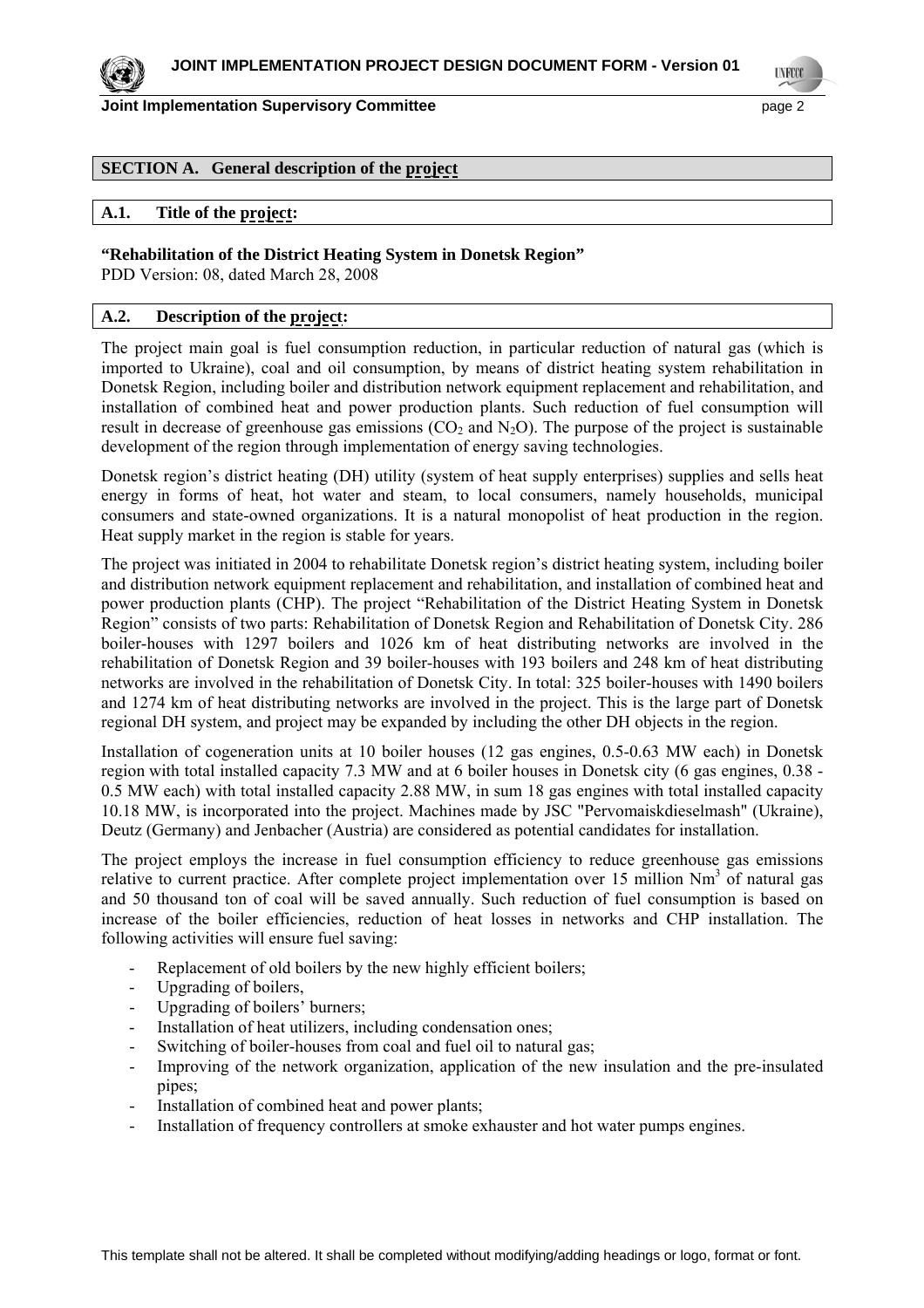

**LYFOO** 

Estimated project annual reductions of GHG emissions, in particular  $CO<sub>2</sub>$ , are from 6.4 thousand tons to 123.9 thousand tons in 2005 – 2008, and are over 181.5 thousand tons per year starting from 2009 comparing to business-as-usual or baseline scenario.

Implementation of the project will provide substantial economic, environmental, and social benefits to the Donetsk region. Social impact of the project is positive since after project implementation heat supply service will be improved and tariffs for heat energy will not be raised to cover construction costs. Environmental impact of the project is expected to be very positive as an emission of the exhaust gases such as  $CO<sub>2</sub>$ , NO<sub>x</sub>, and CO will be reduced. Also due to better after-implementation service, some part of population will cease to use electric heaters thus reducing electricity consumption, which is related to power plants emissions of  $CO_2$ ,  $SO_x$ ,  $NO_x$ ,  $CO$  and particulate matter.

RME "Donetskteplocomunenergo" fulfils annual minimal repairing of the DH system to keep it working. Particularly it executes repairing of network's parts and boilers that might cause accidents. More economically feasible and realistic scenario without carbon credits sales is a baseline scenario with very slow reconstruction activities than to make a major overhaul of the heating system. Tariffs for heat do not include the resources for prospective reconstruction of the district heating system, only the resources for probable necessary repairing after possible accidents. Minimal annual repairing doesn't lead to drooping of baseline emissions because of degradation of the whole system with efficiency droop at other objects, the overall actual emissions of Supplier would stay on the same level. This scenario is less environmentally favorable for the near future (including first commitment period 2008-2012), since GHGs emissions of Supplier will continue to be kept at the same level or even higher, but economically such scenario is more attractive.

Estimated project risks are limited and minimized. Ukraine has claimed district heating and municipal energy sector as a priority of the national energy-saving development.

| Party involved          | Legal entity project participant<br>(as applicable) | Please indicate if the Party<br>involved wishes to be considered<br>as project participant<br>(Yes/No) |
|-------------------------|-----------------------------------------------------|--------------------------------------------------------------------------------------------------------|
| Ukraine<br>(Host Party) | RME "Donetskteplocomunenergo";                      | No                                                                                                     |
|                         | Institute of Engineering Ecology, Ltd               |                                                                                                        |
| <b>Netherlands</b>      | E-Energy B.V.                                       | No                                                                                                     |

### **A.3. Project participants:**

The project is initiated by two partners that distribute their functions in the project as follows:

• *RME "Donetskteplocomunenergo":* is a project implementation agency (**Supplier**), which represents heat supply enterprises of Donetsk region. It operates equipment for heat production and distribution, and renders the heat supply services. As far as this organization purchases all the necessary inputs, including fuel, electricity, water, etc., it has the primary interest in the reduction of specific fuel consumption that can be achieved by the implementation of the project. Besides, this enterprise has all licenses and permissions, required under Ukrainian legislation, to perform designing and rehabilitating of the equipment. It is responsible for designing, engineering and installation works execution by its own personnel or with the aid of subcontractors. It finances this project (partly on credit base) and receives profits.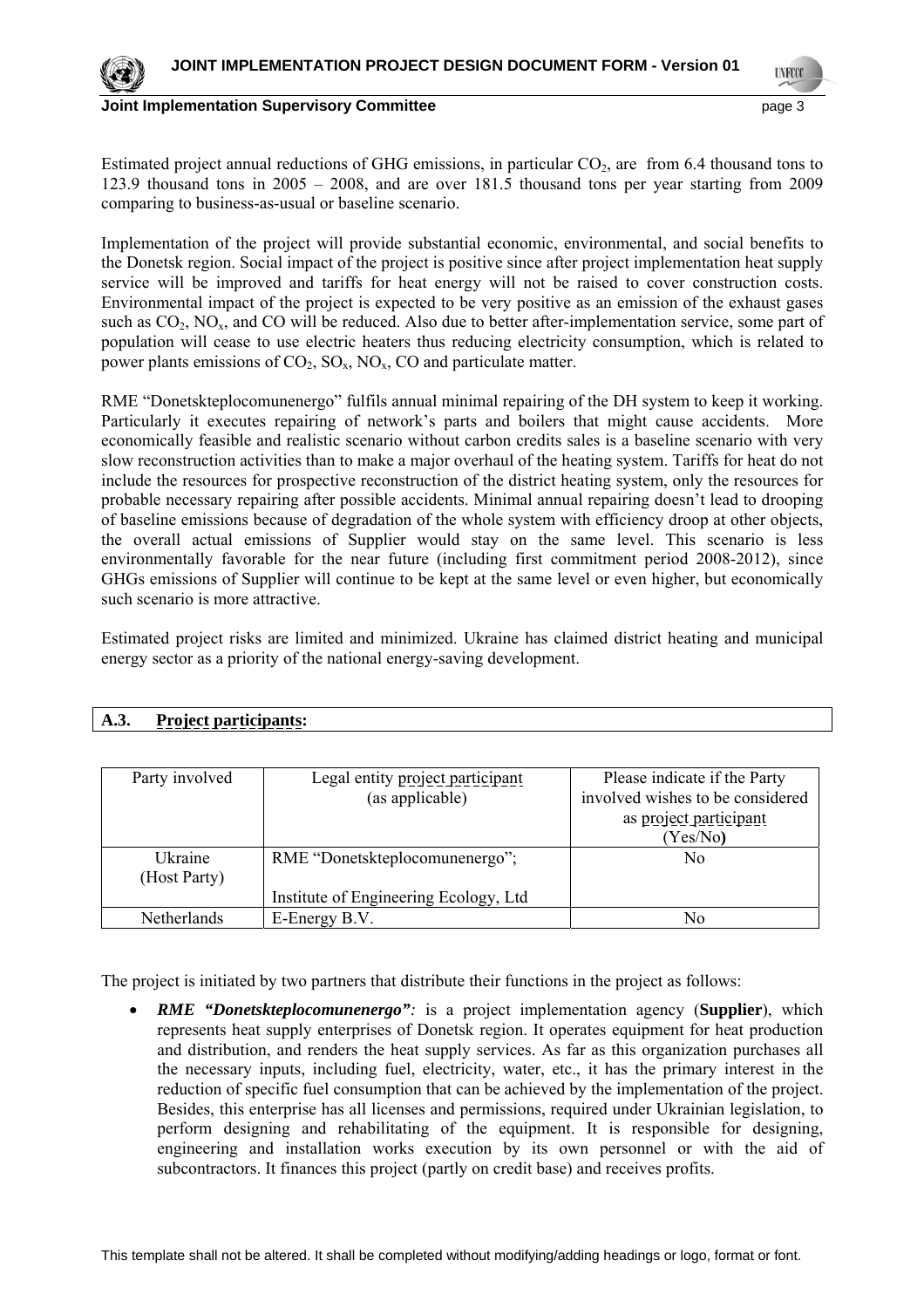**LYFOO** 

#### Historical details:

The Regional production association "Donetskteploset" was organized in April, 1978, on the base of 13 enterprises in Donetsk Region. Since this time the enterprise had undergone some structural changes – the amount of productive units and the name was changed (nowadays the Regional (oblast) municipal enterprise "Donetskteplocomunenergo" includes 24 industrial units) as well as the amount of workers.

Today the Regional Municipal Enterprise (RME) "Donetskteplokomunenergo" is a powerful complex, which is a huge heat supply enterprise in Ukraine. It supplies heat to over 270 thousands of personal accounts in Donetsk Region. The stuff of the enterprise consists of about 6 ths workers. They provide continuous operation of the heat generating, transporting and distributing equipment. The enterprise characteristics is given in Table 1.

|                                                  | 01.01.2004 | 01.01.2006 |
|--------------------------------------------------|------------|------------|
| Total amount of the boiler-houses                | 318        | 372        |
| Length of the heat supply networks in the 2-pipe | 1187.4     | 1288.1     |
| calculation, km                                  |            |            |
| Total enterprise capacity, Gkal per hour         | 2736.6     | 2995.0     |
| Connected heat load, Gkal per hour               | 1680.0     | 1686.7     |
| Heating area (living), $1000* m^2$               | 11701.1    | 11875.7    |
| Amount of personal accounts                      | 260785     | 273049     |

*Table 1. Enterprise characteristics* 

The heating area for the population makes  $81.1\%$ , for the legal entities  $-18.9\%$ .

Today 24 productive units are the members of Regional municipal enterprise "Donetskteplokomunenergo". They supply the Donetsk Region residents with heat and hot-water.

**Institute of Engineering Ecology, Ltd:** is a research and engineering organization. It is responsible for development of project feasibility study, development of the Joint Implementation project, development and choice of appropriate technologies, and further selection of necessary equipment. It will also take part in environmental monitoring and verification processes.

#### Historical details:

Institute of Engineering Ecology (IEE), Ltd., is the independent nongovernmental professional organization, created in February, 1992. It deals mainly with the engineering ecological problems in industrial sphere. Its activity is aimed at development, production and application of the new ecologically pure technologies and various equipment for fuel and energy saving and environmental protection, as well as at carrying out ecological and energetic investigations and examinations, development of Joint Implementation projects on GHG emissions reduction in industry and district heating systems according to the Kyoto Protocol mechanisms.

Institute's activity is being executed by well-qualified and experienced specialists, including possessing DrSci and PhD degrees, in fields of heat power engineering, industrial and municipal heat supply, district heating, gas cleaning, toxic substances formation and decomposition in burning processes, waste utilization, etc.

Among the Institute's developments there are such new technologies and equipment as hot water boilers (with heat capacity of 0.63 and 2.0 MW), heat utilizers (condensation, contact, contact-surface), air-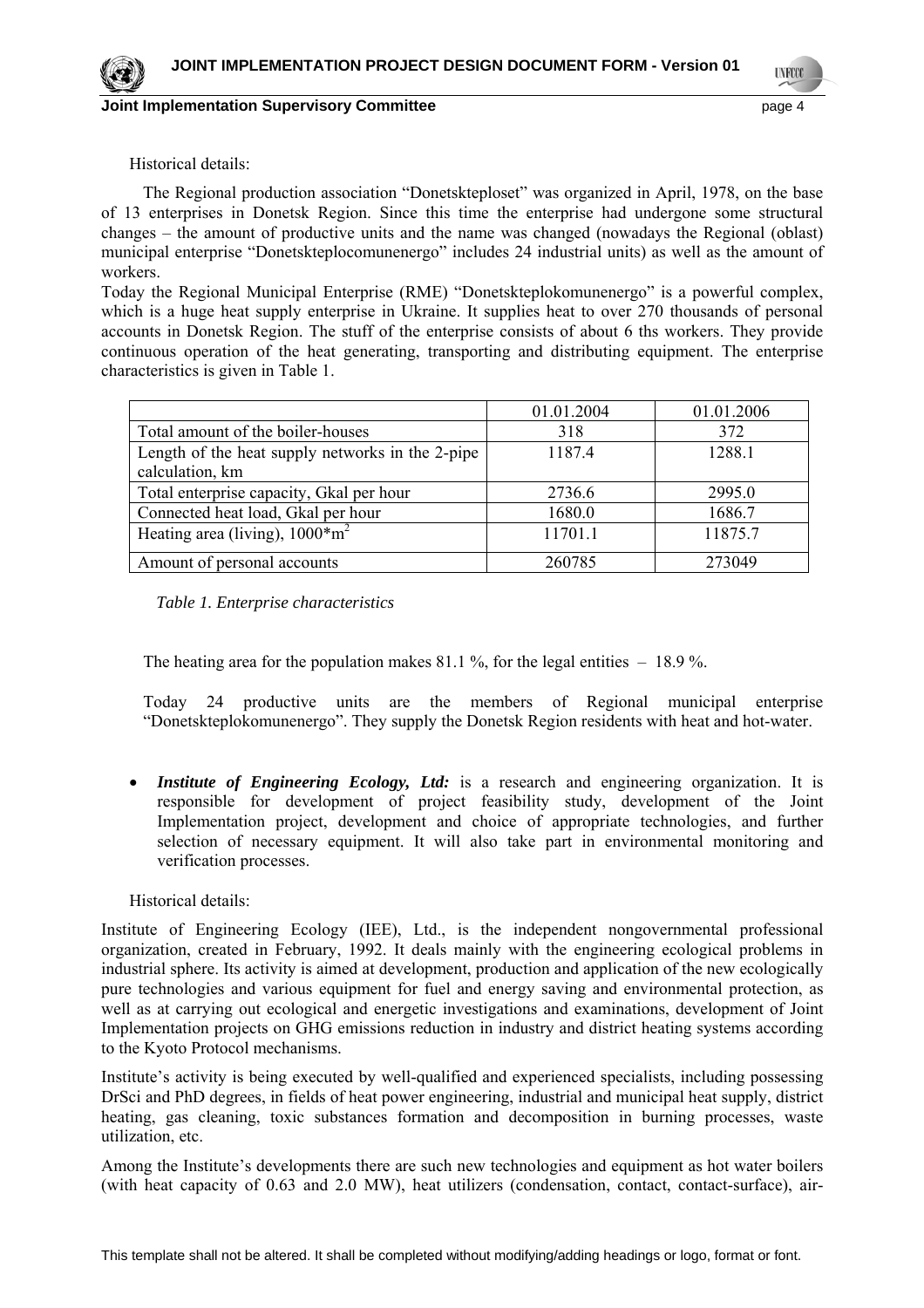

**LYFOO** 

heaters, modernized hearth radiation burners, intensification of furnace heat-exchange, increasing of dust and gas-cleaning efficiency, etc.

IEE has accomplished a number of projects on development and application of the technologies for energy saving in the processes of heat generation and reduction of toxic and greenhouse gas emissions. Such projects are applied, in particular, in the municipal district heating systems of the cities of Kyiv, Zhytomyr, Vinnytsia, Sumy, Luhansk, Yalta, Khmelnytsky, Odesa, Sevastopol, Simferopol, etc., as well as at industrial enterprises in Kharkiv, Lviv, Kyiv, Donetsk and Khmelnytsky regions, and also in Moscow and Moscow region.

IEE deals with questions related to the global climate change, greenhouse gas mitigation and Kyoto protocol, since 1998.

IEE is the main scientific and engineering organization of the Ministry of Housing and Municipal Economy of Ukraine (under the management of which there are all district heating enterprises of the country, that consume over 30% of total fuel consumption by the country) in field of control and reduction of  $CO_2$  emission, and by the order of this Ministry (previously the State Committee) has executed the expert estimation of potential and possibilities for reduction of  $CO<sub>2</sub>$  emission into atmosphere from the municipal district heating utilities of Ukraine.

To date, IEE has prepared the Project Idea Notes (PINs) for the JI projects on the rehabilitation of the district heating systems for several cities (Vinnitsa, Khmelnytsky, Luhansk, Chernihiv, Donetsk, Rivne, Kharkiv, etc) and regions (Chernihiv and Donetsk regions, Autonomous Republic of Crimea) of Ukraine, under preparation there are the Project Design Documents (PDDs) for some of these projects and PINs for cities Dnipropetrovsk, Zhytomyr, Odesa and several industrial enterprises. The complete PDDs developed for Chernihiv region (the first in Ukraine JI project), Donetsk region and AR Crimea, already successfully passed the international validation process and received the Letters of Approval from Ukrainian government.

Questions of energy saving and reduction of GHG traditionally take the considerable part of reports at International conferences «Problems of ecology and exploitation of energy objects», annually held by IEE in Crimea.

IEE was the co-organizer of the First (October 3-5, 2005, Kyiv, Ukraine) and the Second (October 23-25, 2006, Kyiv, Ukraine) International Conferences on JI Projects in Ukraine "Climate Change and Business".

• *E-Energy B.V.:* is the purchaser of emission reduction units generated from this project. It is a company registered in the Netherlands, and is one of subsidiaries belonging to the E energija group.

Having started its activity in 1994, E energija group has expanded from its first established company Energijos taupymo centras (Energy saving center).

The rising work range and economical-social conditions caused the creation of vertically integrated company's structure, with the separation of group's operation fields. For this purpose, the company E energija UAB, which now is the management company of the whole E energija group, was established.

E energija, UAB is an energy planning and management company, which implements turnkey projects from conceptual development and owns companies generating and supplying energy for industries and residents of the cities.

One of key aims of E energija specialists is to prepare energy plans to meet energy needs for subsistence and development of alternate energy sources and the increase of energy efficiency at least cost to the economy and environment.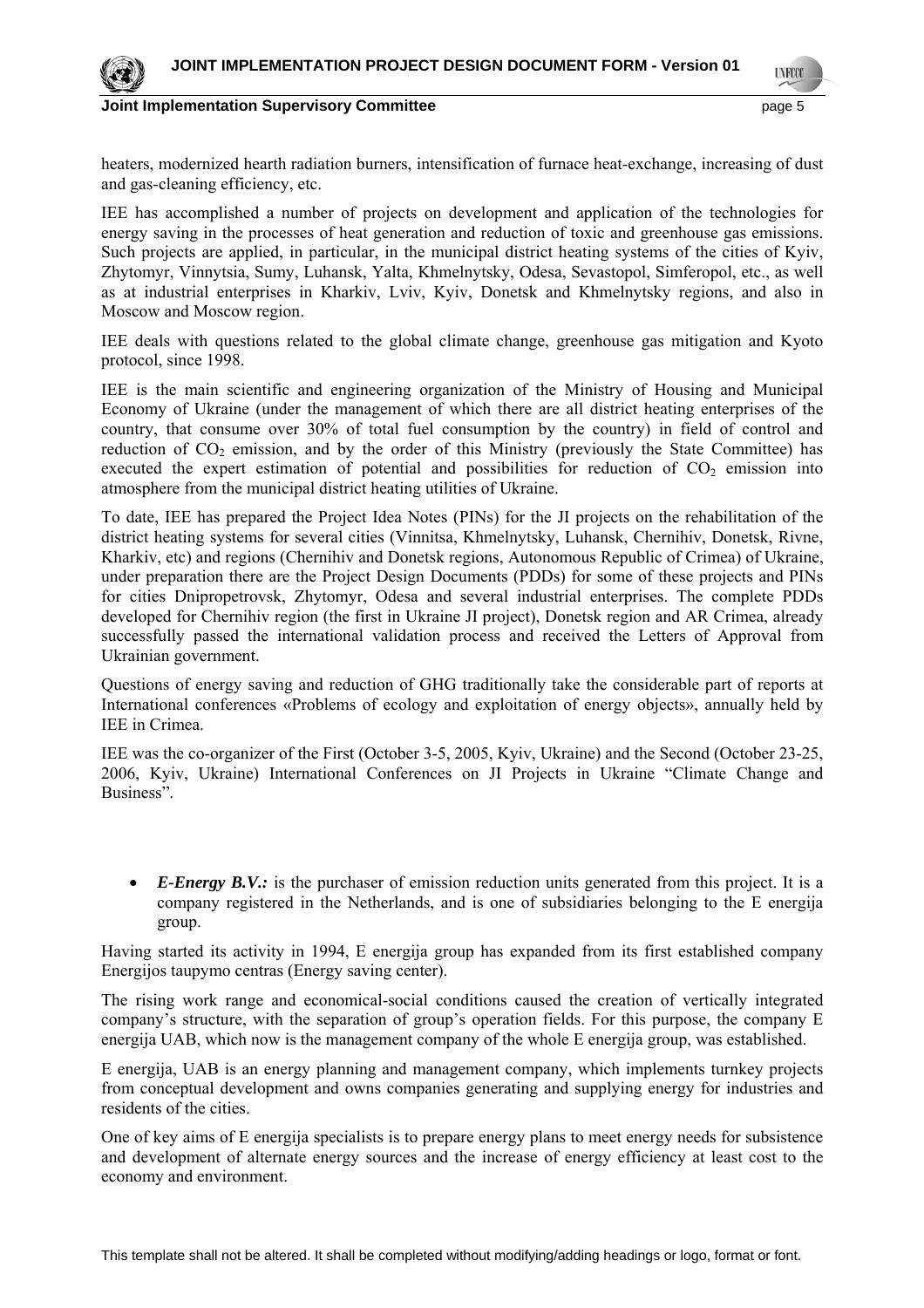**UYECCO** 



**Joint Implementation Supervisory Committee** *page 6* **page 6** 

Since 2005 E energija group, one of the first companies in the Baltic countries has been involved in the project development under Kyoto Protocol flexible mechanisms and started trading activities with EU allowances as specified by EU Emission Trading Scheme.

E-Energy B.V. is a company responsible for E energija group carbon credit procurement for its own purposes and all business related with carbon credit trade. E-Energy B.V. is active investor in the market of Eastern European countries in a number of JI projects.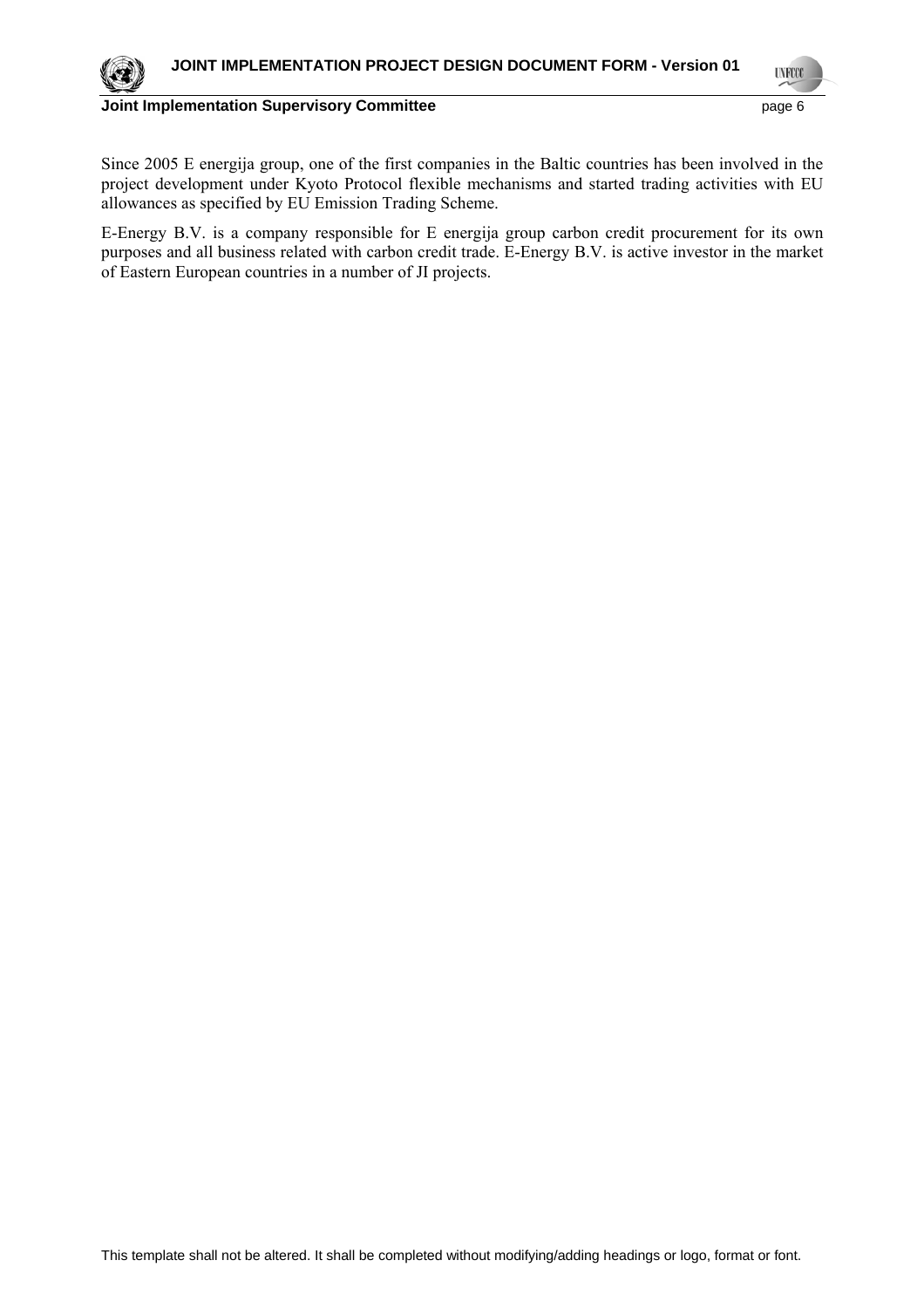**UNFOOT** 

### **A.4. Technical description of the project:**

#### **A.4.1. Location of the project:**

The Project is located in Donetsk Region in the South-Eastern part of Ukraine (**Fig.1**).



*Fig. 1. The map of Ukraine with neighboring countries*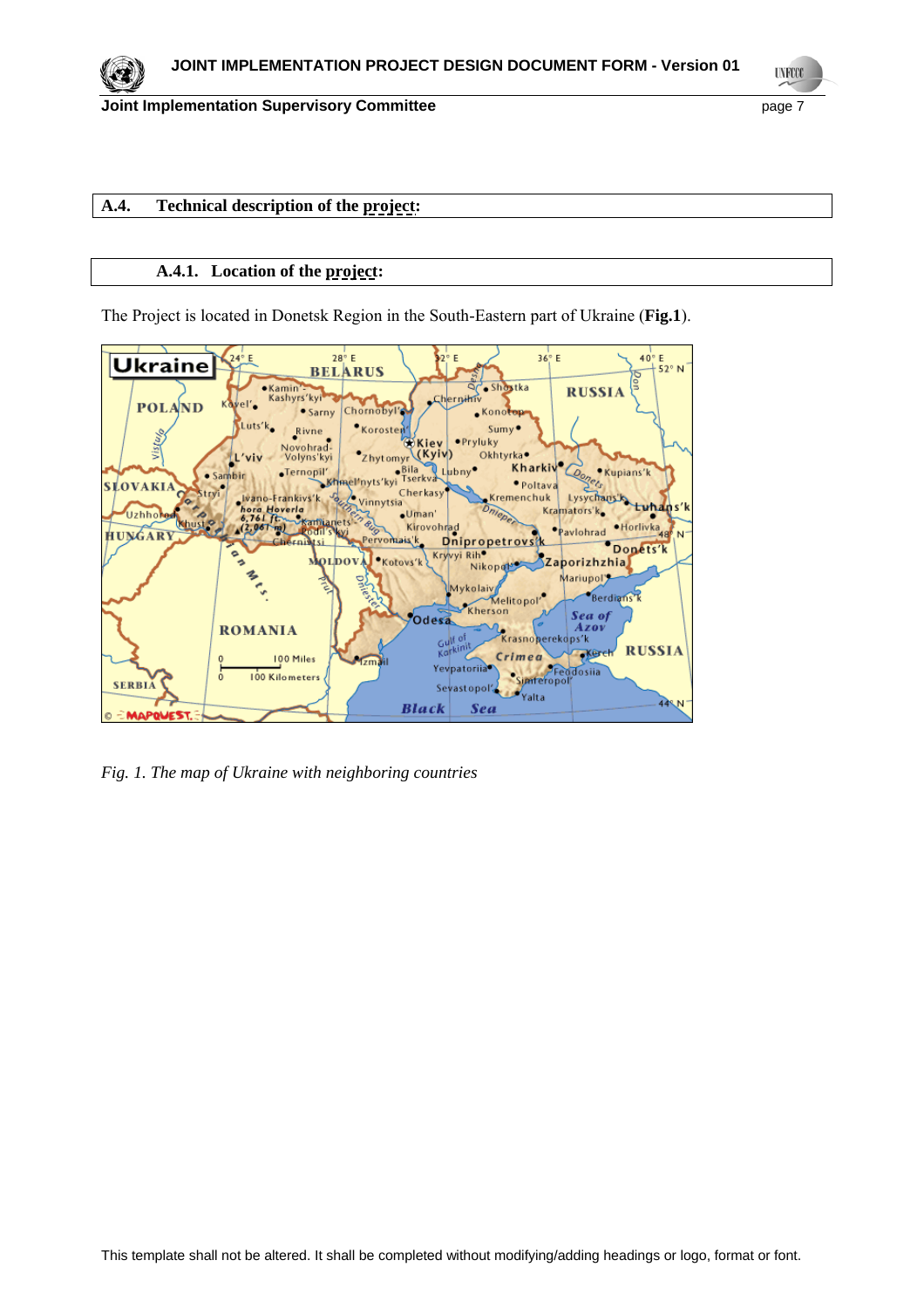**LYFOO** 

#### **A.4.1.1. Host Party(ies):**

Ukraine.

Ukraine is an Eastern European country that ratified the Kyoto Protocol to UN FCCC on February  $4<sup>th</sup>$ , 2004, and is eligible for the Joint Implementation projects.

#### **A.4.1.2. Region/State/Province etc.:**

#### Donetsk Region.

Donetsk region is located in the South-Eastern part of Ukraine. Its territory is 26500 km<sup>2</sup> (about 4.4% of the total area of Ukraine), its longitude from north to south is  $270 \text{ km}$ , from east to west  $-190 \text{ km}$ . Its population (as of 2004) is about 4.7 million constitutes 10% of the overall Ukrainian population, making it the most populous and most densely populated region of the country. Its large population is due to the presence of several big industrial cities and numerous villages agglomerated around them. About 4.3 ml people live in cities and towns  $(90\%)$ , about 0.4 ml people  $(9,1\%)$  – in villages.

The Donetsk region's climate is mostly continental, which is characterized by hot summers and relatively cold winters with changeable snow surfaces. The average temperatures are:  $-7\,^0\text{C}$  in January, and +19 $^0\text{C}$ in July, with average annual rainfall of 524 mm. Thus the heating period is 183 days. The average outside temperature over the heating period is  $-1.8 \degree C$ .

On January  $1<sup>st</sup>$ , 2004, Donetsk region accounted for 23.7 mln m<sup>2</sup> residential buildings, 514 boiler houses and about 2000 km of heat and steam networks that belong to the communal property. Besides the RME "Donetskteplocomunenergo", there are also other district heating enterprises in Donetsk region, but the networks are separated, not conjuncted, and no conjunction of the networks is planned.

Donetsk region borders in the south-west and west – upon Zaporizhzhya and Dnipropetrovsk regions, in the north-west upon Kharkiv region, in the north-east – upon Lugansk region, in the east – upon Rostov region of Russian Federation. On the south Donetsk region is washed by Azov Sea. There are 28 cities of regional submission in Donetsk region: Donetsk, Avdiyivka, Artemivsk, Gorlivka, Debaltseve, Dzerzhynsk, Dmytrov, Dobropillya, Dokuchayevsk, Drushkivka, Enakiyeve, Zhdanivka, Kirovske, Kostyantynivka, Kramatorsk, Krasnoarmiysk, Krasniy Lyman, Makiyivka, Mariupol, Novogrodivka, Selidove, Slov'yansk, Snizhne, Torez, Vugledar, Chartsyzsk, Shahtarsk, Yasinuvata. The territory is divided into 18 districts: Amvrosijivsky, Artemivsky, Velykonovoselkivsky, Volnovakhsky, Volodarsky, Dobropilsky, Konstyantynivsky, Krasnoarmijsky, Krasnolymansky, Mar'jinsky, Novoazovsky, Oleksandrivsky, Pershotravnevy, Slov'yansky, Starobeshevsky, Telmanivsky, Shakhtarsky, Yasynuvatsky.

#### **A.4.1.3. City/Town/Community etc.:**

Cities, towns and villages of the Donetsk Region (see the next issue).

#### **A.4.1.4. Detail of physical location, including information allowing the unique identification of the project (maximum one page):**

It should be noted that the district heating systems from the majority of territorial districts of the Donetsk Region are involved in the project in question. The majority of places involved in the project (inscribed on the map) are marked with blue circles (**Fig. 2**).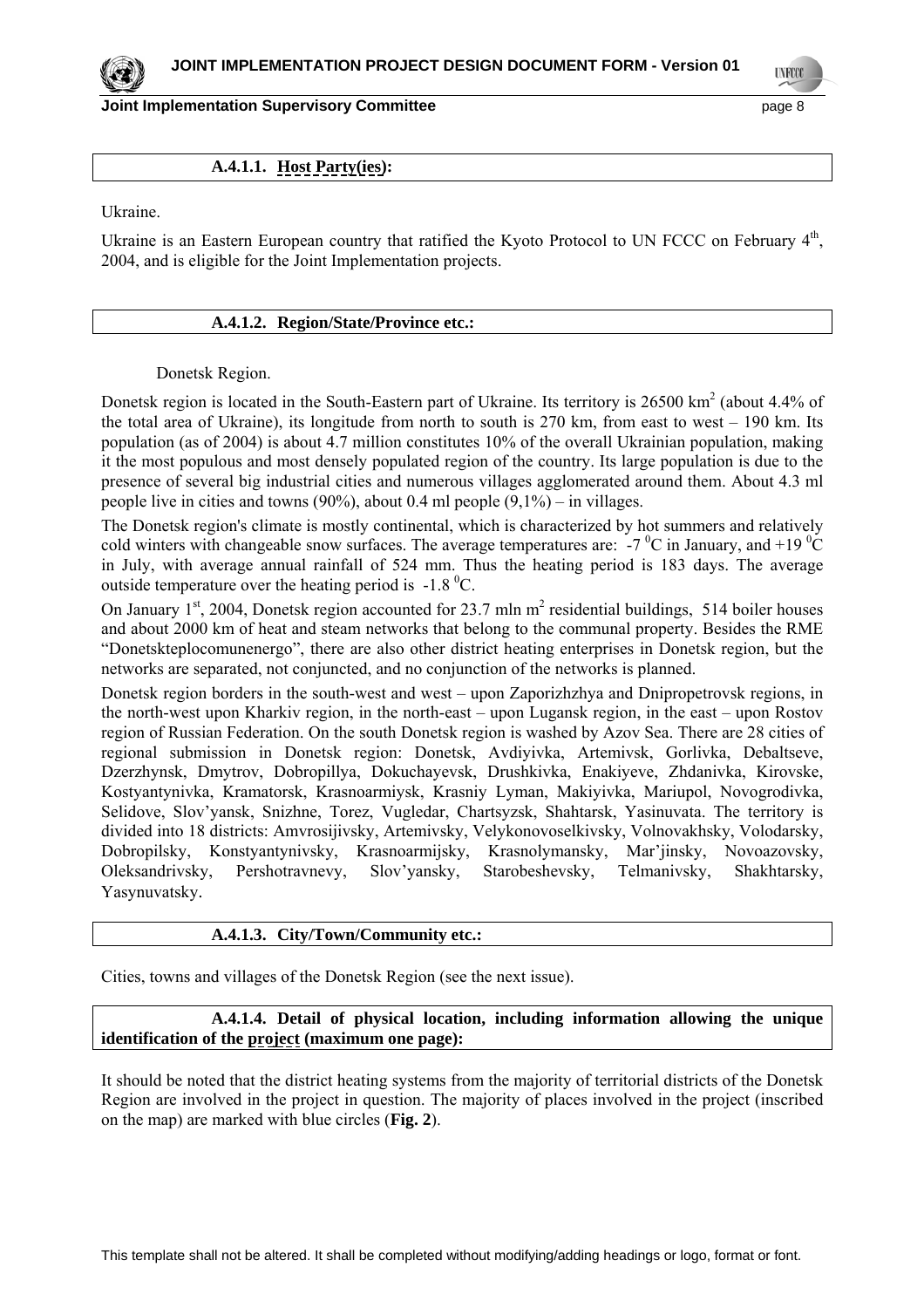

**UNFCCC** 



*Fig. 2. Location of Donetsk region's major cities and towns where project will be implemented.* 

By the organizing structure, 24 district heating productive units are the members of regional municipal enterprise "Donetskteplokomunenergo" (Project Supplier), and belong to it. They are situated in the following cities, towns and urban villages (see Table 2). Besides, the RME "Donetskteplokommunenergo" is empowered to represent the owners (managers) of boiler-houses in Artemivsk ("Termoservise" Ltd ) and Donetsk (MCE "Donetskteplomerezha") cities, for all activity associated with this JI project.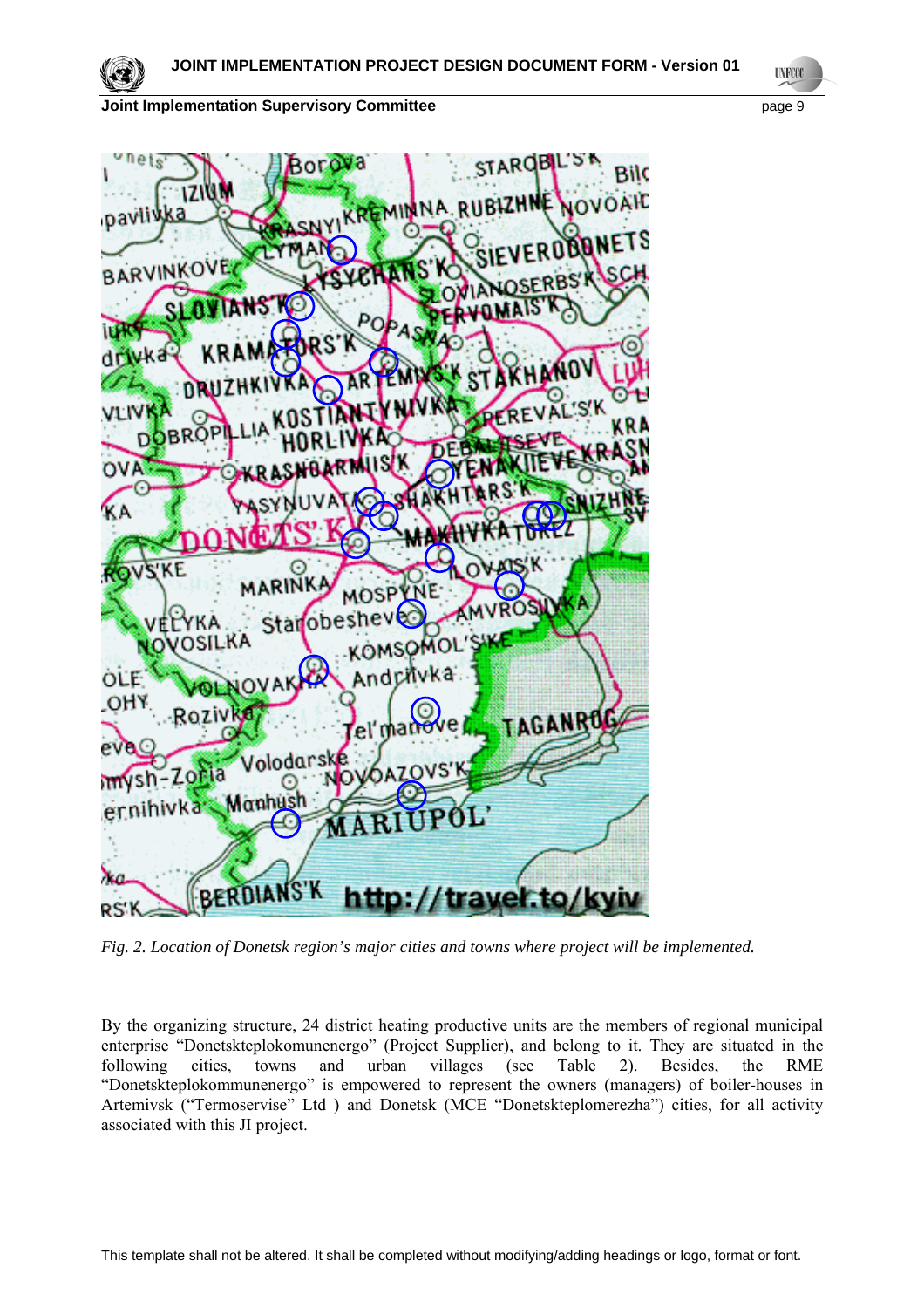**UNFOOT** 

#### **Joint Implementation Supervisory Committee** *page* **10 page 10**

| $N_2$          | City              | Number of<br>boiler<br>houses | Number of<br>boilers | Number<br>of boiler<br>houses<br>included<br>in project | Number of<br>boilers<br>included in<br>project | Scheduled<br><b>GHG</b><br>emissions<br>reduction after<br>complete<br>implementation<br>of the project,<br>t $CO2$ |
|----------------|-------------------|-------------------------------|----------------------|---------------------------------------------------------|------------------------------------------------|---------------------------------------------------------------------------------------------------------------------|
| $\mathbf{1}$   | Amvrosiivka t.    | 8                             | 36                   | $\overline{7}$                                          | 33                                             | 1834.0                                                                                                              |
| $\overline{2}$ | Volnovaha t.      | 21                            | 79                   | 16                                                      | 65                                             | 2624.7                                                                                                              |
| 3              | Vuglegirsk t.     | 5                             | 12                   | 5                                                       | 12                                             | 3573.7                                                                                                              |
| $\overline{4}$ | Vugledar t.       | $\mathbf{1}$                  | $\overline{2}$       | $\mathbf{1}$                                            | $\overline{2}$                                 | 2354.4                                                                                                              |
| 5              | Debaltseve t.     | $\overline{7}$                | 21                   | $\boldsymbol{0}$                                        | $\overline{0}$                                 | 0.0                                                                                                                 |
| 6              | Dzerzhynsk t.     | 22                            | 77                   | 22                                                      | 77                                             | 5005.1                                                                                                              |
| $\overline{7}$ | Dmytrove t.       | 13                            | 59                   | 13                                                      | 59                                             | 12361.8                                                                                                             |
| 8              | Dokuchaevsk t.    | $\overline{4}$                | 17                   | $\overline{4}$                                          | 17                                             | 569.4                                                                                                               |
| 9              | Druzhkivka t.     | 16                            | 75                   | 12                                                      | 39                                             | 6272.3                                                                                                              |
| 10             | Enakieve t.       | 66                            | 198                  | 57                                                      | 175                                            | 10946.0                                                                                                             |
| 11             | Zhdanivka t.      | $\overline{7}$                | 21                   | $\overline{7}$                                          | 21                                             | 1147.1                                                                                                              |
| 12             | Ilovaysk t.       | 5                             | 31                   | 5                                                       | 31                                             | 2426.5                                                                                                              |
| 13             | Kirovske t.       | 8                             | 46                   | 8                                                       | 46                                             | 5514.2                                                                                                              |
| 14             | Kostyantinivka t. | 28                            | 90                   | 28                                                      | 90                                             | 7099.8                                                                                                              |
| 15             | Kramatorsk t.     | 13                            | 34                   | 9                                                       | 28                                             | 5793.0                                                                                                              |
| 16             | Krasniy Lyman t.  | 14                            | 52                   | 12                                                      | 48                                             | 3711.1                                                                                                              |
| 17             | Mangush uv.       | 3                             | $\overline{7}$       | $\mathbf{1}$                                            | $\overline{2}$                                 | 28.4                                                                                                                |
| 18             | Novoazovsk t.     | 6                             | 22                   | $\overline{4}$                                          | 15                                             | 450.5                                                                                                               |
| 19             | Selidove t.       | 8                             | 29                   | 5                                                       | 13                                             | 12654.0                                                                                                             |
| 20             | Slov'yansk t.     | 38                            | 143                  | 21                                                      | 86                                             | 16826.9                                                                                                             |
| 21             | Snizhne t.        | 14                            | 62                   | 9                                                       | 41                                             | 4342.1                                                                                                              |
| 22             | Starobesheve uv.  | $\overline{3}$                | 14                   | $\overline{2}$                                          | 12                                             | 596.4                                                                                                               |
| 23             | Telmanove uv.     | $\overline{2}$                | 5                    | $\overline{2}$                                          | 5                                              | 300.8                                                                                                               |
| 24             | Torez t.          | 20                            | 70                   | 10                                                      | 50                                             | 4716.7                                                                                                              |
| 25             | Ukrayinsk t.      | 5                             | 37                   | 5                                                       | 37                                             | 16287.3                                                                                                             |
| 26             | Chartsyzsk t.     | 19                            | 103                  | 14                                                      | 73                                             | 6308.9                                                                                                              |
| 27             | Chasiv-Yar t.     | 10                            | 25                   | $\overline{7}$                                          | 19                                             | 387.4                                                                                                               |
| 28             | Shahtarsk t.      | 19                            | 107                  | 17                                                      | 96                                             | 5111.6                                                                                                              |
| 29             | Yasynuvata t.     | 15                            | 60                   | 11                                                      | 48                                             | 5868.8                                                                                                              |
| 30             | Artemivsk t.      | 14                            | 57                   | 14                                                      | 57                                             | 4324.1                                                                                                              |
| 31             | Donetsk c.        | 141                           | 567                  | 39                                                      | 193                                            | 32057.0                                                                                                             |
|                | <b>Total</b>      | 555                           | 2158                 | 367                                                     | 1490                                           | 181493.6                                                                                                            |

*Table 2. Organizing structure of RME "Donetskteplocomunenergo" and other heat-supply enterprises included in the project*

This template shall not be altered. It shall be completed without modifying/adding headings or logo, format or font.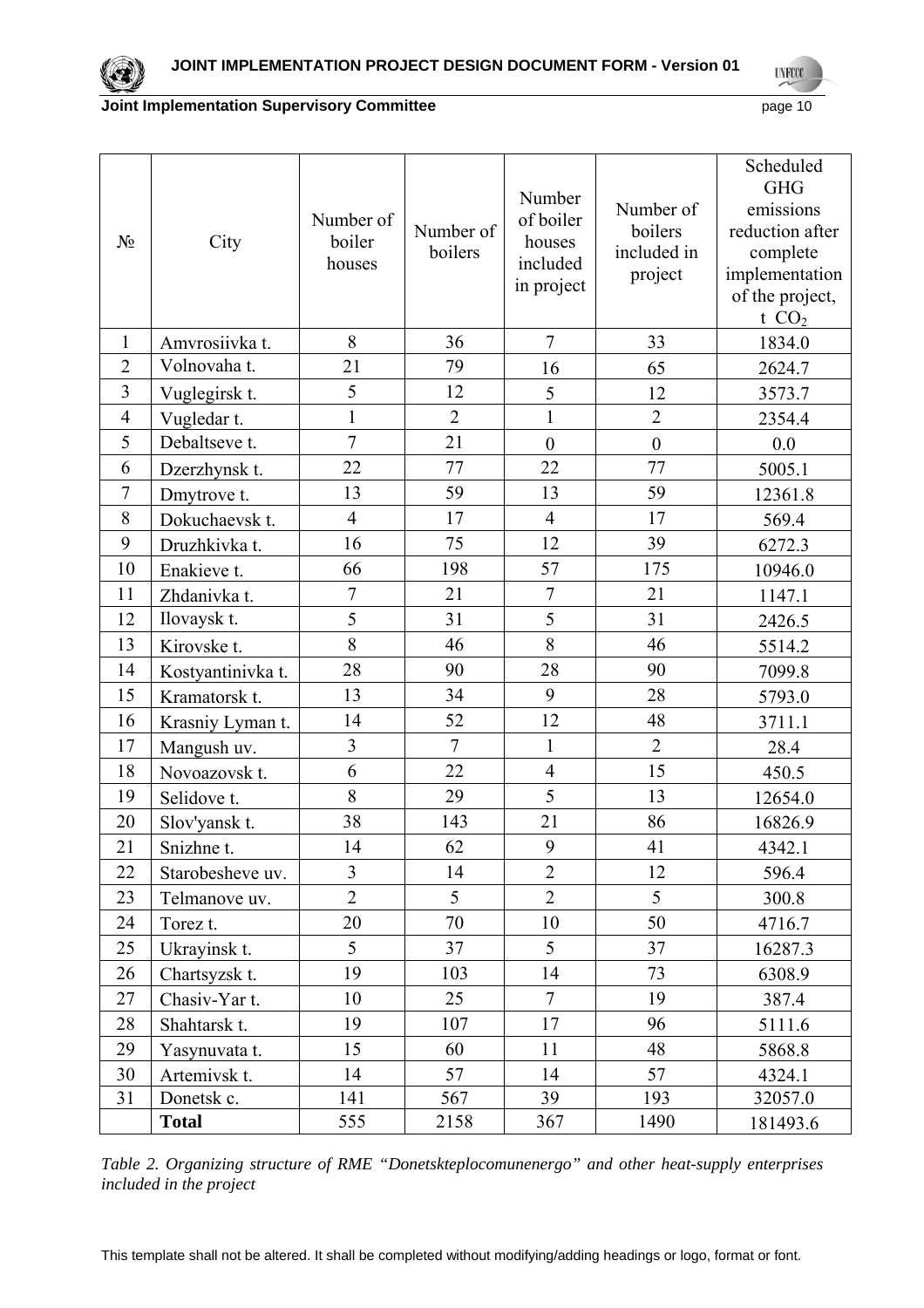**LYFOO** 

### **A.4.2. Technology(ies) to be employed, or measures, operations or actions to be implemented by the project:**

Sectoral scope related to approved CDM methodologies and DOEs (version 18 Jan 08) are:

- Energy industries (renewable / non-renewable sources);
- Energy distribution;
- Energy demand.

Measures that will be used to improve the efficiency of Donetsk Region DH utility are as follows:

- Old operating but low efficient boilers will be replaced by the new highly efficient ones that will result in efficiency increase from 40-85% up to 90-92%.
- Old operating low efficient coal-fired and fuel oil-fired boilers will be partially switched to or replaced by the new gas-fired boilers.
- Upgrading of boilers' burners will increase the efficiency by 3-5% due to improved combustion with excess air coefficient decreasing and reducing  $CO$  and  $NO<sub>x</sub>$  emissions.
- The efficiency of the heat distribution networks system will be considerably increased by:
	- decreasing pipelines length (moving heat generating source closer to consumer);
	- improving of network organization (replacing 4-pipe lines by 2-pipe ones with simultaneous installation of heat exchangers directly at the consumers);
	- replacing of the main network pipes with diameter 57 mm and more by the pre-insulated ones and renovation pipe insulation with using of foamed polyurethane.

These measures will substantially reduce heat losses from existing 20-35% and even more, down to 1-2 % per km.

- Installation of cogeneration units will result in increasing the fuel consumption efficiency, decreasing of dependence on the power supply and improvement of operational stability and reliability, decreasing of power consumption from power stations, decreasing of power transfer losses, and decreasing of environmental pollution.
- Installation of frequency controllers at smoke exhauster and hot water pumps engines will result in energy saving. Power consumption of boiler houses will be decreased at least by 10-20% from total annual boiler house power consumption.

The measures from this list will be implemented at boiler houses subject to rehabilitation. The generalised schedule of their implementation will be the following:

- boiler houses rehabilitation 2004 2008;
- network rehabilitation 2004 2008;
- installation of CHP units  $-2006 2008$ ;
- installation of frequency controllers 2007 2008.

Achieved results of employing of these technologies and measures are listed in the Appendixes 1 – 6 and Appendixes  $9 - 10$ .

These technologies are already approved but some of them are not widespread. Therefore, there might be some bottlenecks, which are typical when implementing new technologies and equipment.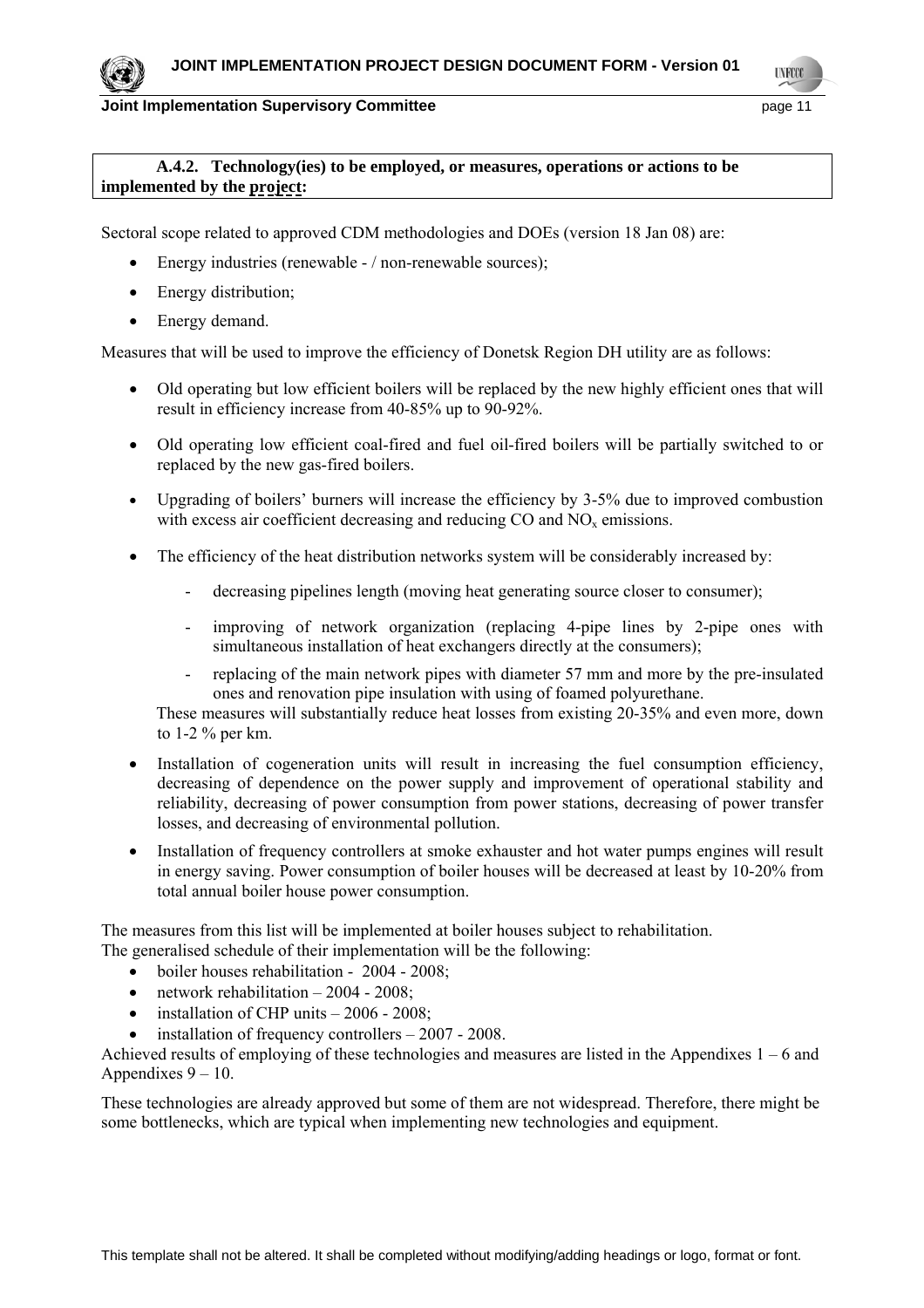**LYFOO** 

### **A.4.3. Brief explanation of how the anthropogenic emissions of greenhouse gases by sources are to be reduced by the proposed JI project, including why the emission reductions would not occur in the absence of the proposed project, taking into account national and/or sectoral policies and circumstances:**

The project activities including rehabilitation of boilers, heat distribution networks and installation of combined heat and power coupling plants will increase energy efficiency of Donetsk Region DH system thus enabling it to produce the same amount of heat energy with less fuel consumed. Additionally it will produce electric power with less specific fuel consumption. Reduced fuel consumption will make lower  $CO<sub>2</sub>$  emissions.

In the absence of the proposed project, all equipment, including the old low efficient but still workable for a long life period, will operate in as-usual mode, and any emission reductions would not occur.

Ukraine has claimed district heating and municipal energy sector as a priority of the national energysaving development. This is pointed out in the State Program for Reformation and Development of municipal economy for 2004-2010 (Law of Ukraine from 24.06.2004 № 1869-IV), The Law of Ukraine from 01.07. 1994 № 74/94-VR "On energy saving" and The Law of Ukraine from 22.12.2005 №3260- IV "On changes in The Law of Ukraine "On energy saving". The law of Ukraine "On heat energy supply" (№ 2633-IV from 02.06.2005) regulates all relations in the heat supply market. It does not considerably change the previously existing practices in the market, but stimulates the more rigid energy saving and implementation of energy-efficient technologies.

### **A.4.3.1. Estimated amount of emission reductions over the crediting period:**

In course of project implementation, the following emission reductions will be achieved, at the stages of project implementation:

| Length of the crediting period | <b>Years</b>                                                               |
|--------------------------------|----------------------------------------------------------------------------|
| 2005-2024                      | 20                                                                         |
| Year                           | <b>Estimate of annual emission reduction</b><br>in tonnes $CO2$ equivalent |
| 2005                           | 6350                                                                       |
| 2006                           | 19428                                                                      |
| 2007                           | 60133                                                                      |
| <b>Subtotal 2005 - 2007</b>    | 85911                                                                      |
| 2008                           | 123897                                                                     |
| 2009                           | 186056                                                                     |
| 2010                           | 184104                                                                     |
| 2011                           | 183041                                                                     |
| 2012                           | 181494                                                                     |
| <b>Subtotal 2008 - 2012</b>    | 858593                                                                     |
| 2013                           | 181494                                                                     |
| 2014                           | 181494                                                                     |
| 2015                           | 181494                                                                     |
| 2016                           | 181494                                                                     |
| 2017                           | 181494                                                                     |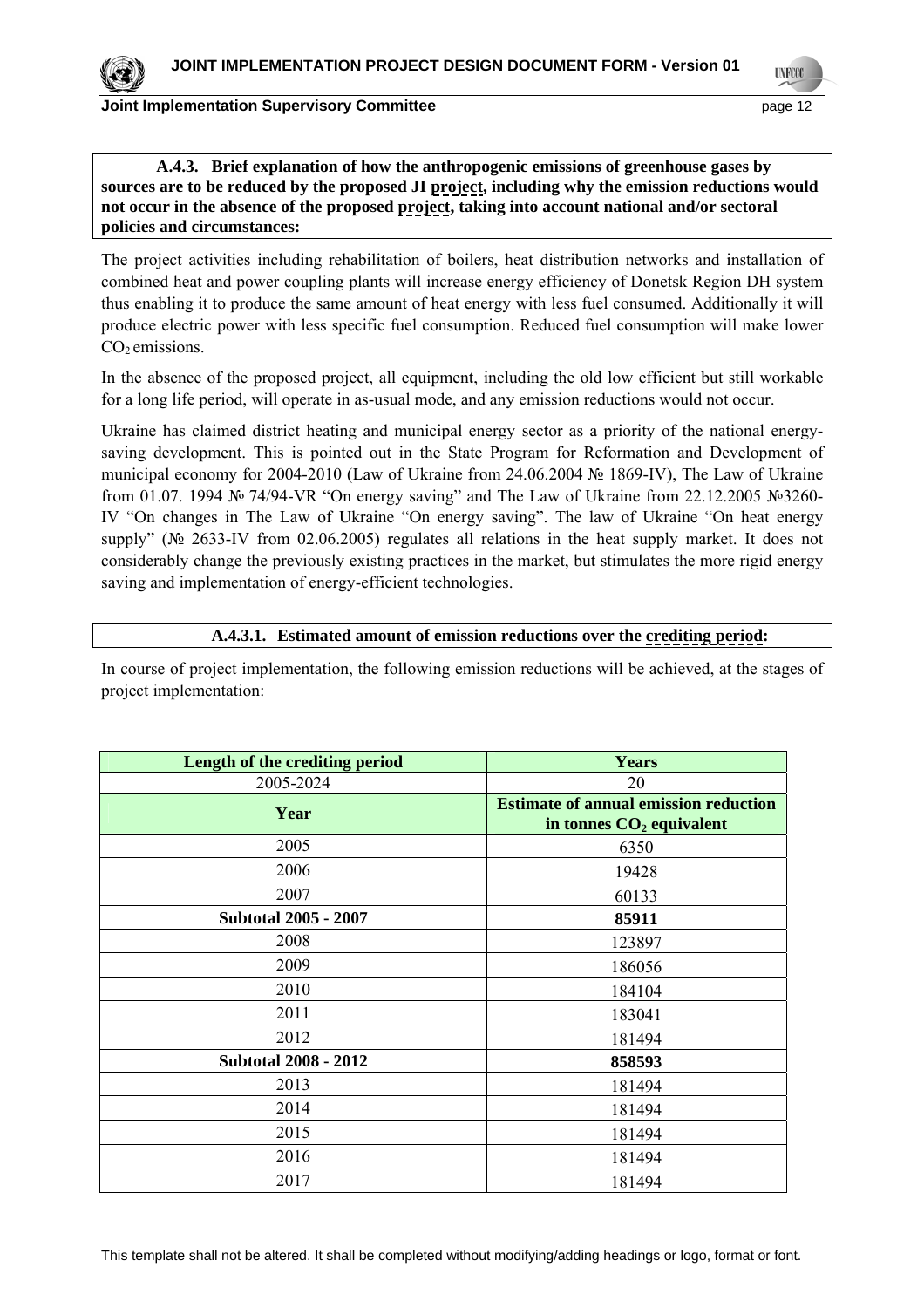**LYFOO** 

#### **Joint Implementation Supervisory Committee** *page* **13 and the page 13**

| 2018                                                                                                 | 181494  |
|------------------------------------------------------------------------------------------------------|---------|
| 2019                                                                                                 | 181494  |
| 2020                                                                                                 | 181494  |
| 2021                                                                                                 | 181494  |
| 2022                                                                                                 | 181494  |
| 2023                                                                                                 | 181494  |
| 2024                                                                                                 | 181494  |
| <b>Subtotal 2013 - 2024</b>                                                                          | 2177923 |
| Total estimated emission reduction over the<br>crediting period (tones of $CO2$ equivalent)          | 3122427 |
| Annual average of estimated emission reduction<br>over the crediting period (tones $CO2$ equivalent) | 156121  |

*Table 3.Estimated total amount of CO<sub>2</sub>e Emission Reductions* 

Thus the estimated amount of emission reductions over the commitment period (2008-2012) is **858 593**  tons of  $CO<sub>2</sub>e$ . Over the crediting period (2005-2024) - is 3 122 427 tons of  $CO<sub>2</sub>e$ . For more detailed information see Appendixes  $1 - 6$ , Appendixes  $9 - 10$  and Appendix 13.

Average annual amount of ERUs will be the following: During commitment period 2008-2012 years – 171719 t  $CO<sub>2</sub>e$ ; After commitment period 2013-2017 years – 181 494 t  $CO<sub>2</sub>e$ .

Description of formulae used to estimate emission reductions is represented in paragraph D.1.4. The example of emissions reduction calculation is presented in Appendix 11.

The amounts of ERUs and AAUs that is proposed by **Supplier** to the potential buyer are:

AAUs  $2007 - 40$  ths tons of CO<sub>2</sub>e Subtotal:  $40$  ths tons of  $CO<sub>2</sub>e$ ERUs  $2008 - 90$  ths tons of CO<sub>2</sub>e  $2009 - 140$  ths tons of  $CO<sub>2</sub>e$  $2010 - 140$  ths tons of  $CO<sub>2</sub>e$  $2011 - 140$  ths tons of  $CO<sub>2</sub>e$  $2012 - 140$  ths tons of  $CO<sub>2</sub>e$ Subtotal: 650 ths tons of  $CO<sub>2</sub>e$ Total: 690 ths tons of CO<sub>2</sub>e

Selling of the AAUs will be possible in case of approving the corresponding procedure by Ukrainian government. As the alternative, the possible selling of the Voluntary Emission Reductions (VERs) is under discussion.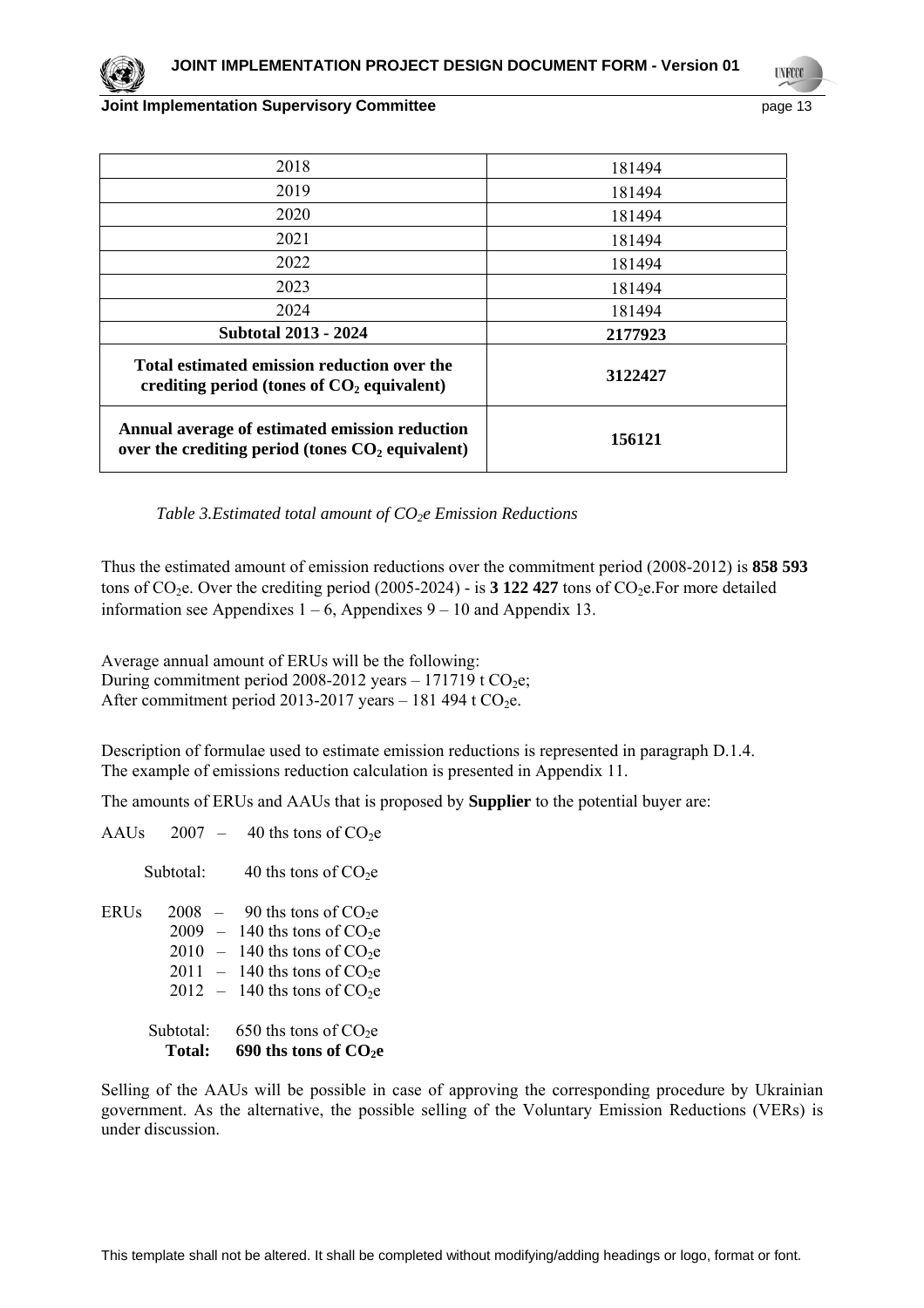

**LYFOO** 

### **A.5. Project approval by the Parties involved:**

The project is already approved by local authorities, namely Donetsk Regional State Administration, and Ukrainian government representatives, namely Ministry for Environmental Protection of Ukraine and Ministry of Construction, Architecture, Housing and Municipal Economy of Ukraine. Therefore, organizational risk for this project is minimized.

The project was initiated in 2004.

December, 2003 - Institute of Engineering Ecology suggested RME "Donetskteplocomunenergo" to develop Joint Implementation Project on Green House Gas Emissions Reduction.

March, 2004 – Decision of the Technical Council meeting of RME "Donetskteplocomunenergo"to make an Agreement with the Institute of Engineering Ecology on the Joint Implementation Project development.

April, 2004 - Agreement with the Institute of Engineering Ecology on the Joint Implementation Project development.

May, 2004 - Approval by the Technical Council meeting of RME "Donetskteplocomunenergo of the activity schedule for reconstruction of boilers and heat networks, and starting of project implementation.

December, 2004 - Decision of the Technical Council meeting of RME "Donetskteplocomunenergo" to re-examine the schedule of work execution on reconstruction of objects included into the Joint Implementation Project.

November, 2005 - Decision of the Technical Council meeting to include implementation of the CHP units in the Joint Implementation Project.

2006 - Agreement with ME "Donetskgorteploset" and Artemivsk to delegate their permissions to RME "Donetskteplocomunenergo".

March, 2006 - Agreement with "SVT" (Gemany), to fulfill the preparation of the project proposal for the JI project for submission to potential buyer.

2006 – Agreement with E-Energy B.V. (Netherlands), potential buyer of the ERUs to be generated from this project.

October 16, 2006 - Ministry for Environmental Protection of Ukraine has issued the Letter of Endorsement for this JI project.

June 08, 2007 – Positive Final Determination report (by TÜV SÜD, Germany) for the Project.

August 10, 2007 - Ministry for Environmental Protection of Ukraine has issued the Letter of Approval for this JI project.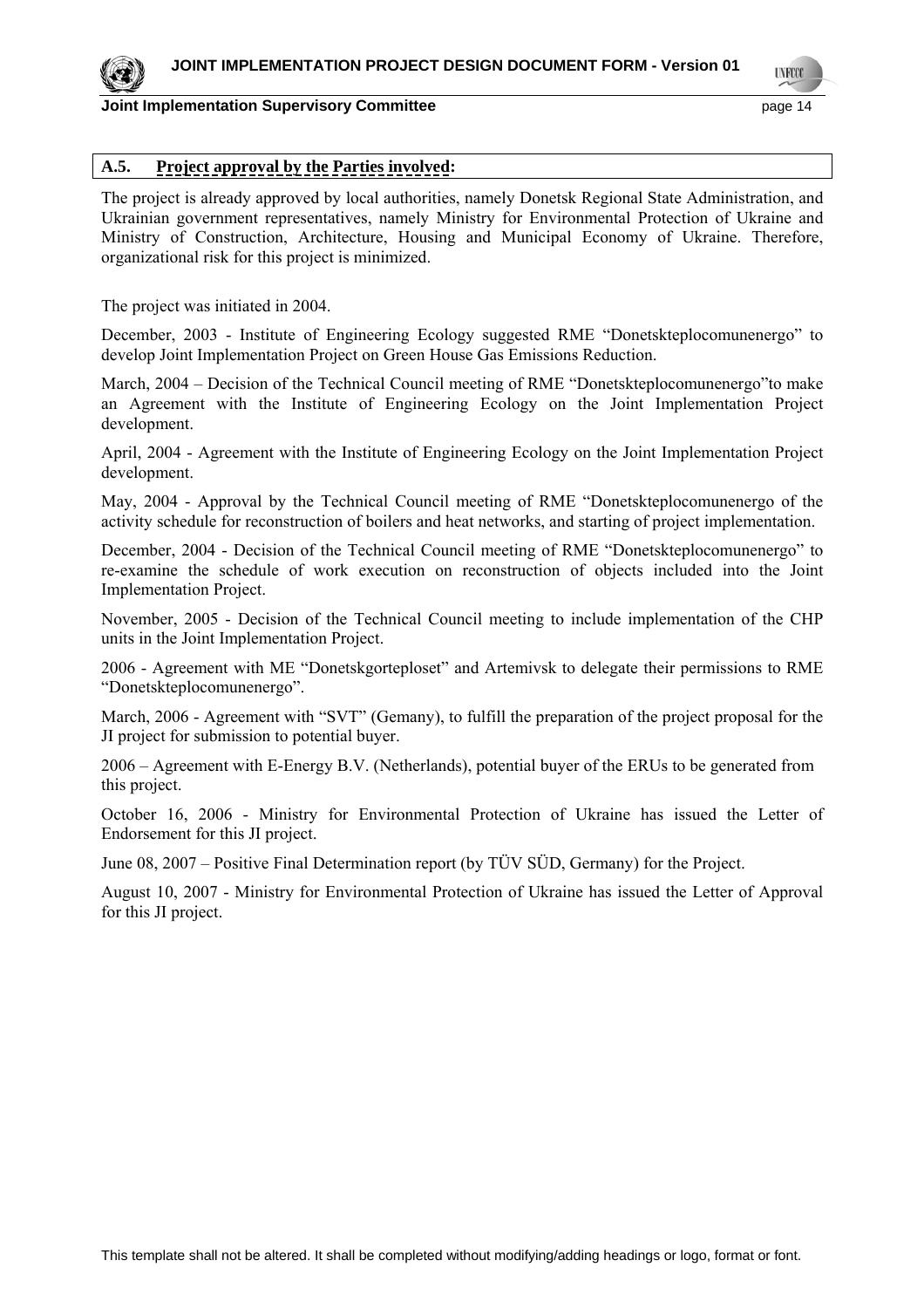

**Joint Implementation Supervisory Committee** *page* **15 and the page 15** 

**UNFCO** 

### **SECTION B. Baseline**

#### **B.1. Description and justification of the baseline chosen:**

At the time when this Project was developed, no approved procedures existed. Our own-developed methodology is partly similar to later appeared "Baseline and monitoring methodology AM0044". But the AM0044 was not used because the project "Rehabilitation of the District Heating System in Donetsk Region" has some differences from applicability conditions of this methodology.

The main cause of impossibility of methodology AM0044 using for baseline calculation is no data for thermal energy output, because of thermal energy meters absence on the majority of boiler houses included in the project. That's why "SVT e.V." (Germany) and Institute of Engineering Ecology invented another methodology, that takes into account all measures involved in the project and it's peculiarities. This methodology is presented in section D (monitoring plan). It was already approved by IAE for the similar JI Projects for Chernihiv region and Republic of Crimea .

The main complication for implementation of the JI projects on district heating in Ukraine is the practical absence of monitoring devices for heat and heat-carrier expenditure in the municipal boiler-houses. Only the fuel consumption is registered on a regular basis. It makes practically impossible the application of AM0044 methodology which basic moment is monitoring of the value  $EG_{PL, i, v}$  (thermal energy output of project boiler i in year y) - page 9 of Methodology AM0044, which should be measured every month by flow-meters (the expenditure of heat-carrier) and thermal sensors (temperatures at the input and output of the boiler, etc.).

This also concerns the definition of the average historical value of heat power generation per year  $EG<sub>BL-his</sub>$ ; (average historic thermal energy output from the baseline boiler "i").

Besides, in section "Scope of Application" it is mentioned, that the scope of application of the Methodology АМ0044 is limited only to the increase of boilers' efficiency by means of their replacement or modernization, and it does not apply to the fuel type switch. At the same time our project includes also the such kind of modernization as well as some others such as the replacement of burner equipment, installation of cogeneration units, etc.

The developed "Methodology" is the Project specific approach for the district heating sector in Ukraine, and may be applied to the other countries of previous USSR in view of the similarity of the main features of their district heating systems. It takes into consideration all aspects of the district heating system functioning – heat and hot water production and supply, electricity generation by CHP units belonging to this system, fuel and power saving in course of its operation.

The developed "Methodology" is founded on the basis of permanent monitoring of fuel consumption and of the account of various other factors, such as connection or disconnection of the consumers, change of fuel heating value, weather change, ratio of the heat consumption for heating and for hot water supply, etc.

The developed "Methodology" has two important advantages in comparison with the methodology АМ0044 (at least for Ukrainian conditions):

It takes into account the quality of heat supply (heating and hot water supply). Almost annually for the various reasons (receiving of less amount and high price of the fuel, in particular natural gas which is nearly 95 % of fuel type used in Ukraine for the needs of the municipal heat supply), the consumers receive less than necessary amount of heat, in the result of which the temperature inside the buildings is much lower than normative one, and hot water supply is insufficient or absent. As the purpose of JI projects, including the current project, is the GHG  $(CO<sub>2</sub>)$  emission reduction under the conditions of not worsening in any circumstances of the social conditions of population, the issue of approaching of the heat supply quality to the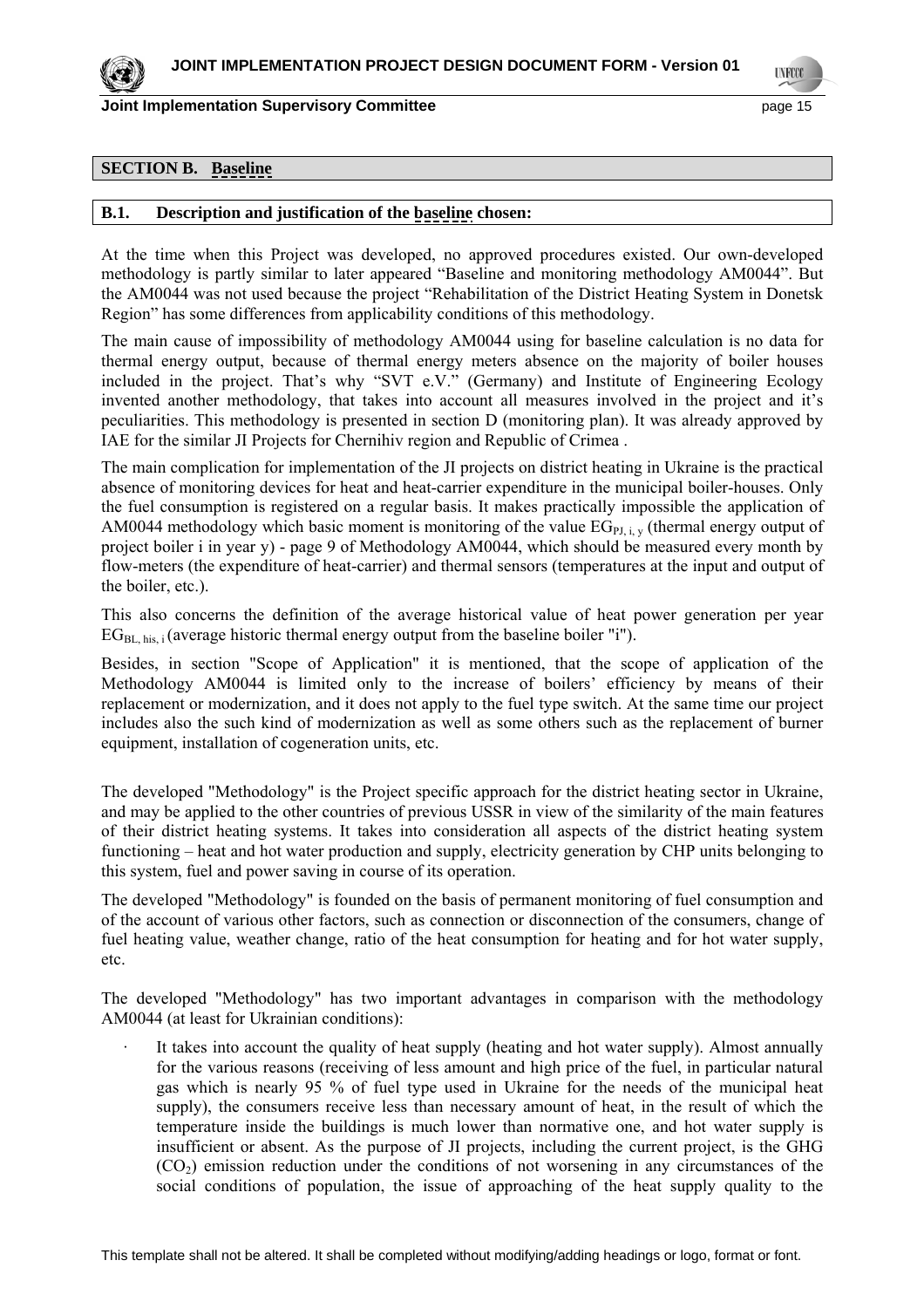

normative one is extremely important. Therefore, the amount of the fuel consumption for the after project implementation period is calculated for the conditions of providing the normative parameters of heat supply and at least partially of hot water supply, and in accordance with the monitoring plan, the implementation of continuous control (monitoring) of its quality (measurement of internal temperature in the specific buildings as well as registration of residents' complaints for the poor-quality heat supply) is foreseen. This increases the control for the qualitative heat supply for the consumers and excludes deliberate reduction of heat consumption, and, in such a way, of fuel consumption with the purpose of increasing of generation of GHG emissions reduction units (ERUs) at the project verification.

Definition of the fuel consumption in base year (baseline) in view of the fact that in Ukraine at the majority of the municipal heat supply enterprises the natural gas is used as a fuel, which consumption is measured constantly by the counters with the high measurement accuracy, seems to be more exact, than definition of the fuel consumption with use of heat power, boiler efficiency and heat value of the fuel. This especially concerns the efficiency, which changes greatly depending on load of boilers, which also changes essentially, and often not automatically but manually, in the heat supply systems within a day and within a year. Averaging of such values without having of the heat account system is fraught with serious discrepancies. Definition of the fuel consumption in the presence of counters requires only data collection and implementation of arithmetic actions.

Approved Consolidated Methodology ACM0009 "Consolidated baseline methodology for fuel switching from coal or petroleum fuel to natural gas" proposes the dependences for baseline and reporting year emissions quantity definition (see pages 4 and 5), that contain determination of Energy efficiency  $\varepsilon_{\text{projectiv}}$ and  $\varepsilon_{\text{baseline}}$  for equipment. In the chapter "Baseline emissions" on the page 6 there is an explanation that: Efficiencies for the project activity ( $\epsilon_{\text{project},i,y}$ ) should be measured monthly throughout the crediting period, and annual averages should be used for emission calculations. Efficiencies for the baseline scenario  $(\epsilon_{\text{baseline,i}})$  should be measured monthly during 6 months before project implementation, and the 6 months average should be used for emission calculations. These requirements are confirmed by tables for monitoring on the pages 13-15.

However, as it was mentioned before in this PDD, the majority of boiler-houses in Ukraine are not equipped with devices for heat-carrier expenditure definition or heat meters. There is only one parameter, that is regularly and with high precision defined in the boiler houses – fuel consumption.

For this reason, the own project specific methodology was developed, that is based on the permanent measuring of the fuel consumption and amendments for possible parameters changes in baseline in comparison with reporting year. The variable parameters may be the changes in lower heating value of fuels, quality of heating service, weather changes, changes in customers number, etc. Taking into account only equipment efficiency does not eliminate the possibilities of undersupply of heat to customers (deterioration of heat supply service), and possible weather warming in reported year, change in fuel quality, disconnection of some consumers, and other factors, and could lead to artificial overestimation of ERUs amount.

In additional, the proposition in ACM0009 to take (by conservatism principle) the baseline efficiency of equipment equal to 100 % is unacceptable in "District Heating" type projects, because not only fuel switch, but mainly namely increasing of equipment (boilers) efficiency are implemented in these projects. Accepting of such calculated baseline would lead to essential underestimation of results of implemented measures. And, anyway, as it was shown before, this would not solve the problem with impossibility of monthly measurements for getting energy efficiency  $\varepsilon_{\text{project,i,v.}}$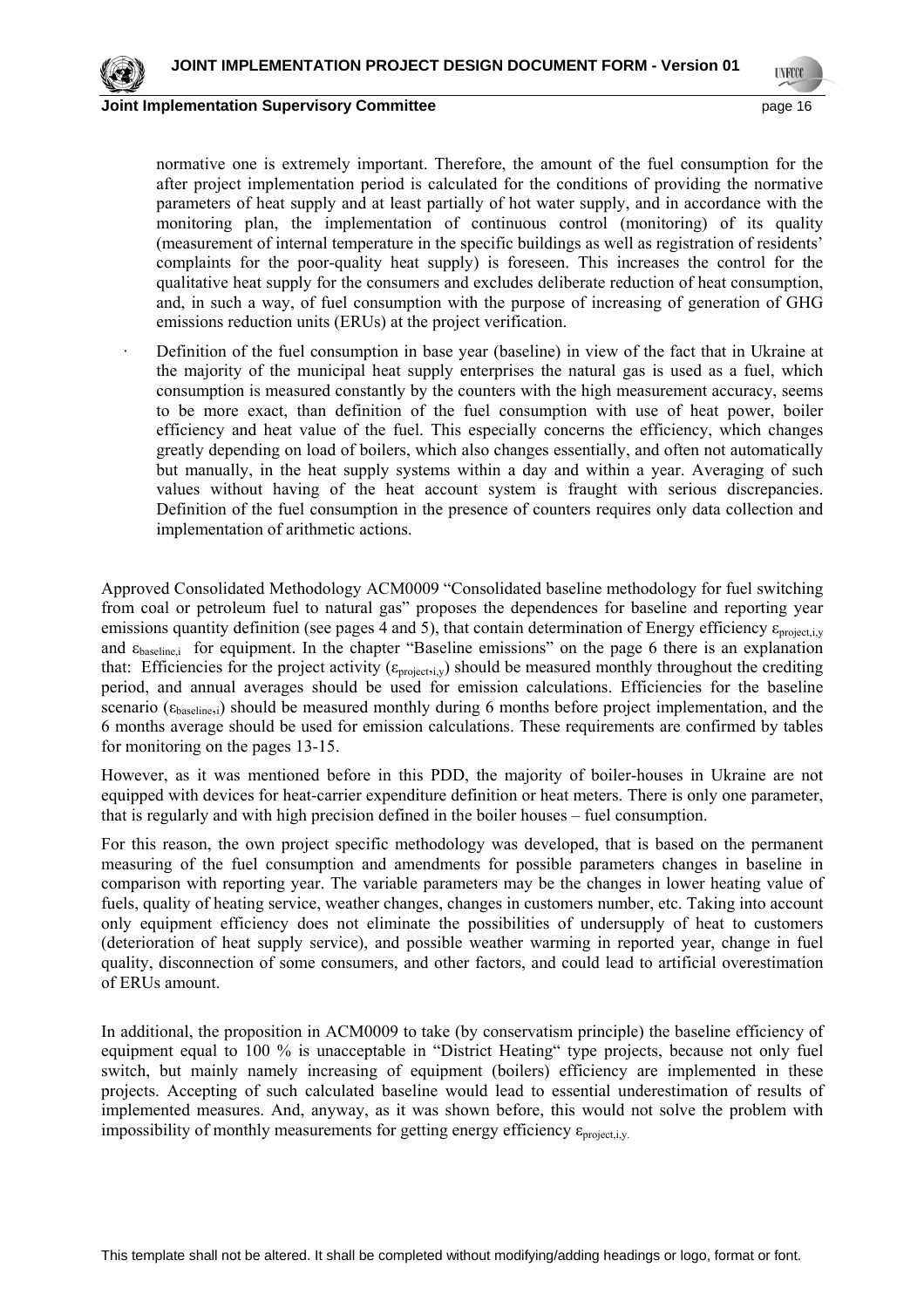

**LYFOO** 

**Joint Implementation Supervisory Committee** *page 17* **page 17** 

Approved Methodology AM0048 "New cogeneration facilities supplying electricity and/or steam to multiple customers and displacing grid/off-grid steam and electricity generation with more carbonintensive fuels" already in its title shows the scope of applicability, that is different from the scope of the "District Heating" projects. In our projects, the cogeneration facilities produce hot water and not steam. Beside this, in according to AM0048 (page 22) and its monitoring plan (pages 23-30), it is necessary to realize, among other measurements, monthly measurement of *SCPCSG,i,y* (Total steam self-generated by project customer 'i' during year 'y' of the crediting period, TJ), measured by the steam meter at the customer 'i' (page 25). Thus Methodology AM0048 couldn't be implemented in original. In principle, it could be modified for conditions of hot water production for heating and hot water supply systems, but this will require modification of monitoring plan with introduction of other parameters that it is necessary to measure and register. But it would be the another methodology, that would require to measure such parameters as heat output, or hot water output with its temperature (in analogy with requirements of Methodology AM0048 to measure steam output, its pressure and temperature.

As it was already mentioned before, the majority of the heat supply enterprises and heat customers in Ukraine are not equipped with heat meters or devices for heat-carrier output (hot water for heating and hot water service) determination. Just for this reason, the methodology was developed that is based on the permanent measuring of the fuel consumption and corrections for possible changes of parameters in reporting year comparing to the baseline. The changeable parameters may be the lower heating value of fuels, quality of heating service (providing of normative temperature value inside apartments), weather features, number of customers, etc. As it was mentioned before, this approach eliminates any possibility of reduction of fuel consumption and correspondingly GHG emission due to incomplete delivery of heat to consumers.

In view of the above mentioned, in contrast to the methodologies AM0044, ACM0009 and AM0048, our Methodology, developed for "District Heating" projects in Ukrainian conditions and used in JI Projects "Rehabilitation of the District Heating System in Donetsk Region", "Rehabilitation of the District Heating System in Chernihiv Region", "Rehabilitation of the District Heating System in Crimea" and others, is the most appropriate, precise, corresponding to the principle of conservatism, and the most closely reflects the aims, goals and spirit of Kyoto Protocol.

The baseline study will be fulfilled every year of the emission reduction purchasing, to correct adjustment factors which have an influence at the baseline. For more detailed information see **paragraph D.1.**

There were three different versions of Baseline scenario that were discussed before starting this project.

The first version of Baseline scenario was a business-as-usual scenario with minimum reconstruction works balanced by overall degradation of DH system.

The second version of Baseline scenario was to make reconstruction works without JI mechanism. This alternative baseline scenario was not accepted as feasible because in this case the project is not attractive for investments.

The third version of Baseline scenario was the shortened project activity, without any of the non-key type of activity, for example elimination of frequency controllers, etc., installation from the project. This makes project economically less attractive, with the longer pay back period.

Thus, the first version was chosen for Baseline scenario.

#### **Status and adequacy of the current delivery system**

Current supply of Donetsk region DH systems is primarily based on Ukrainian and Russian made gas, fuel oil and coal fired boilers including DKVR-20/13, DKVR-10/13, DKVR-6.5/13, DKVR-4/13, DE-4/13, Fakel, BGV-50е, KVGM-20, KVGM-6.5, TG-3, TVG-8, TVG-4, Universal, Nadtochiya, NIKA-0.5, NR-18, KVGM-1.25, NIISTU-5, Е-1/9G, RL-70, KSVa-0.63, KSV-2.0, KSVa-1.25, Minsk-1,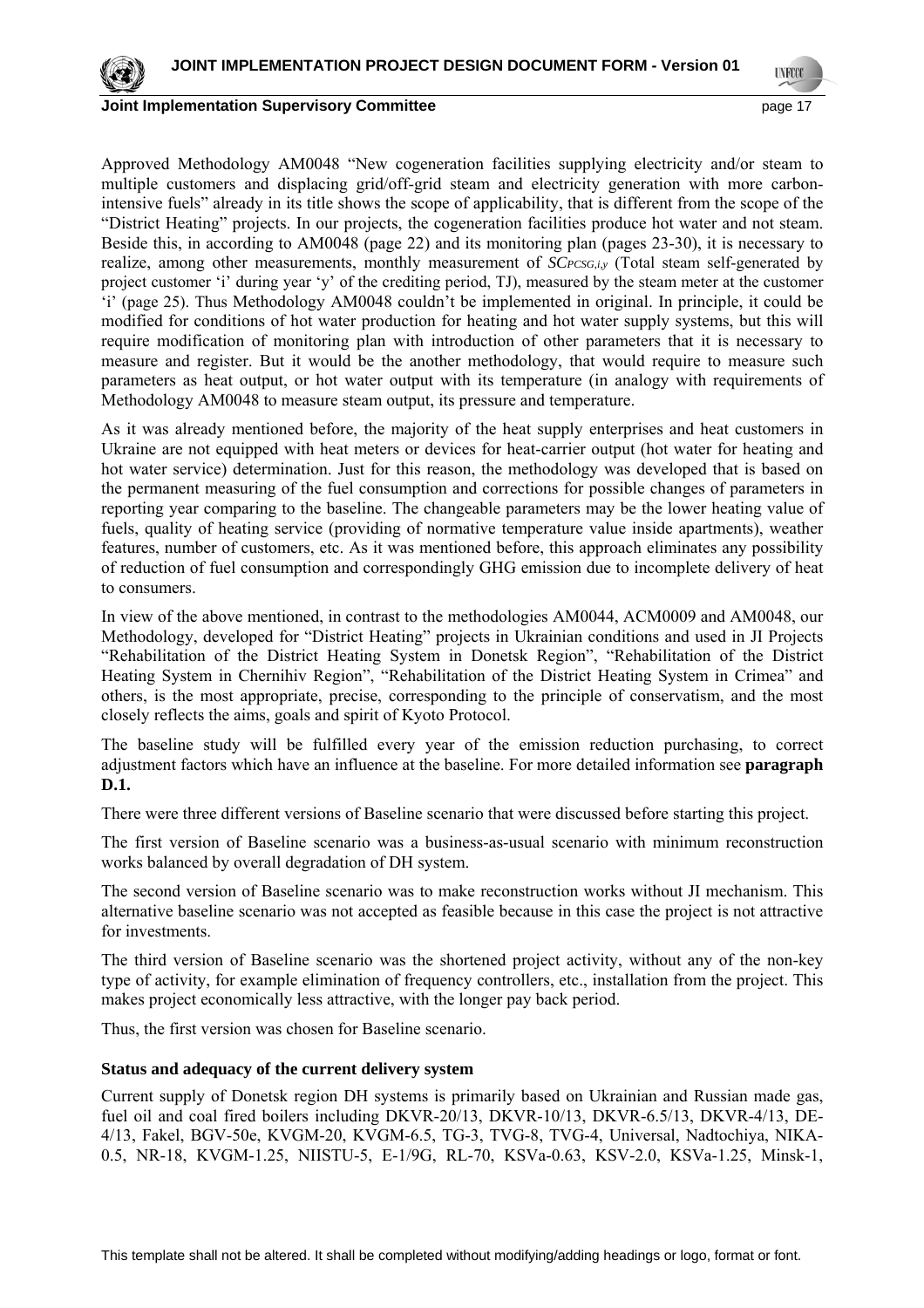

**LYFOO** 

Tutunnika, Revokatova and few other types. Detailed information is presented in **Appendix 1 (Boilers)**  and **Appendix 4 (Boilers City)**. Current efficiencies of those boilers are in the range of 40 - 90%.

Current distribution networks are characterized by heat losses from 20-30% to 35%. Detailed information is presented in **Appendix 2 (Networks)** and **Appendix 5 (Networks City)**.

Current power consumption at the boiler houses where frequency controllers will be installed is presented in **Appendix 9 (FC) and Appendix 10 (FC)**.

#### **Construction of the Baseline Scenario**

Current operation of the Donetsk region's district heating system results in continuous deterioration of the heat-generating and distribution equipment, followed by continuous slight efficiency droop. However, at the same time operative maintenance increases efficiency, which pretty much compensates deterioration, and makes annual total emissions level (the Baseline) about the same for years.

Project also provides electric power production on the new cogeneration units. This power will replace consumption from the national power system, that's why we take into account national standard of power system emissions for Baseline definition.

#### **Calculation of Baseline Carbon Emission Factors**

For all fuels we used  $CO_2$  emission factors from the data table provided in Annex C of the Operational Guidelines for Project Design Documents of Joint Implementation Projects (Volume 1: General guidelines; Version 2.2).

Cef (natural gas) =  $0.0561$  KtCO $\sqrt{IJ}$ ; Cef (fuel oil) =  $0.0774$  KtCO<sub>2</sub>/TJ; (taken as "Residual fuel oil"). Cef (coal) =  $0.0946$  KtCO<sub>2</sub>/TJ; (taken as "Other bituminous coal").

We assume that  $CO_2$  emission factors for the fuels will be the same for period 2003-2012. For our calculations we assume that the Lower Heating Value of a fuel (LHV) doesn't change during that time, however in the Monitoring Plan the LHV factor will be taken into account for the baseline correction for any reported year until 2012.

Lower Heating Values of fuels used by RME "Donetskteplocomunenergo" are slightly different in different towns from year to year. Table 2 gives the averaged LHV for fuels that were used by the Applicant in 2003:

|                           | Average lower heating value of fuel |                  |  |  |  |  |  |
|---------------------------|-------------------------------------|------------------|--|--|--|--|--|
| Type of fuel              | kcal/m <sup>3</sup> (kcal/kg)       | $MJ/m^3$ (MJ/kg) |  |  |  |  |  |
| Natural gas               |                                     |                  |  |  |  |  |  |
| Amvrosiivka               | 7989                                | 33.5             |  |  |  |  |  |
| Volnovaha,<br>Dokuchaevsk | 7990                                | 33.5             |  |  |  |  |  |
| <b>Dzerzhynsk</b>         | 7970                                | 33.4             |  |  |  |  |  |
| Druzhkivka                | 7967                                | 33.4             |  |  |  |  |  |
| Dmytrove                  | 7965                                | 33.4             |  |  |  |  |  |
| Enakieve,<br>Vuglegirsk   | 7960                                | 33.4             |  |  |  |  |  |
| Kirovske,                 | 7959                                | 33.3             |  |  |  |  |  |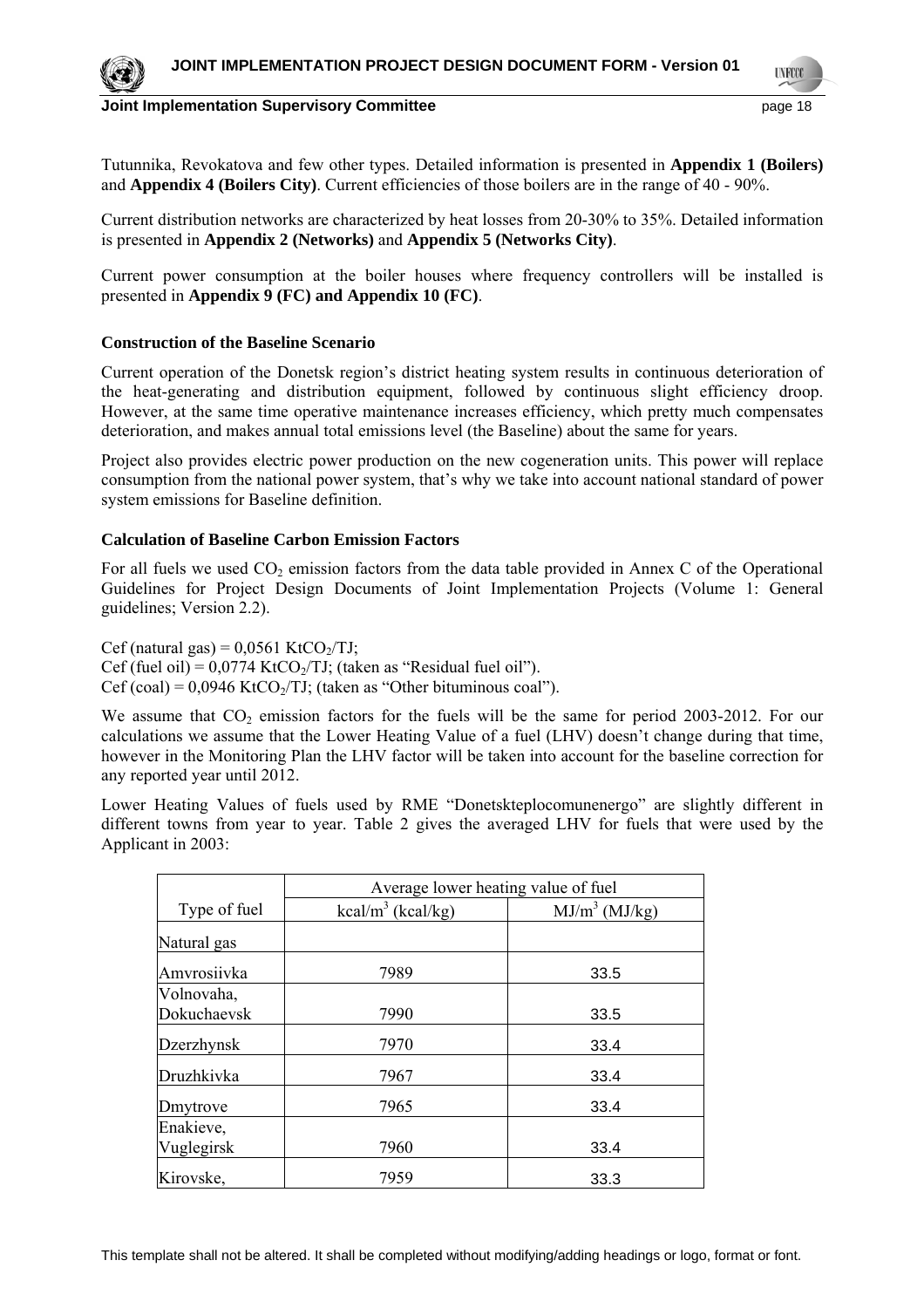

**LYFO** 

| Zhdanivka               |      |      |
|-------------------------|------|------|
| Kostyantinivka          | 7964 | 33.4 |
| Kramatorsk              | 7969 | 33.4 |
| Krasniy Lyman           | 7991 | 33.5 |
| Novoazovsk,<br>Mangush  | 8008 | 33.6 |
| Selidove,<br>Ukrayinsk  | 7950 | 33.3 |
| Slov'yansk              | 7967 | 33.4 |
| Snizhne                 | 7976 | 33.4 |
| Starobesheve            | 7981 | 33.4 |
| Telmanove               | 7995 | 33.5 |
| Torez                   | 7969 | 33.4 |
| Vugledar                | 7974 | 33.4 |
| Chartsyzsk,<br>Ilovaysk | 7970 | 33.4 |
| Chasiv-Yar              | 7958 | 33.3 |
| Shahtarsk               | 7963 | 33.4 |
| Yasynuvata              | 7968 | 33.4 |
| Artemivsk               | 7980 | 33.4 |
| Donetsk                 | 7979 | 33.4 |
| Coal                    | 4333 | 18.1 |
| Light fuel oil          | 8738 | 36.7 |
| Heavy fuel oil          | 9571 | 40.2 |

*Table 4. Lower heating value for fuels used by the Applicant* 

### Calculation OF CO<sub>2</sub> Conversion Factor (CF)

CF (Conversion Factor) = LHV (Lower Heating Value)\* Cef (Carbon Emission Factor) 1000 m<sup>3</sup> of natural gas input = 33.4 [MJ/m<sup>3</sup>]\*0.0561 [KtCO<sub>2</sub>/TJ] = 1.874 tCO<sub>2</sub> 1t of Heavy fuel oil input = 40.2 [MJ/kg]\*0.0774 [KtCO<sub>2</sub>/TJ] = 3.11 tCO<sub>2</sub> 1t of Light fuel oil input = 36.7 [MJ/kg]\*0.0774 [KtCO<sub>2</sub>/TJ] = 2.84 tCO<sub>2</sub> 1t of Coal input = 18.1 [MJ/kg]\*0.0946 [KtCO<sub>2</sub>/TJ] = 1.712 tCO<sub>2</sub>.

### **Calculation of Activity Level**

Activity level is represented by annual fuel consumption. For calculation of Baseline emissions, the 2003 was taken as the Base year. This year is one of the typical years concerning the outside temperature in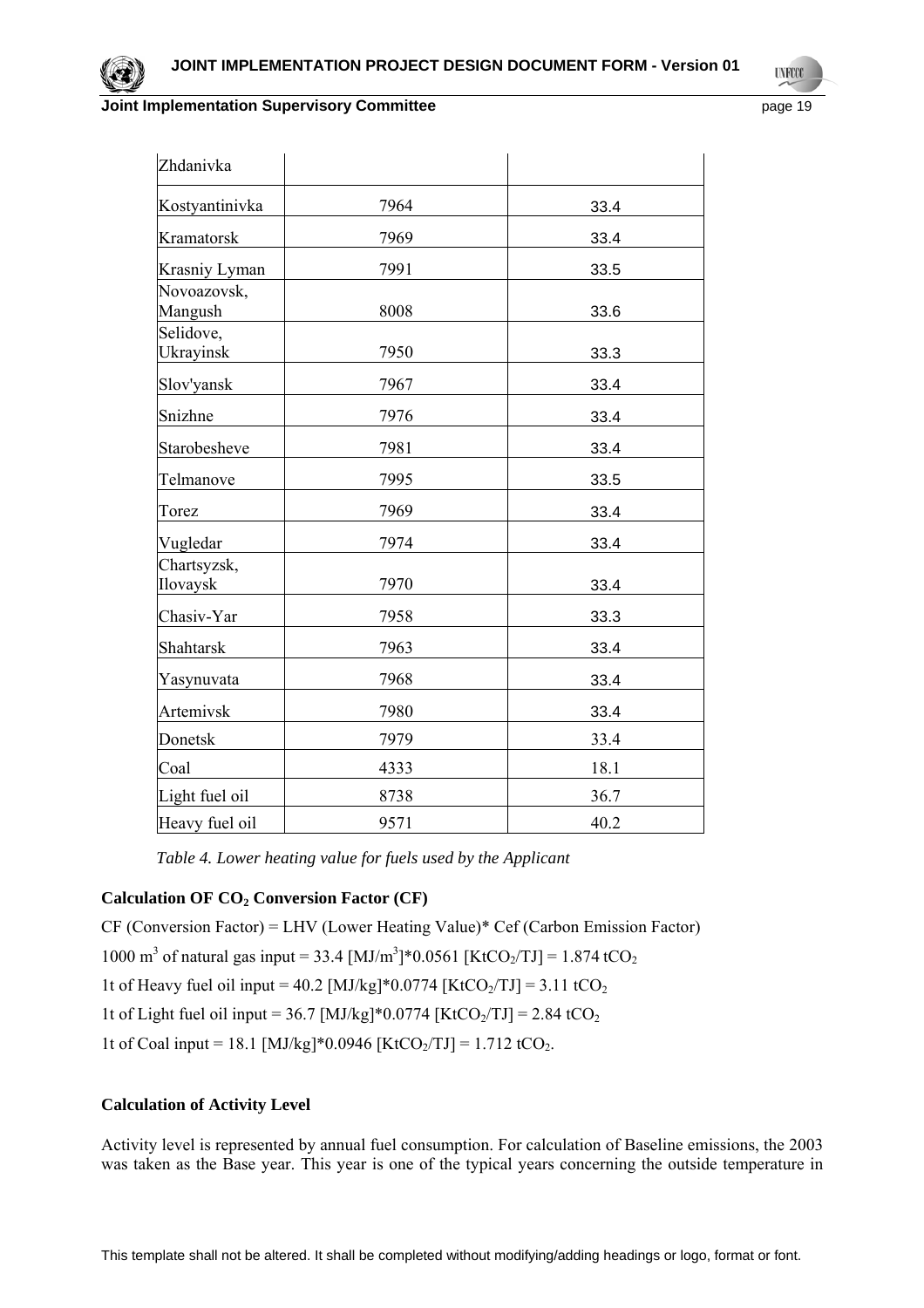

**LYFCO** 

#### **Joint Implementation Supervisory Committee** *page 20* **page 20**

heating period, as well as concerning the conditions of production and consumption of the heat. The fuels consumption in base year is represented in Table 5.

|                                         | Baseline<br>Natural Gas<br>Consumption,<br>ths $Nm3/yr$ | Baseline coal<br>Consumption,<br>t/yr | Baseline Light<br>Fuel Oil<br>Consumption,<br>t/yr | <b>Baseline Heavy</b><br>Fuel Oil<br>Consumption,<br>t/yr |
|-----------------------------------------|---------------------------------------------------------|---------------------------------------|----------------------------------------------------|-----------------------------------------------------------|
| <b>RME</b><br>"Donetskteplocomunenergo" | 375208.5                                                | 49881.0                               | 997.0                                              | 1183.0                                                    |
| Artemivsk t.                            | 24028.6                                                 |                                       | 0                                                  |                                                           |
| Donetsk city                            | 224773.6                                                | 599.0                                 | O                                                  |                                                           |
| <b>Total</b>                            | 624010.7                                                | 50480.0                               | 997.0                                              | 1183.0                                                    |

*Table 5. Fuel consumption in the base year* 

### Detailed information is presented in **Appendix 1 (Boilers)** and **Appendix 4 (Boilers City)**. **Calculation of Baseline Carbon Emissions**

There are 3 types of GHG emissions involved in the baseline scenario:

- 1)  $CO<sub>2</sub>$  emissions from boilers operated by Donetsk region DH systems. Baseline calculations were based on the assumption that baseline emissions during any report year (2008-2012) remain the same as in the basis year 2003.
- 2)  $CO<sub>2</sub>$  emissions due to electricity consumption from the grid, which will be replaced after installation of CHP units.
- $3)$  CO<sub>2</sub> emissions due to electricity consumption from the grid, which will be saved at the boiler houses after frequency controllers installation.

Carbon Emission factors (CEF) for 2008-2012 are taken from Table B1 "Baseline carbon emission factors for JI projects generating electricity" and Table B2 "Baseline carbon emission factors for JI projects reducing electricity consumption" of operational Guidelines for PDD's of JI projects (ERUPT 4, Senter, the Netherlands).

| Year                                       | 2003 | 2004 | 2005 | 2006  | 2007 | 2008  | 2009 | 2010 | 2011  | 2012  |
|--------------------------------------------|------|------|------|-------|------|-------|------|------|-------|-------|
| CEF <sub>g</sub><br>tCO <sub>2</sub> e/MWh | ∩ ¬¬ | .755 | 74   | 0.725 |      | 0.695 | 0.68 | 0.66 | 0.651 | 0.636 |

*Table 6. Carbon Emission factors (CEF) for electricity generation in Ukraine* 

| Year                              | 2003 | 2004 | 2005 | 2006 | 2007  | 2008  | 2009  | 2010  | 2011              | 2012 |
|-----------------------------------|------|------|------|------|-------|-------|-------|-------|-------------------|------|
| $CEF_c$<br>tCO <sub>2</sub> e/MWh | 0.94 | 0.92 | 0.90 | 0.88 | 0.856 | 0.836 | 0.816 | 0.796 | 776<br>$\theta$ . | 756  |

*Table 7. Carbon Emission factors (CEF) for reducing electricity consumption in Ukraine* 

Calculation of resulting annual Baseline Carbon Emissions, that would take place during typical heating season if Donetsk region DH systems remains unchanged, see in **Appendix 7 (Baseline)**. They consist of an exact amount of total  $CO<sub>2</sub>$  emissions that took place during the base (2003) year, and additionally of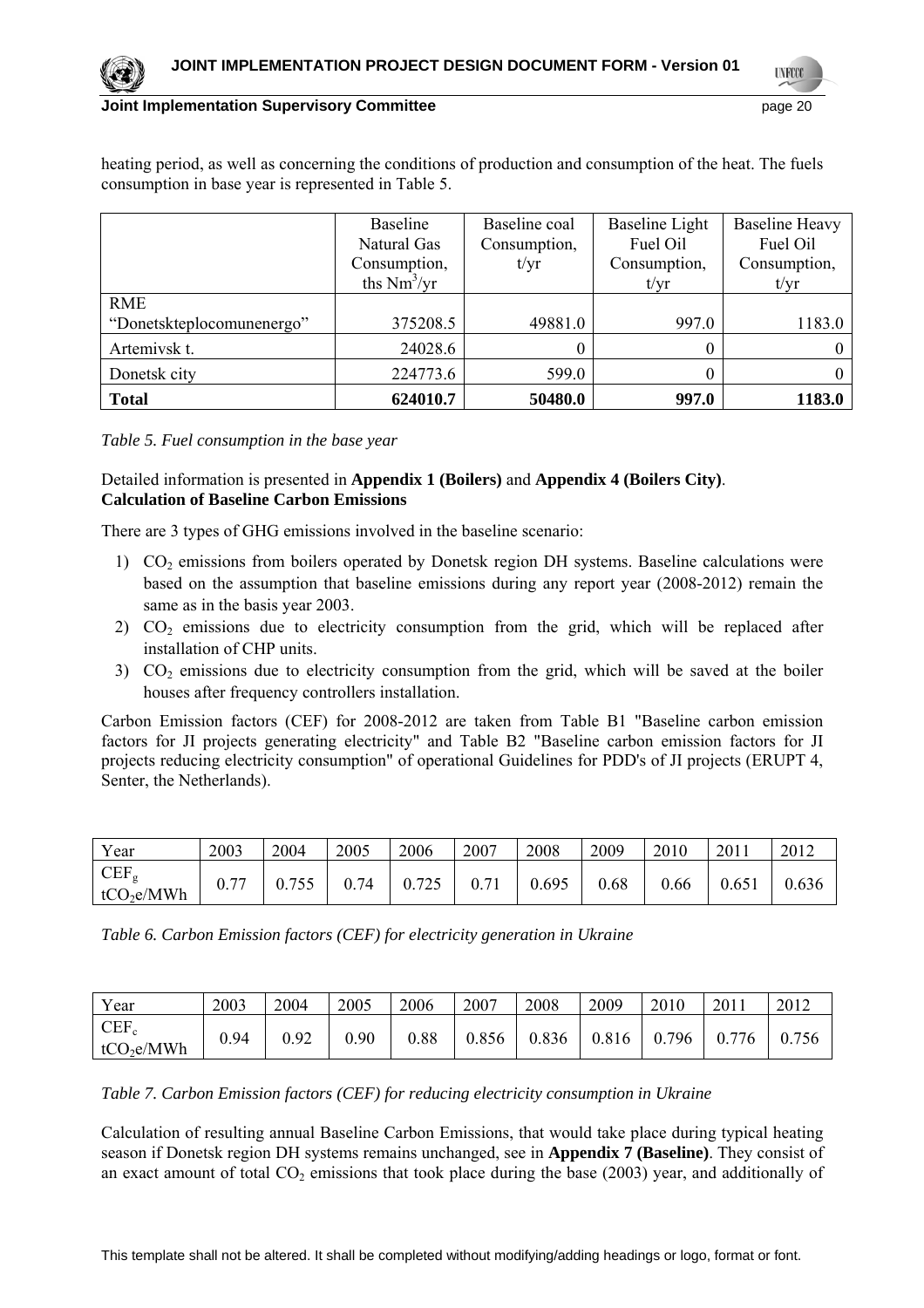**UNFCO** 

### **Joint Implementation Supervisory Committee** *page 21* **page 21**

emissions due to electricity consumption for own needs from the grid in amount that will be replaced after installation of CHP units by the own-produced one, and electricity which will be saved after frequency controllers installation.

### **B.2. Description of how the anthropogenic emissions of greenhouse gases by sources are reduced below those that would have occurred in the absence of the JI project:**

The anthropogenic emissions of GHG will be reduced due to complex modernization of heat generating and distributing equipment by application of the technologies proposed in the project activities and described above, which include replacement of old obsolete boilers by new ones with higher efficiency, replacement of obsolete coal-fired and fuel oil-fired boilers by the modern gas-fired ones, installation of new modern burners, frequency controllers installation, installation of cogeneration units at 14 boiler houses, renovation of degraded heat distribution networks with using the new insulation and the preinsulated pipes.

For more obvious description of how the anthropogenic emissions of GHG are reduced below those that would have occurred in the absence of the JI project, we have built a dynamic baseline, which is the function of the stage of project implementation (see **Fig. 3**).



*Fig. 3. Dynamic baseline and project emissions of GHG*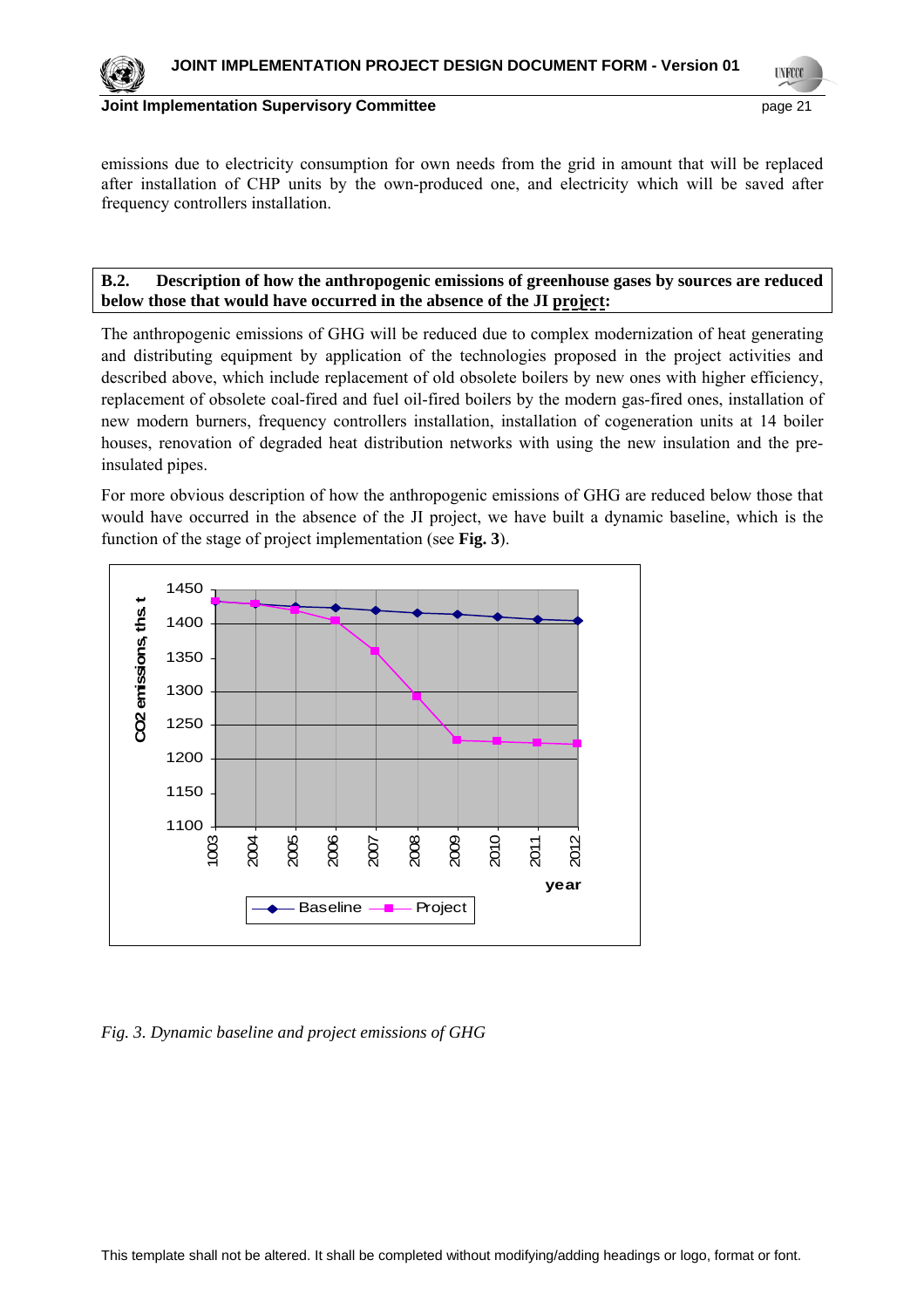

#### **Additionality of the project**

The additionality of the project activity is demonstrated and assessed below with using the latest version of the "Tool for the demonstration and assessment of additionality" (Version 04). This tool was originally developed for CDM projects but may be applied to JI projects as well.

#### **Step 1. Identification of alternatives to the project activity consistent with current laws and regulations**

#### **Sub-step 1a. Define alternatives to the project activity:**

There are three alternatives to this project.

1. The first alternative is business-as-usual scenario with minimum reconstruction works, approximately balanced by overall degradation of the DH system. This is the common practice for DH sector in Ukraine.

It should be noted that there is no local legislation regarding the time of boilers replacement and maximum lifetime permitted for boilers. It is common practice to exploit boilers which was installed in 70 th. and even 50-60 th. and earlier in Ukraine, if they pass the technical examination pass by the authorized body ("Derzhnagliadohoronpratsi").

2. The second alternative is to make reconstruction works without JI mechanism.

3. The third alternative is the shortened project activity, without any of the non-key type of activity, for example elimination of frequency controllers installation, etc., from the project.

There may be noted also several other alternatives, for example, using of the renewable energy sources such as wind power or biomass and biofuel for boiler operation, etc., but these alternatives can not be realised in Ukraine at least at present.

#### **Sub-step 1b. Consistency with mandatory laws and regulations:**

According to The Laws of Ukraine "On licensing of the separate types of activity" (№ 1775-III, from June 01, 2000) and "On heat energy supply" (№ 2633-IV from 02.06.2005); Ukrainian Government Regulation "On introduction of changes to the Government Regulations №1698 from 14.11.2000 and №756 from 04.07.2001" №549 from 19.04.2006 and "On approval of the list of licensing bodies" №1698 from 14.11.2000, execution of economic activity in fields of heat energy production, distribution and supply require a license that is issued by Ministry of Housing and Municipal Economy of Ukraine.

JSC "Oblteplokomunenergo" and other regional enterprises included in the project have such licenses.

The Project "District Heating System Rehabilitation of Donetsk Region" has been prepared according to The Law of Ukraine from 01.07. 1994 №74/94-VR "On energy saving" and The Law of Ukraine from 22.12.2005 №3260- IV "On changes in The Law of Ukraine "On energy saving".

Also the alternatives, which are: to continue business-as-usual scenario, to make reconstruction works without JI mechanism and to shortened project activity, without any of the non-key type of project activity, are in compliance with the mandatory laws and regulations.

Hence, the Step 1 is satisfied.

#### **Step 2: Investment analysis**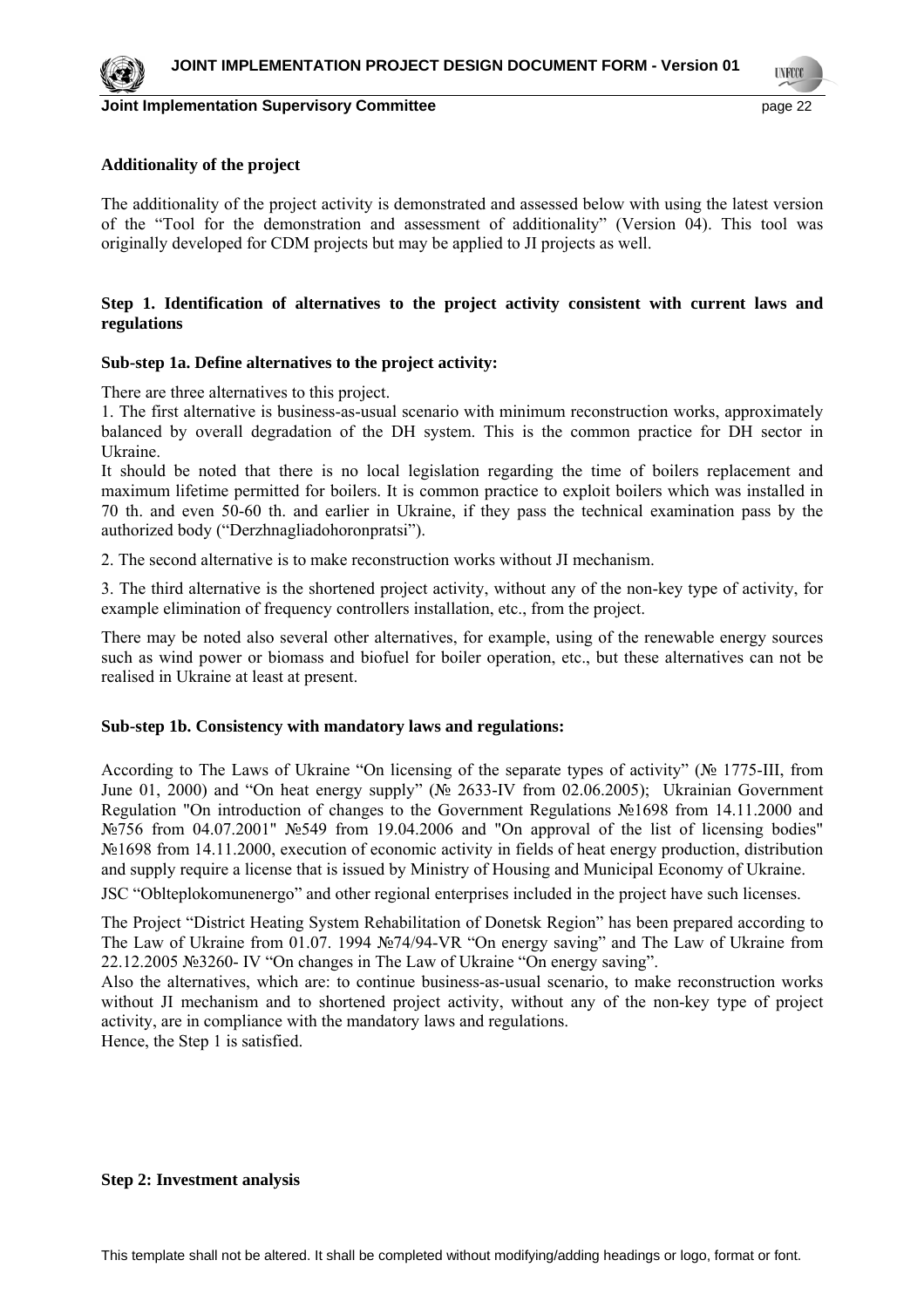

**LYFOO** 

According to methodology AM0044, the step 2 - Investment analyses - is mandatory only if the project activity is implemented by a third party as financial analysis is required to confirm additionality of the project activity. In this case, the project is implemented and financed by Supplier.

### **Step 3: Barrier analysis**

### **Sub-step 3a: Identification of barriers that would prevent the implementation of the proposed project activity**

#### **Investment barrier**

The financial indicators Net Present Value (NPV) and Internal Rate of Return (IRR) were calculated for two cases of project implementation – with and without the JI mechanism (see **Appendix 8**). The discount rate of 12 % was used for calculations, which is typical to average in Ukrainian banks. Calculations were made with the help of Microsoft office Excel financial functions.

The simple pay back period without JI mechanism will be 9.1 years, with JI mechanism – 8.6 years.

NPV and IRR of the project for 2013 year without using of JI mechanism will be:

NPV: – 4535.7 ths EUR, IRR:  $5.1 \%$ .

NPV and IRR of the project for 2013 year with using of JI mechanism will be:

 $NPV: -2344.2$  ths EUR. IRR: 8.3 %.

In both cases the project is not attractive for investments, credit percentages of Ukrainian banks are very high. But using of JI mechanism enables to improve its attractiveness.

All project activities require substantial investment – about 38 million EUR (The prices for the new equipment, that is planned to be installed in the project, are represented on the sheets Parameters in the Appendixes 1-2 and Appendixes 4-5 in Excel format, based on the averaged prices of the manufacturers. These prices are used for future calculations of investment costs, and should be corrected in future according to actual manufacturer's prices (changed due to inflation, etc.). The final table with necessary investments for each year is available in the Appendix 13 (Total). Operational and maintenance costs are not included in the project because it is assumed that they will remain at the previous level or even decreased due to less such costs for the new equipment).

Without carbon credits sales the project is not economically favorable for a Supplier, which makes implementation of most activities impossible. More economically feasible and realistic scenario without carbon credits sales is the baseline scenario with very slow reconstruction activities. However, considering degradation of the whole system with efficiency droop at other objects, the overall actual emissions from Supplier's enterprise would remain at the same level.

#### **Technological barrier**

1. Not all proposed technologies are widely approved already. Qualification of operational personal for implementation of the new technologies may be not sufficient to provide project implementation in time. 2. Efficiency of installed equipment could be lower than was claimed by producers or equipment may have substantial defects.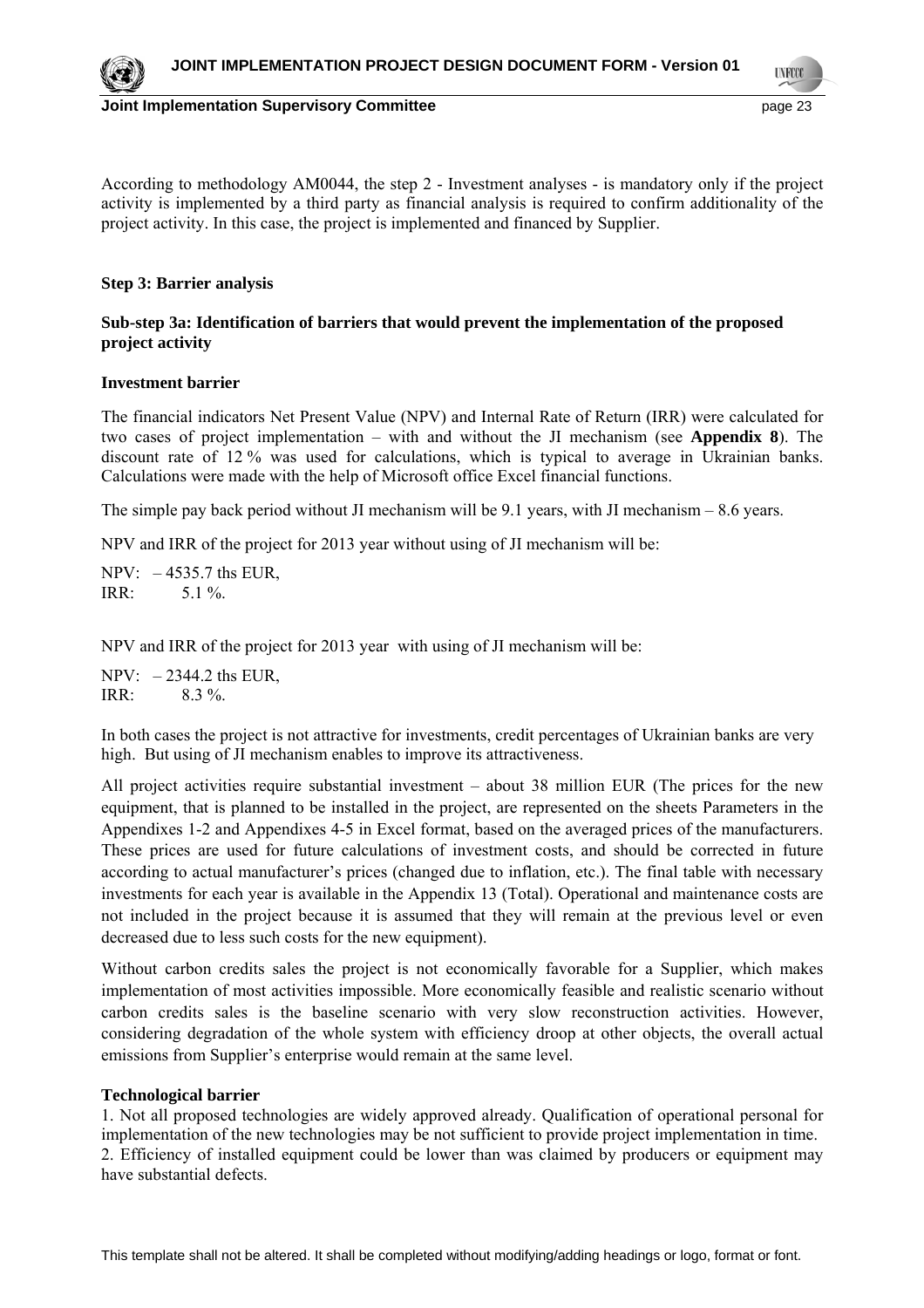**LYFOO** 

3. Available amount of natural gas. Last years Ukraine faced with incomplete delivery of natural gas from Russian Federation. Ukrainian Government realized attempts to decrease dependence from Russian natural gas delivery. Unfortunately it could lead to impossibility of boiler houses fuel switch from coal to natural gas.

### **Organizational barrier**

The management experience in implementation of JI projects is absent, including international collaboration, validation, verification, registration, monitoring of similar projects and so on.

Identified barriers would prevent the implementation of the proposed project activity as well as of the other alternatives - to make reconstruction works without JI mechanism and to shortened project activity, without any of the non-key type of project activity.

### **Sub-step 3b: Explanation that the identified barriers would not prevent the implementation of at least one of the alternatives**

One of the alternatives is to continue business-as-usual scenario. Therefore, as the barriers mentioned above are directly related to investing into upgrading of the Donetsk Region district heating system, there is no impediment for RME "Donetskteplokomunenergo" to maintain the district heating system at its present level.

Hence, the Step 3 is satisfied.

#### **Step 4: Common practice analysis**

#### **Sub-step 4a. Analysis of other activities similar to the proposed project activity.**

It should be noted that the district heating systems from almost all territorial districts (excluding Gorlivka, Makiyivka, Mariupol, Novogrodivka ) of the Donetsk Region are involved in the project. RME "Donetskteplokomunenergo"is the main heat supply service enterprise in Donetsk Region. MCE "Donetskteplomerezha" and CME "Artemivskteplomerezha" are the main heat-supply enterprises in their towns. RME "Donetskteplokomunenergo" is empowered to represent the interests of other heat-supply enterprises involved in project. Besides RME "Donetskteplokomunenergo", MCE "Donetskteplomerezha" and CME "Artemivskteplomerezha" the heat supply service in Donetsk Region is provided by ME "Volodarskteplovodomerezha" (Volodarsk), JSC "Gorlicskteplomerezha", ME "Vuglyk"( Gorlivka), ME "Teplomerezha" (Donetsk), ME "Zugresteplomerezha" (Zugres), KPE "Kramatorskteplomerezha" (Kramatorsk), ME "Krasnoarmiyskteplomerezha" (Krasnoarmiysk), CME "Mariupolteplomerezha" (Mariupol), ME "Makiivkateplomerezha" (Makiivka), DE "Selidivvygillya" (Selidovo). But the similar projects are not observed in the Donetsk region.

At present there are at least 4 DH Projects with JI in Ukraine beside this project: for Chernihiv region, AR Crimea, Kharkiv city and Lugansk city. But other CDM (JI) project activities are not to be included in Common practice analysis.

Since the similar projects are not observed in the region, there is no basis for an analysis of similar activities.

#### **Conclusion**

The above mentioned approach of JI leads to the conclusion that the project activity is additional.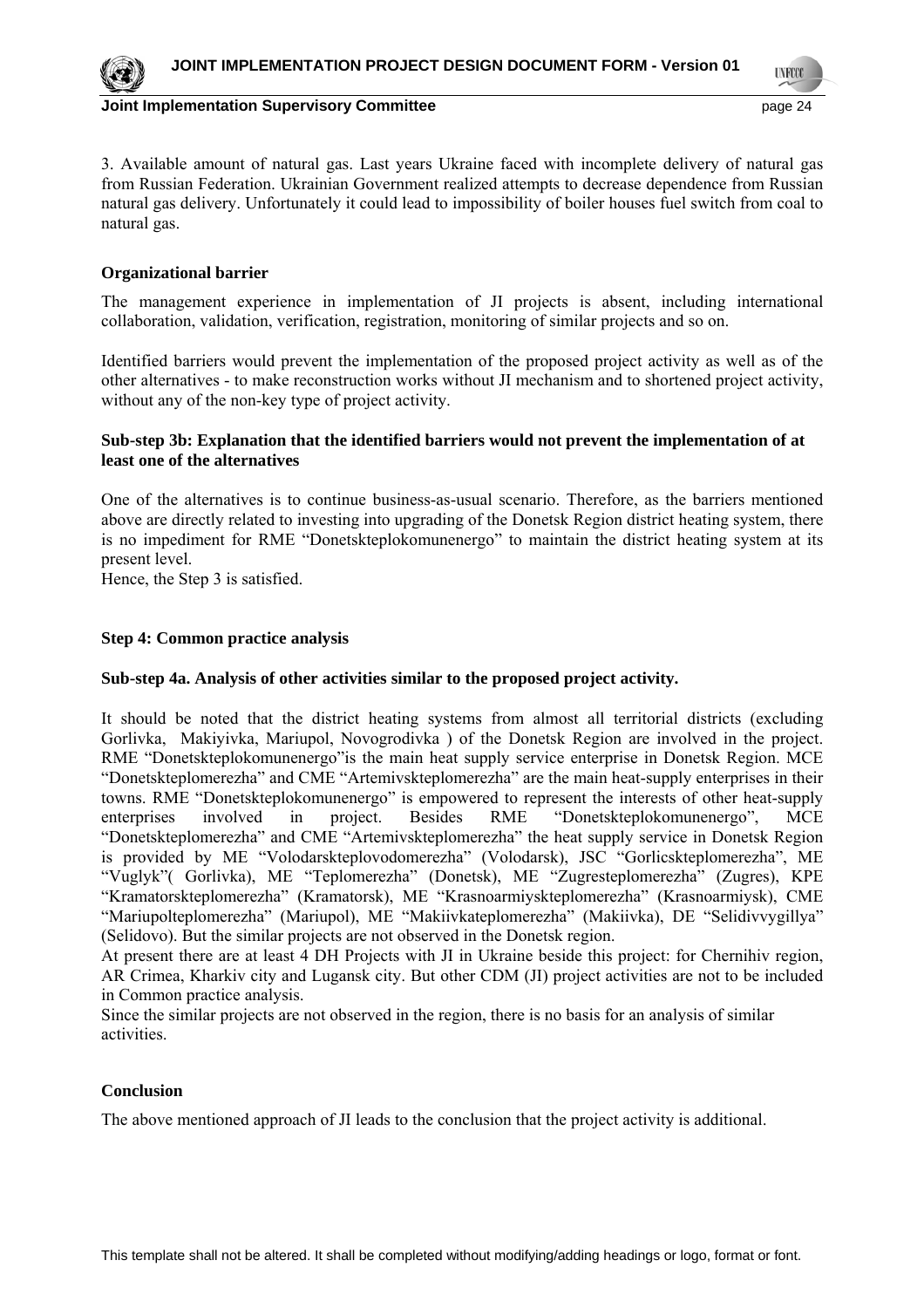# **B.3. Description of how the definition of the project boundary is applied to the project:**

Greenhouse Gas Sources and Project Boundaries:

Project boundaries for Baseline scenario are represented by black rectangle on the graphical picture on the **Fig.4.** 



*Fig.4. Flowchart of Project boundaries for Baseline scenario*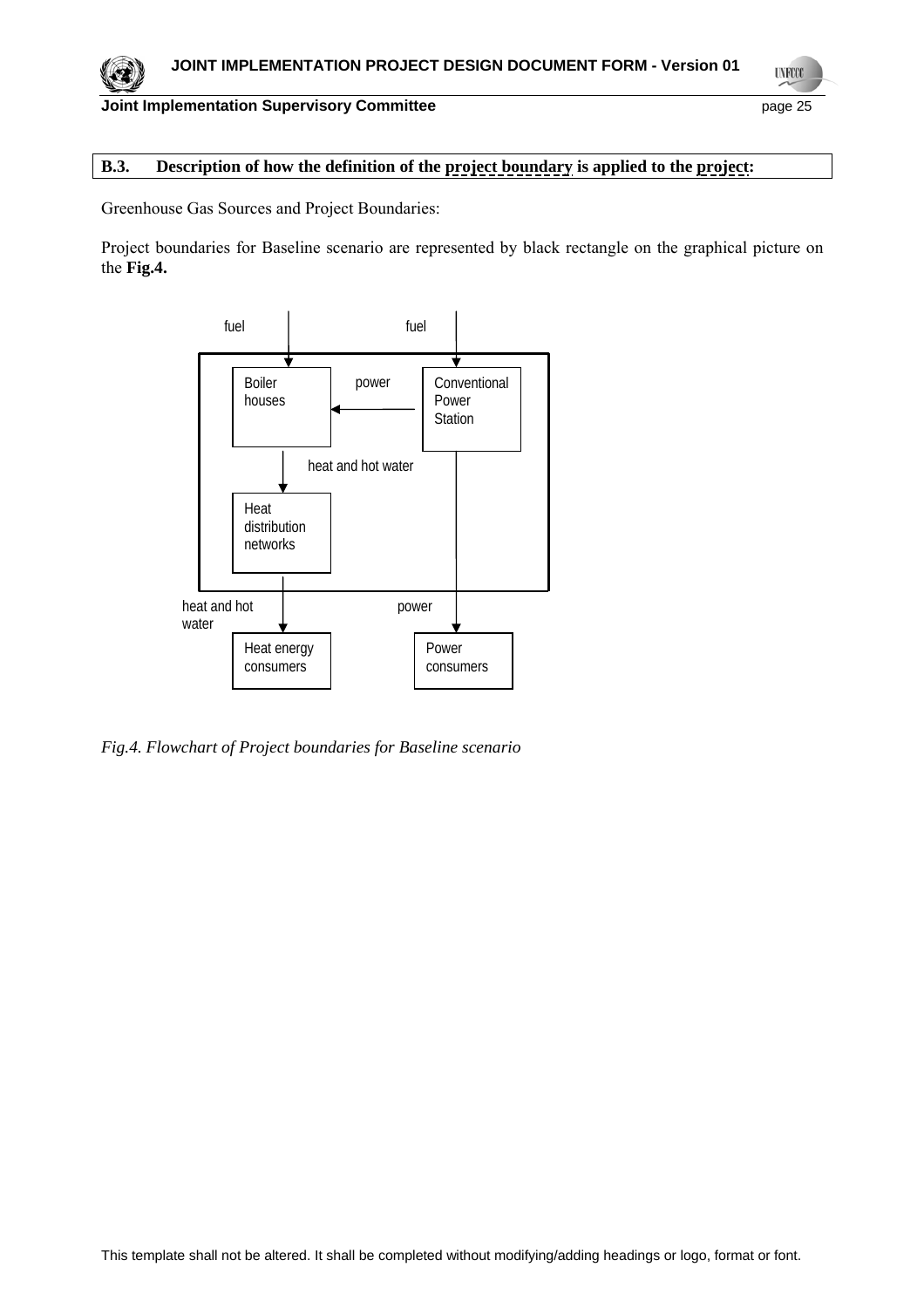**LYFOO** 

### **Joint Implementation Supervisory Committee**  page 26

Project boundaries for Project scenario are represented by black rectangle on the graphical picture on the **Fig.5.**



*Fig.5. Flowchart of the Project boundaries for Project scenario* 

# **Direct and Indirect Emissions**

*Direct on-site emissions:*  $CO<sub>2</sub>$  from natural gas combustion in boilers (in some cases coal and fuel oil are used as a fuel),  $NO<sub>x</sub>$  and CO emission from combustion in the existing boilers/ burners,  $CO<sub>2</sub>$  emissions from fuel combustion in gas engines on the new CHP units, additional  $CO<sub>2</sub>$  emissions from fuel combustion in boilers on the boiler houses due to the too large heat losses in the distribution networks.

*Direct off-site emissions:*  $CO_2$  emissions from power plant(s) due to electricity consumption from the grid, which will be replaced after installation of CHP units,  $CO<sub>2</sub>$  emissions from power plant(s) due to ineffective electricity consumption from the grid, which will be saved after installation of frequency controllers,  $CO_2$  emissions from power plant(s) due to power consumption used for heating by Donetsk region customers. It takes place due to inefficiencies of heat supply service quality for many consumers in the current situation. Exploitation of power heaters is quite typical and widespread.

 $CO<sub>2</sub>$  emissions from power station(s) due to heat networks power consumption. It is not efficient due to water leakages, and extended networks' distance.

*Indirect on-site emissions:* none.

*Indirect off-site emissions:* CO<sub>2</sub> emissions from fuel extraction and transportation.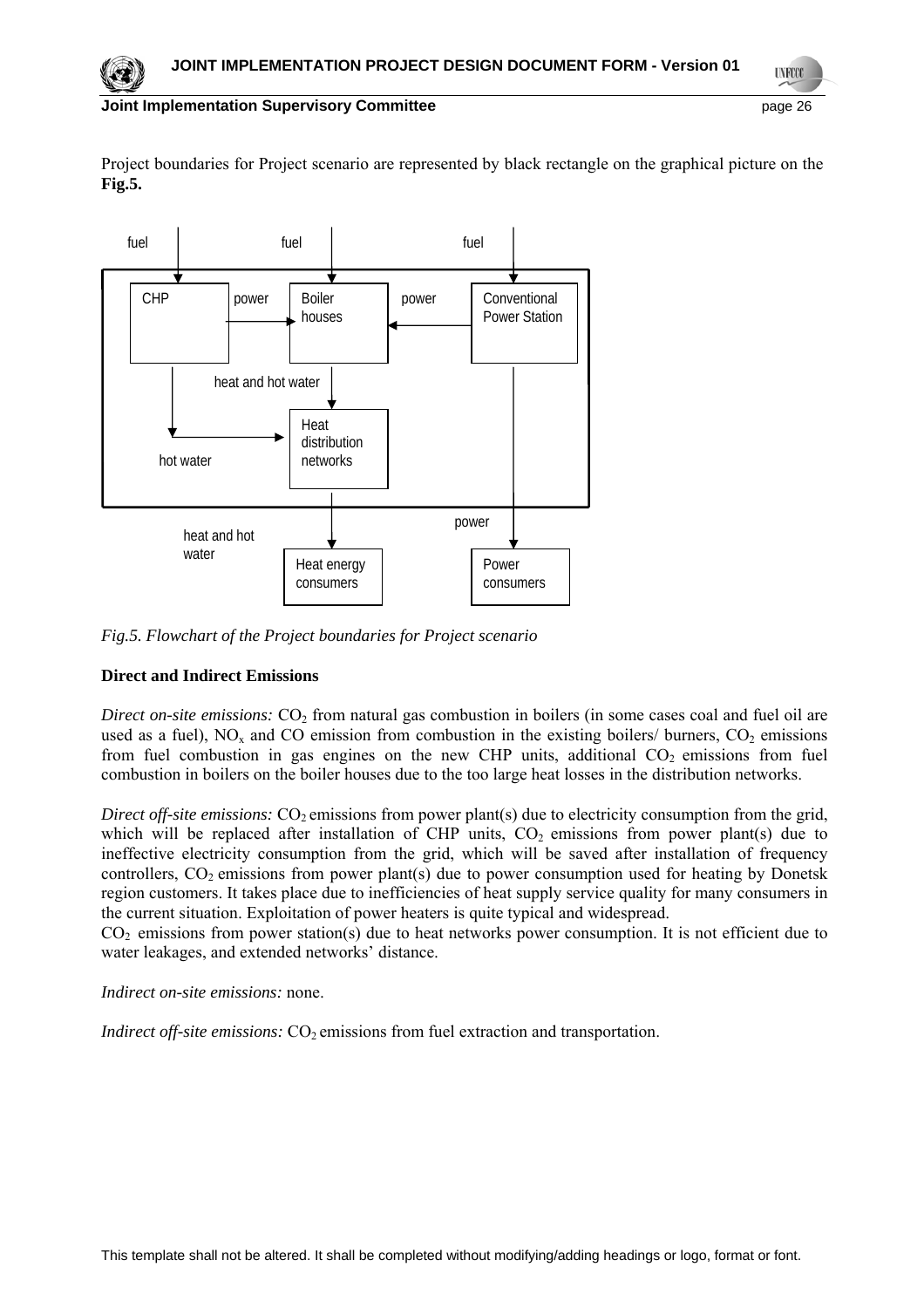

**UNFOCO** 

# **Joint Implementation Supervisory Committee** *page 27* **page 27**

| On-site emissions                                                                                                                                                                                                                                                                                                        |                                                                                                                                                                                                                                                                                                                                         |                       |                                                       |
|--------------------------------------------------------------------------------------------------------------------------------------------------------------------------------------------------------------------------------------------------------------------------------------------------------------------------|-----------------------------------------------------------------------------------------------------------------------------------------------------------------------------------------------------------------------------------------------------------------------------------------------------------------------------------------|-----------------------|-------------------------------------------------------|
| Current situation                                                                                                                                                                                                                                                                                                        | Project                                                                                                                                                                                                                                                                                                                                 | Direct or<br>indirect | Include or exclude                                    |
| $CO2$ emissions from fuel<br>combustion in boilers                                                                                                                                                                                                                                                                       | Reduced $CO2$ emissions from<br>fuel combustion in boilers<br>due to increased efficiency<br>and fuel saving.<br>Additional $CO2$ emissions on<br>the boiler houses where the<br>new CHP units will be<br>installed due to additional<br>fuel consumption for CHP                                                                       | Direct                | Include                                               |
| $NOx$ and CO emission from<br>combustion in existing<br>boilers/ burners                                                                                                                                                                                                                                                 | Reduced $NOx$ and $CO$<br>emissions from fuel<br>combustion after boiler /<br>burners' replacement                                                                                                                                                                                                                                      | Direct                | Exclude. $NOx$ and $CO$<br>are not GHGs.              |
| $CO2$ emissions from fuel<br>combustion in boilers on the<br>boiler houses due to the too<br>large heat losses in the<br>networks                                                                                                                                                                                        | Reduced $CO2$ emissions from<br>boiler houses due to<br>decreasing of heat losses in<br>the network's pipes                                                                                                                                                                                                                             | Direct                | Include                                               |
| Off-site emissions                                                                                                                                                                                                                                                                                                       |                                                                                                                                                                                                                                                                                                                                         |                       |                                                       |
| Current situation                                                                                                                                                                                                                                                                                                        | Project                                                                                                                                                                                                                                                                                                                                 | Direct or<br>indirect | Include or exclude                                    |
| $CO2$ emissions from power<br>plant(s) due to electricity<br>consumption (for own needs,<br>etc.) from the grid, which will<br>be replaced after installation<br>of CHP units                                                                                                                                            | Reduced $CO2$ emissions from<br>power plant(s)                                                                                                                                                                                                                                                                                          | Direct                | Include                                               |
| $CO2$ emissions from power<br>plant(s) due to ineffective<br>electricity consumption from<br>the grid, which will be saved<br>after frequency controllers<br>installation                                                                                                                                                | Reduced CO <sub>2</sub> emissions from<br>power plant(s)                                                                                                                                                                                                                                                                                | Direct                | Include                                               |
| $CO2$ emissions from power<br>plant(s) due to power<br>consumption used for heating<br>by Donetsk region customers.<br>It takes place due to<br>inefficiencies of heat supply<br>service quality for many<br>consumers in the current<br>situation. Exploitation of<br>power heaters is quite typical<br>and widespread. | Reduced CO <sub>2</sub> emissions from<br>power plant(s) due to<br>reduction of power<br>consumption for heating by<br>Donetsk region customers.<br>This will take place after<br>project implementation when<br>heat supply service will<br>become more efficient.<br>Exploitation of power<br>heaters will decrease<br>substantially. | Direct                | Exclude, not under<br>control of project<br>developer |
| $CO2$ emissions from power                                                                                                                                                                                                                                                                                               | Reduced CO <sub>2</sub> emissions from                                                                                                                                                                                                                                                                                                  | Direct                | Exclude, not under                                    |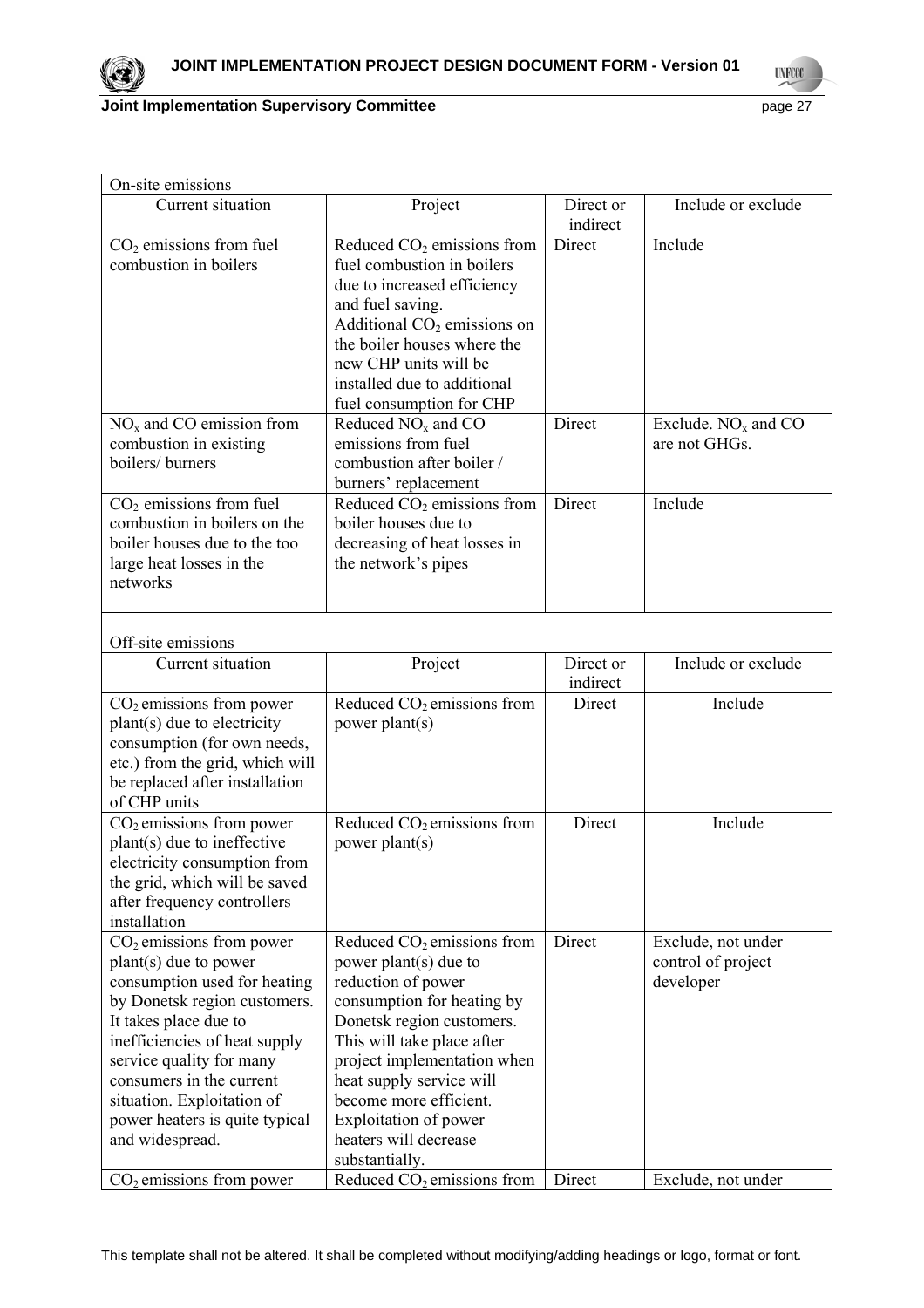

**UNFCO** 

#### **Joint Implementation Supervisory Committee**  page 28

| station(s) due to heat<br>networks power consumption.<br>It is not efficient due to water<br>leakages, and extended<br>networks' distance. | power station(s) due to<br>reduction of power<br>consumption of rehabilitated<br>heat networks.<br>This will take place due to<br>water leakage decreasing,<br>replacing 4-pipe lines by 2-<br>pipe lines, and reduction of |          | control of project<br>developer                       |
|--------------------------------------------------------------------------------------------------------------------------------------------|-----------------------------------------------------------------------------------------------------------------------------------------------------------------------------------------------------------------------------|----------|-------------------------------------------------------|
|                                                                                                                                            | the total network length.                                                                                                                                                                                                   |          |                                                       |
| $CO2$ emissions from fuel<br>extraction and transportation.                                                                                | Reduced $CO2$ emissions from<br>fuel extraction and<br>transportation.                                                                                                                                                      | Indirect | Exclude, not under<br>control of project<br>developer |

*Table 8. Project boundaries and sources of emissions* 

### **B.4. Further baseline information, including the date of baseline setting and the name(s) of the person(s)/entity(ies) setting the baseline:**

Date of baseline setting: 30/05/2004

The baseline is determined by the Institute of Engineering Ecology (IEE), project developer and project partner, in collaboration with European Institute for safety, security, insurance and environmental techniques (SVT e.V.), project consultant, and RME "Donetskteplocomunenergo", project supplier.

IEE: Institute of Engineering Ecology Kiev, Ukraine. Dmitri Paderno, Vice director, PhD. Phone: (+38 044 453 28 62) Fax: (+38 044 456 92 62) e-mail: [engeco@kiev-page.com.ua](mailto:engeco@kiev-page.com.ua)

SVT e.V.: European Institute for safety, security, insurance and environmental techniques Bous, Germany. Vladimir Gomon, Managing Engineer, PhD. Phone: (+49 68 34 77 07 71) Fax: (+49 68 34 92 07 50) e-mail: GomonVladimir@aol.com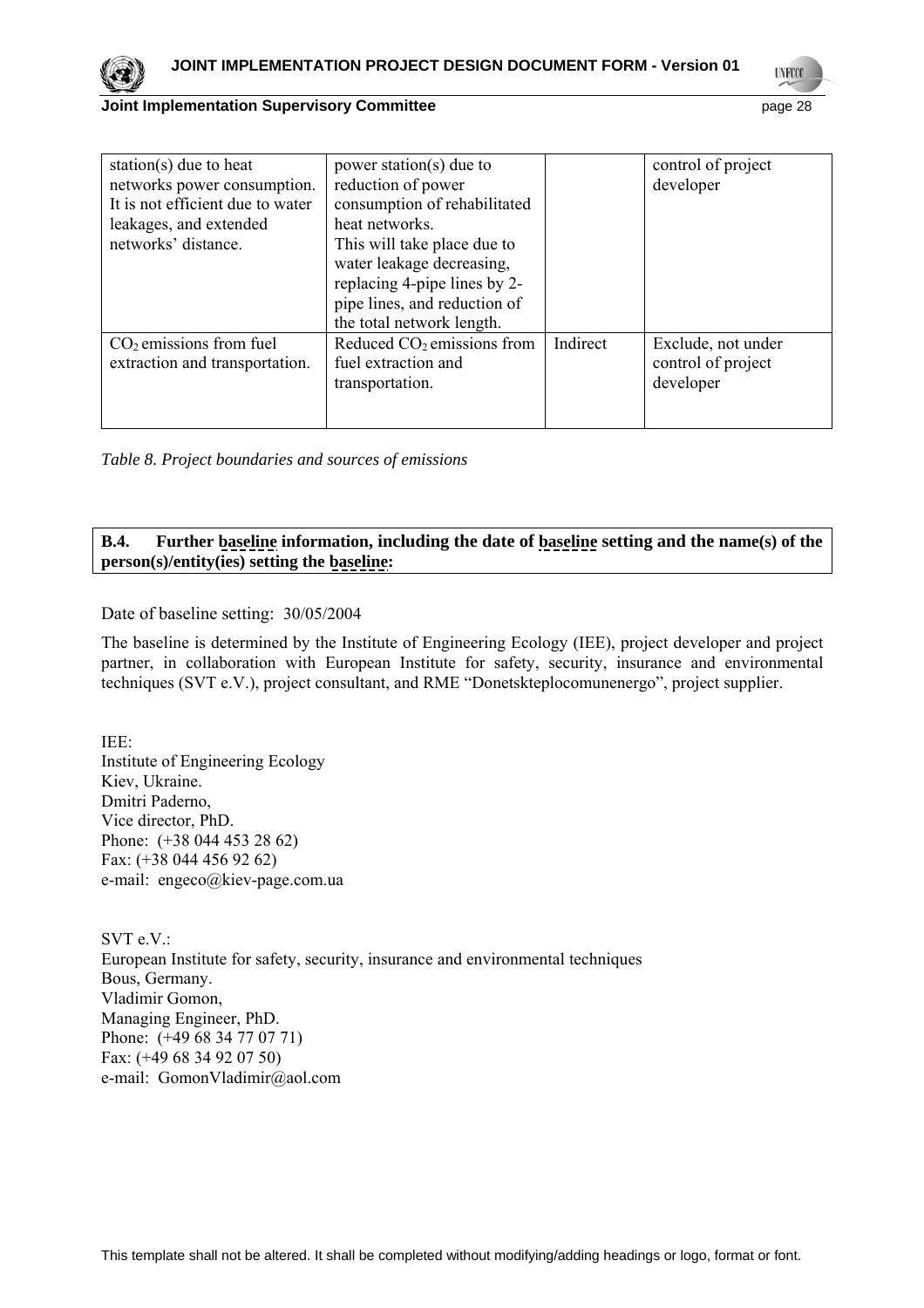

**UNFOOT** 

RME "Donetskteplocomunenergo", Donetsk, Ukraine. Victoriya Kucherenko, Head of Production department. Phone: (+38 062 335 00 26) Fax: (+38 062 304 62 95) e-mail: [postmaster@kpdtke.donetsk.ua](mailto:postmaster@teplo.dn.ua)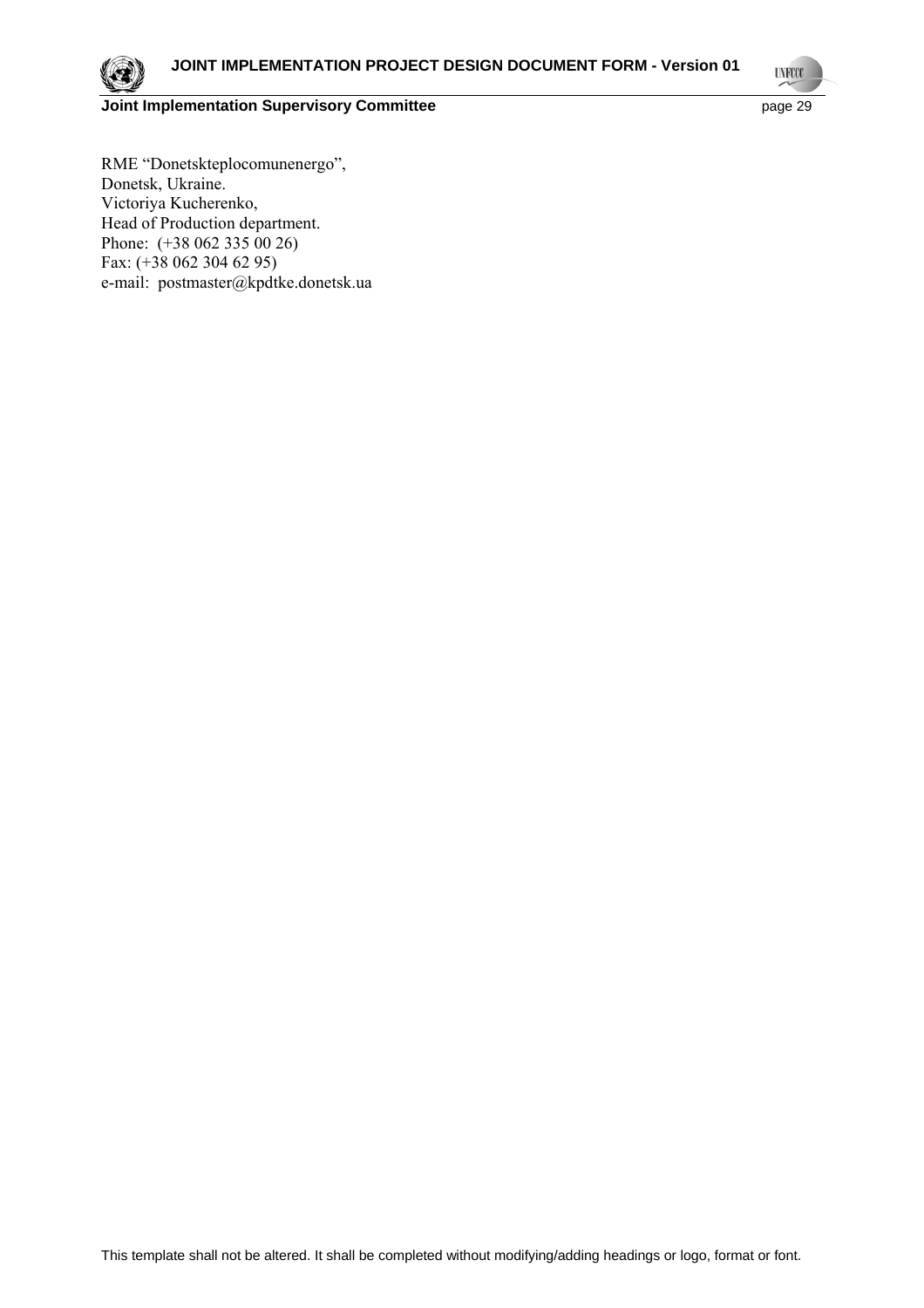

**UNFCO** 

### **SECTION C. Duration of the project / crediting period**

### **C.1. Starting date of the project:**

The starting date of the project is: 01/04/2004

### **C.2. Expected operational lifetime of the project:**

Minimum **-** 20 years (the nominal lifetime of the new boiler and network equipment). The real average lifetime of the new boiler and network equipment is estimated to be up to  $30 - 40$  years. Thus the expected operational lifetime of the project may be about 30 years. According to conservatism principle, for further calculations we assume lifetime and corresponding crediting period for the project equal to 20 years (2005 – 2024).

### **C.3. Length of the crediting period:**

Earning of the ERUs corresponds to the commitment period of 5 years (January 1, 2008 – December 31, 2012).

The starting date of the crediting period is set to the date where the first emission reduction units are expected to be generated from the project, that is January 1, 2005. The end of the crediting period is the end of the lifetime of the main equipment, that is minimal December 31, 2024. Thus the length of the crediting period is 20 years (240 months).

If the post-first commitment period under the Kyoto Protocol will be applicable, the commitment period may be expanded up to the end of the expected operational lifetime of the project (20 years,  $2005 -$ 2024).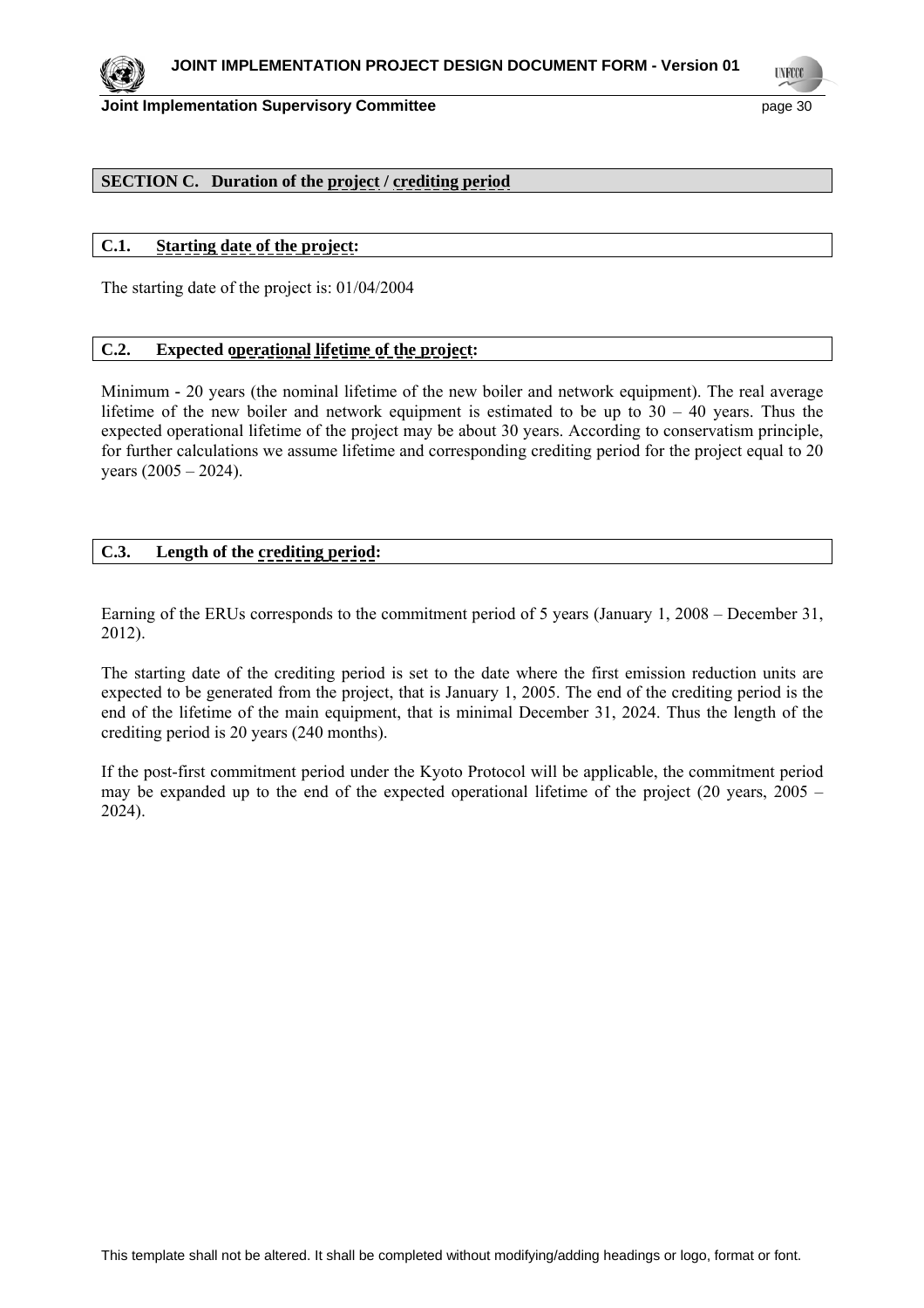



**Joint Implementation Supervisory Committee page 31 and 21 and 22 and 32 and 32 and 32 and 33 and 33 and 33 and 34 and 34 and 35 and 35 and 36 and 36 and 36 and 36 and 36 and 36 and 36 and 36 and 36 and 36 and 36 and 36** 

#### **SECTION D. Monitoring plan**

#### **D.1. Description of monitoring plan chosen:**

### **D.1.1. Option 1 – Monitoring of the emissions in the project scenario and the baseline scenario:**

#### **Indicator of project performance**

The most objective and cumulative factor that will give a clear picture of whether emission reductions really took place – is *fuel saving*. It can be identified as a difference between baseline fuel consumption and fuel consumption after project implementation. If boilers consume fuel at the projected level, than all other relevant indicators such as efficiencies of new boilers and burners, specific gas consumption of CHP units, as well as heat losses in pre-insulated pipes are adequate.

#### **Verification of project performance indicators**

RME "Donetskteplocomunenergo" collects data on fuel bought for heating in form of fuel bills. Information on saved fuel will be attached to verification reports on a yearly basis (before April 1<sup>st</sup> for all years of project implementation) with all relevant documentation and historical information on fuel purchasing transactions made by Supplier.

#### **Verification of Emission Reduction Units and Baseline Scenario**

For any project year, the baseline scenario may be different due to the influence of external factors such as weather conditions, possible changes of the lower heating value of fuel(s), number of customers, heating area, etc. The Baseline and the amount of ERUs for each project year should be corrected with taking into account these and some other factors.

The following methodology is proposed to be used.

Amount of the Emission Reduction Units (ERUs),  $t CO<sub>2</sub>e$ :

 $ERUs = \sum [E_i^b - E_i^r]$ 

This template shall not be altered. It shall be completed without modifying/adding headings or logo, format or font.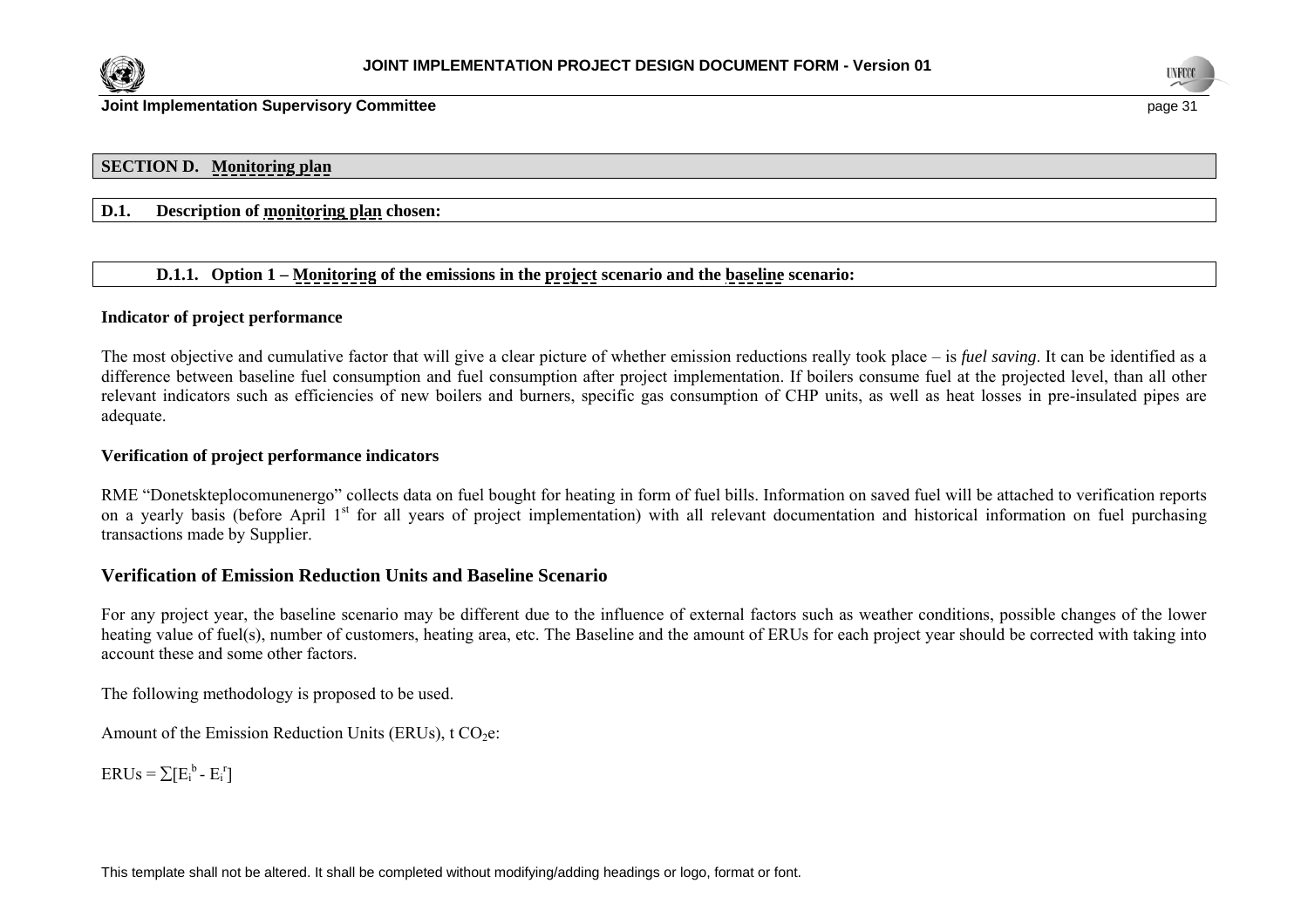



The sum is taken over all boiler-houses which are included into the project.  $E_i^b = E_{1i}^b + E_{gen i}^b + E_{cons i}^b$ 

 $E_i^r = E_{1i}^r - E_{gen i}^r - E_{cons i}^r$ ,

where:

 $E_{1i}^{b}$  and  $E_{1i}^{r}$  – CO<sub>2</sub> emissions due to fuel consumption for heating and hot water supply service for an i boiler-house in the base year and reported year, t CO<sub>2</sub>e;  $E_{gen}$ <sup>b</sup> and  $E_{gen}$ <sup>r</sup> – CO<sub>2</sub> emissions due to electric power generation associated to the project for an i boiler-house in the base year (greed, amount to be substituted in the reported year) and reported year, t  $CO<sub>2</sub>e$ ;

 $E_{\text{cons}}$ <sup>b</sup> and  $E_{\text{cons}}$ <sup>r</sup> – CO<sub>2</sub> emissions due to electric power consumption for an i boiler-house in the base year and reported year, t CO<sub>2</sub>e.

 $E_1^b = LHV_b*Cef_b* [B_b* a_b*K_1*K_2*K_3*K_4*K_5+B_b*(1-a_b)*K_1*K_6*K_7+B_b*(1-a_c)*K_1*K_8]$  $E_1^r = LHV_r^*Cef_r^*B_r$  $E_{gen}^{\text{b}} = W_{gb}^* CEF_{g}^+ Q_{gb}^*f_b/1000^* LHV_r^* Cef$  $E_{gen}^{\qquad r} = (W_{gb} - W_{gr})^* \tilde{C} E F_{g} + [(Q_{gb} - Q_{gr})^* f_b / 1000 + B_g]^* LHV_r^* Cef$  $E_{\text{cons}}^{\bullet} = P_{b}^* E E F_{c}$  $E_{\text{cons}}^{\mathbf{r}} = P_{\mathbf{r}}^* C E F_{\mathbf{c}}$ 

If any boiler-house consumes more than one type of fuel, the calculations of E are to be made for each type of fuel separately, and results are to be summed.

where:

LHV – lower heating value,  $MJ/m<sup>3</sup> (MJ/kg)$ ;

 $Cef$  – carbon emission factor, KtCO<sub>2</sub>/TJ;

 $B$  – amount of fuel consumed by a boiler-house, ths m<sup>3</sup> or tons;

 $K_1, K_2, K_3, K_4, K_5, K_6, K_7, K_8$ – adjustment factors;

a – portion of fuel (heat), consumed for heating purposes;

(1-a) – portion of fuel (heat), consumed for hot water supply services;

 $W_{\text{gh}}$  – scheduled electric power production by the all new CHP units, MWh;

 $W_{\text{gr}}$  – electric power production by the installed new CHP units in reported year, MWh;

 $CEF<sub>g</sub> - Carbon Emission factor for electricity generation in Ukraine, tCO<sub>2</sub>e/MWh;$ 

 $P_b$  – electric power consumption by the boiler-houses where energy saving measures are scheduled to be implemented, MWh;

 $P_r$  – electric power consumption by the boiler-houses with energy saving measures implemented, MWh;

 $CEF_c$  – Carbon Emission factors for reducing electricity consumption in Ukraine, tCO<sub>2</sub>e/MWh;

 $Q_{\text{oh}}$  – scheduled heat energy production by the all new CHP units, MWh;

 $Q_{\text{gr}}$  – heat energy production by the installed new CHP units, MWh;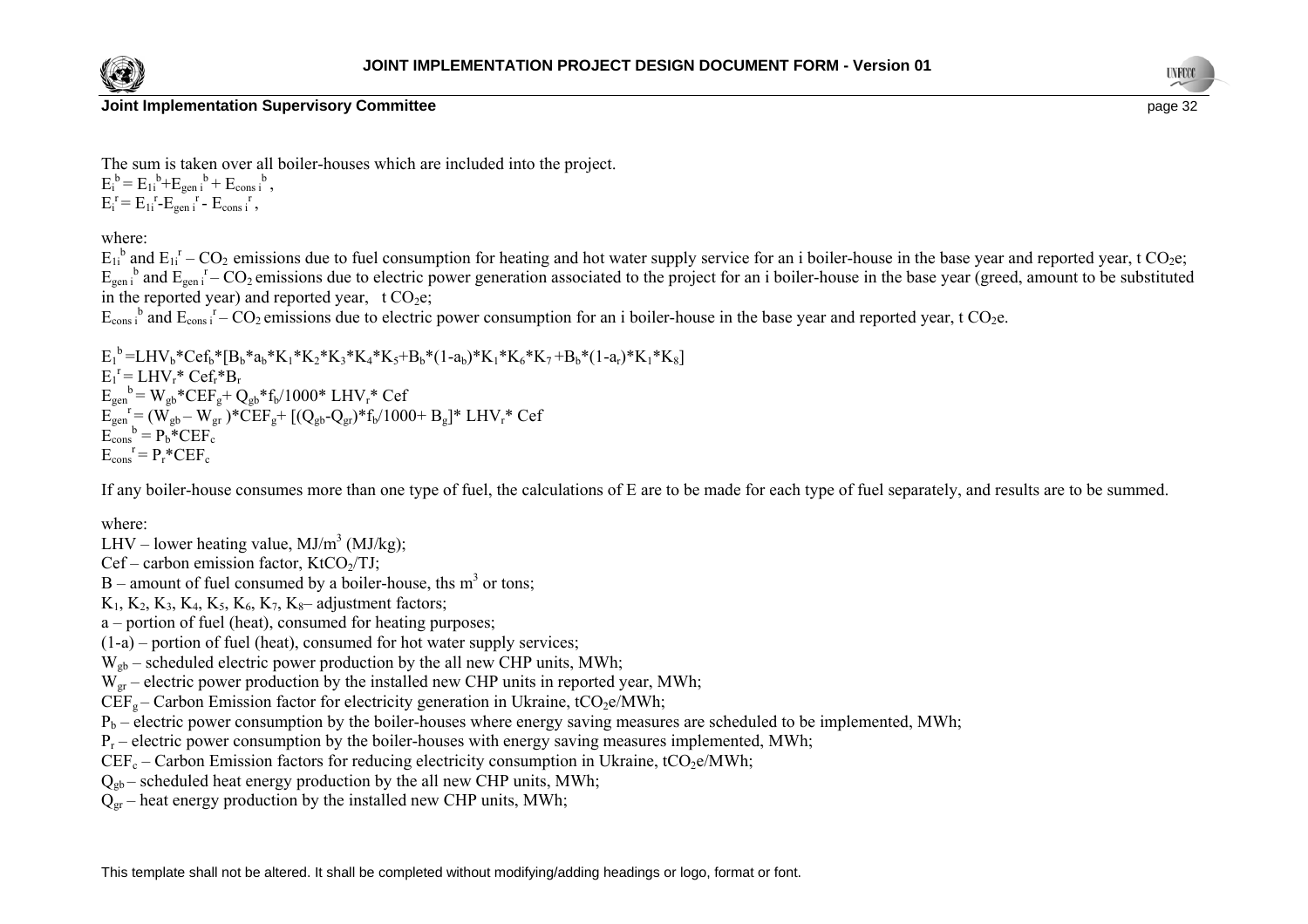



 $f_b$  – specific natural gas consumption by the boiler-house, where CHP units are scheduled to be installed, m<sup>3</sup>/MW;

 $B<sub>o</sub>$  – amount of fuel (gas) consumed by the installed CHP units for generation, ths m<sup>3</sup>;

 $\lceil_{b}$  index – related to the base year;

 $[r]$  index – related to the reporting year.

 $a_b = L_h^{b*}q^*N^b/(L_h^{b*}q^*N^b+L_w^{b*}N_w^{b});$  $a_r = L_h^{r*}q^*N^r/(L_h^{r*}q^*N^r+L_w^{r*}N_w^{r})$ 

where:

 $L<sub>h</sub>$ ,  $L<sub>w</sub>$  – maximum connected load required for heating and for hot water supply service, MW;

 $q$  – recalculating factor for average load during heating period (usually 0,5-0,8);

 $N, N_w$  – duration of heating period and period of hot water supply service, hours.

### Adjustment factors

1.  $K_1$  (change in the lower heating value):

 $K_1$ =LHV<sub>b</sub>/LHV<sub>r</sub>

2. K (averaged adjustment factor for heating):

Heat losses from the buildings are:

 $Q = F^*k^*(T_{in} - T_{out})^*N$ ,

where:

Q – required amount of heat, kWh

k – average heat transfer factor of buildings,  $(kW/m^2*K)$ ;

F – heated area,  $m^2$ ;

 $T_{in}$  – average inside temperature for the heating period, K;

 $T_{\text{out}}$  – average outside temperature for the heating period, K;

N – duration of the heating period, hours.

 $Q_{db} = Q_b * K = Q_r$ 

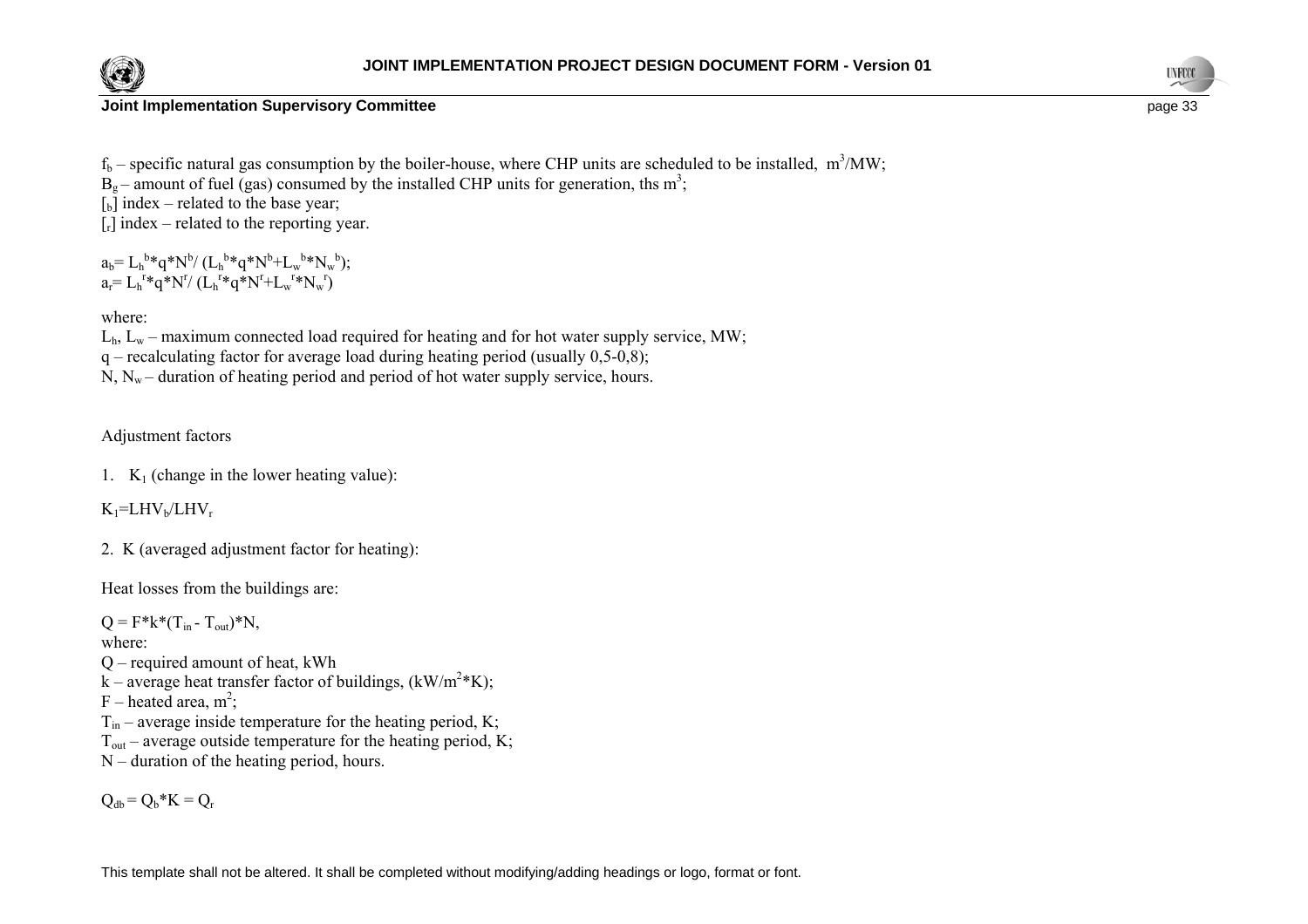



where:

 $Q_{db}$  – required heat for Dynamic Baseline, is assumed equal to  $Q_{r}$  – required heat in reported year,  $Q_b$  – required heat in base year,  $K$  – averaged adjustment factor for heating,  $K = Q_r/Q_b$ 

 $K=(F_b* k_b+(F_r-F_b)*k_{r(b)})*(T_{\text{in }r} - T_{\text{out }r})*N_r/F_b* k_b*(T_{\text{in }b} - T_{\text{out }b})*N_b$ If  $F_r > F_b$ ,  $k_{r(b)} = k_r$ ; if  $F_r < F_b$ ,  $k_{r(b)} = k_b$ If the heating area is increased, we will add it with the new heat transfer factor  $-k<sub>r</sub>$  if heating area is decreased, we will subtract it with the old heat transfer factor  $-k<sub>b</sub>$ 

Detailed components of K:  $K = K_2^* K_3^* K_4^* K_5$ 

3.  $K_2$  (temperature change factor):  $K_2 = (T_{\text{in }r} - T_{\text{out }r}) / (T_{\text{in }b} - T_{\text{out }b})$ 

4.  $K_3$  (heating area change factor):

 $K_3=(F_b* k_b+(F_r-F_b)*k_{r(b)})$  /  $F_b* k_b = 1+(F_r-F_b)*k_{r(b)}$  /  $F_b* k_b$ where:  $F<sub>b</sub>$ ,  $F<sub>r</sub>$  – heated area in base year and reported year, m<sup>2</sup>;

 $k_b$  – average heat transfer factor of heated buildings in base year, (kW/m<sup>2</sup>\*K):

 $k_r$  – average heat transfer factor of connected buildings in the reported year,  $(kW/m^2*K)$ .

5.  $K_4$  (building thermal insulation improvement factor):

 $K_4 = ((F_b - F_i)^*k_b + F_i^*k_i)/F_b^*k_b = 1 + F_i^*(k_i - k_b)/(F_b^*k_b)$ where:

 $F_b$  and  $F_i$  – heating area in base year and heating area of buildings with the new (changed) thermal insulation, m<sup>2</sup>;

 $k_b$  – average heat transfer factor of heated buildings in base year, (kW/m<sup>2</sup>\*K);

 $k_i$  – heat transfer factor of heated buildings with the new thermal insulation,  $(kW/m^2*K)$ .

If there is no buildings with improved thermal insulation in reporting year  $(F_i=0)$ ,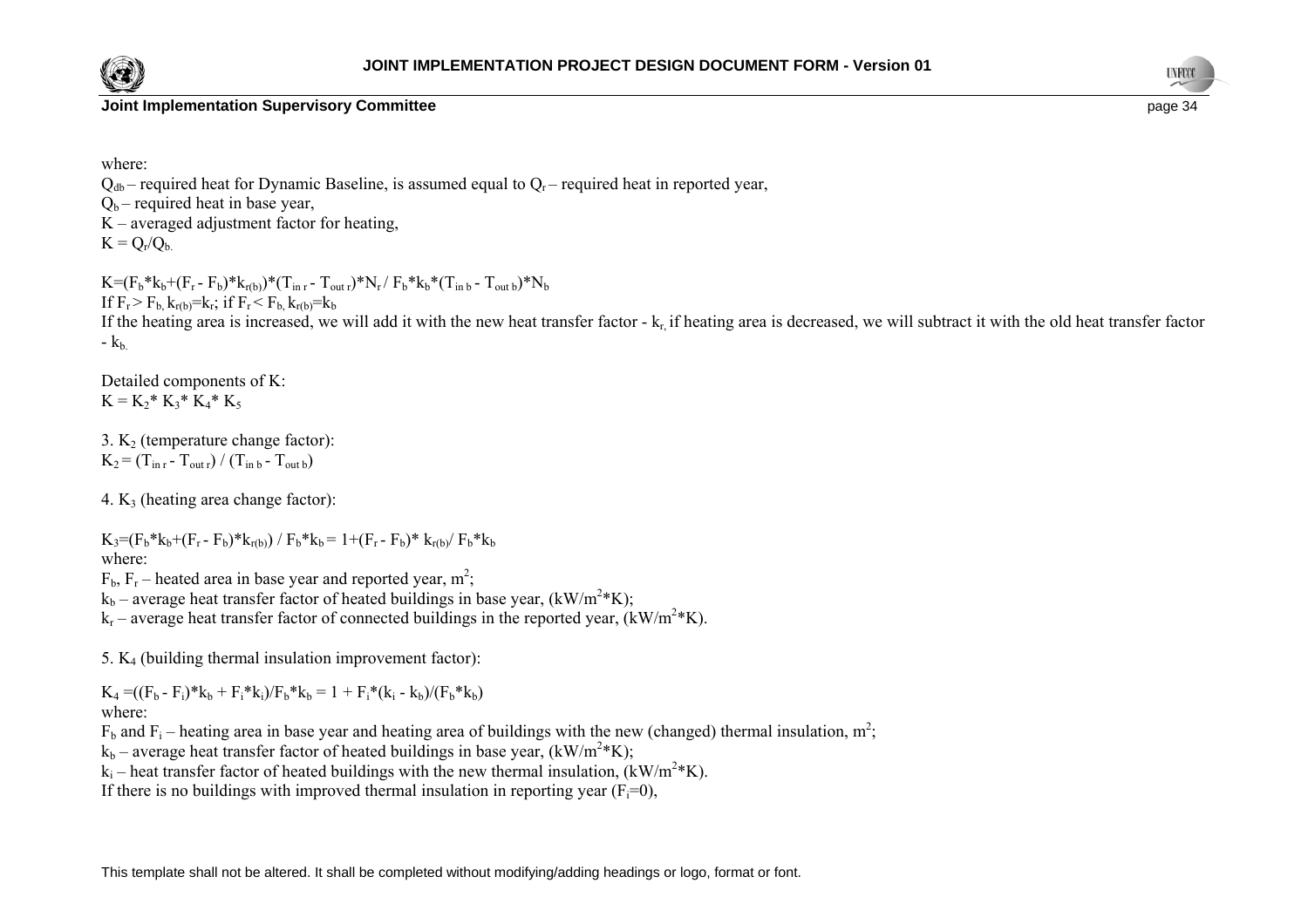



 $K_4=1$ .

6.  $K<sub>5</sub>$  (heating period duration change factor):

 $K_5=N_r/N_b$ 

7.  $K<sub>6</sub>$  (number of customers change factor):

 $K_6 = n_r / n_b$ If there was no hot water supply service customers in base year  $(n_b=0)$ ,  $K_6 = 0$ 

8.  $K_7$  (hot water supply period duration change factor):

 $K_7 = N_w^r / N_w^b$ If there was no hot water supply service in base year  $(N_w^b = 0)$ ,  $K_7=0$ 

9.  $K_8$  (hot water supply service quality improvement factor):

If there was no hot water supply service in the base year  $(N_w^b = 0)$ , and it appeared in the reporting year:  $K_8 = N_w^r / 8400$ 

If hot water supply service was provided in the base year  $(N_w^b > 0)$ :

### $K_8 = 0$

In this case, the change in hot water supply service quality is considered by  $K_7$ .

The table of parameters included in the process of monitoring and verification for ERUs calculation, is represented in the Section **D.1.1.1** and **D.1.1.3.** Every year the table with foregoing factors will be updated with account for possible change of these factors, and the dynamic baseline will be developed as well as the amount of ERUs will be calculated**.**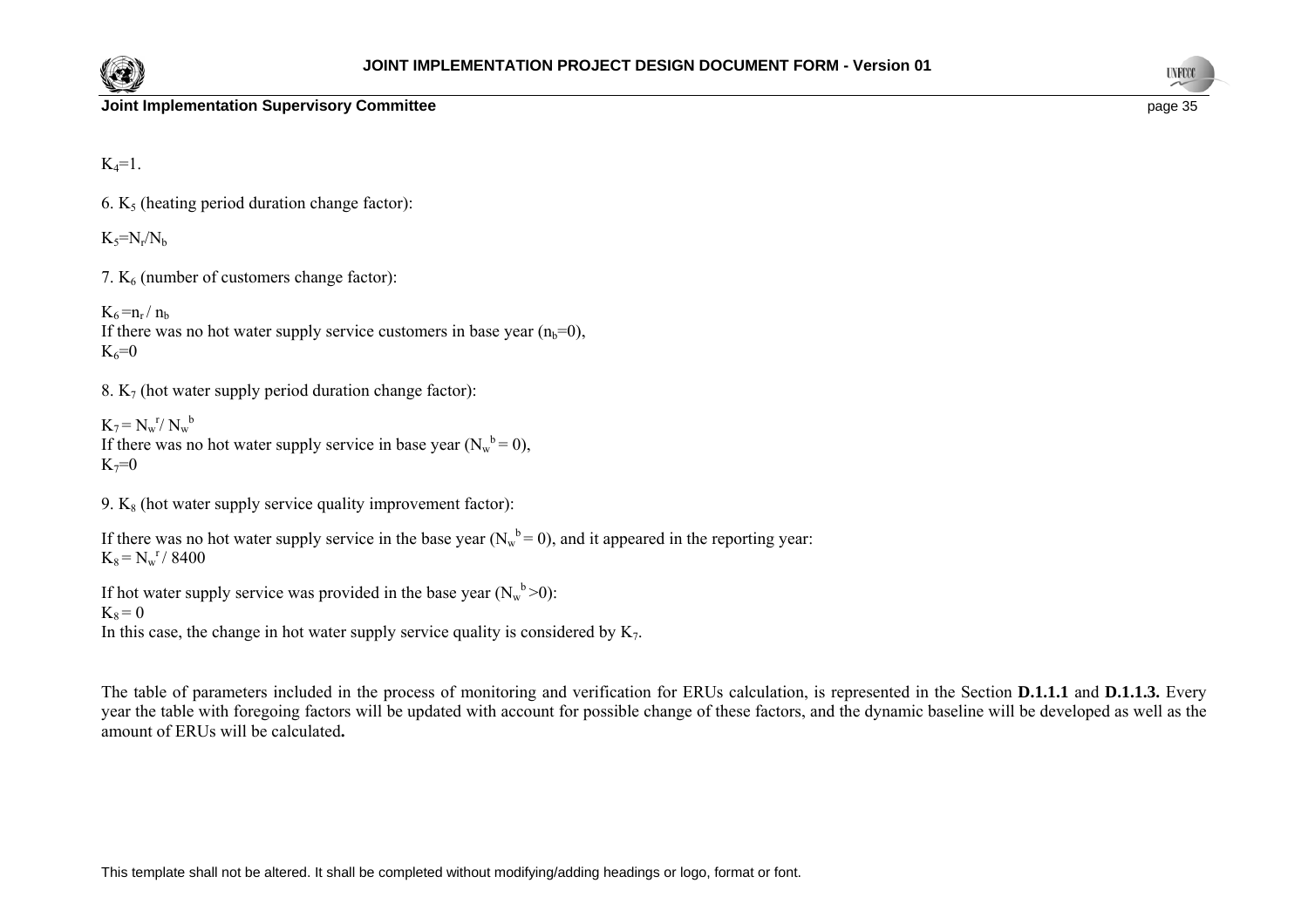



|                                                                                  |                                                                                                          | D.1.1.1. Data to be collected in order to monitor emissions from the project, and how these data will be archived: |                    |                                                   |                        |                                          |                                                                |                                                                                                                                              |
|----------------------------------------------------------------------------------|----------------------------------------------------------------------------------------------------------|--------------------------------------------------------------------------------------------------------------------|--------------------|---------------------------------------------------|------------------------|------------------------------------------|----------------------------------------------------------------|----------------------------------------------------------------------------------------------------------------------------------------------|
| ID number<br>(Please use<br>numbers to ease<br>cross-<br>referencing to<br>D.2.) | Data variable                                                                                            | Source of data                                                                                                     | Data unit          | Measured (m),<br>calculated (c),<br>estimated (e) | Recording<br>frequency | Proportion of<br>data to be<br>monitored | How will the<br>data be<br>archived?<br>(electronic/<br>paper) | Comment                                                                                                                                      |
| $\mathbf{1}$                                                                     | Fuel<br>consumption at<br>boiler houses:<br>$(\mathbf{B}_r)$                                             | Every Boiler<br>house                                                                                              |                    | m                                                 | Every two<br>hours     | 100%                                     | Registered in<br>the journal<br>(electronic<br>and/or paper)   | Fuel<br>consumption at<br>boiler houses is<br>the main data<br>which allows<br>to calculate<br><b>GHG</b><br>emissions in<br>the report year |
| 1.1                                                                              | Natural Gas                                                                                              |                                                                                                                    | $1000 \text{ m}^3$ |                                                   |                        |                                          |                                                                |                                                                                                                                              |
| 1.2                                                                              | Coal                                                                                                     |                                                                                                                    | ton                |                                                   |                        |                                          |                                                                |                                                                                                                                              |
| 1.3                                                                              | Heavy oil                                                                                                |                                                                                                                    | ton                |                                                   |                        |                                          |                                                                |                                                                                                                                              |
| 1.4                                                                              | Light oil                                                                                                |                                                                                                                    | ton                |                                                   |                        |                                          |                                                                |                                                                                                                                              |
| $\overline{2}$                                                                   | Average annual<br><b>Heating Value</b><br>of a fuel<br>calculated by<br>Lower Heating<br>Value $(LHV_r)$ | Fuel Supplier's<br>Report or<br>Chem. Lab<br>Analysis<br>Report,<br>Every town                                     |                    | m, c                                              | Once per<br>month      | 100%                                     | Registered in<br>the journal<br>(electronic<br>and/or paper)   |                                                                                                                                              |
| 2.1                                                                              | Natural Gas                                                                                              |                                                                                                                    | $MJ/m^3$           |                                                   |                        |                                          |                                                                |                                                                                                                                              |
| 2.2                                                                              | Coal                                                                                                     |                                                                                                                    | MJ/kg              |                                                   |                        |                                          |                                                                |                                                                                                                                              |
| 2.3                                                                              | Heavy oil                                                                                                |                                                                                                                    | MJ/kg              |                                                   |                        |                                          |                                                                |                                                                                                                                              |
| 2.4                                                                              | Light oil                                                                                                |                                                                                                                    | MJ/kg              |                                                   |                        |                                          |                                                                |                                                                                                                                              |
| 3 <sup>1</sup>                                                                   | Power                                                                                                    | <b>Boiler</b> houses                                                                                               | MW*hour            | m                                                 | Every month            | 100%                                     | Registered in                                                  |                                                                                                                                              |

This template shall not be altered. It shall be completed without modifying/adding headings or logo, format or font.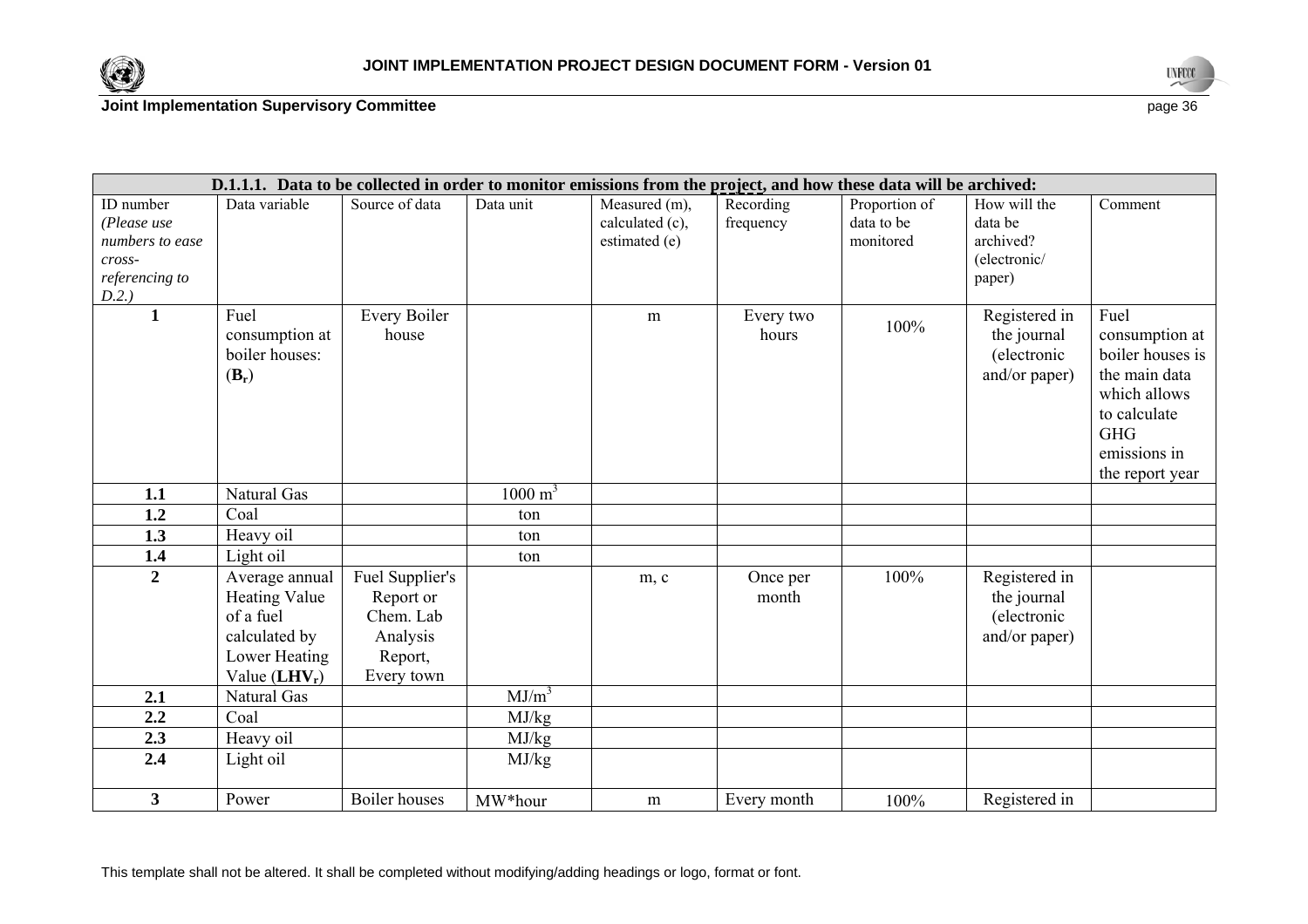



### **Joint Implementation Supervisory Committee** page 3<sup>2</sup>

|   | consumption<br>$(P_r)$                                       | where<br>frequency<br>controllers will<br>be installed |                    |   |                    |      | the journal<br>(electronic<br>and/or paper)                  |  |
|---|--------------------------------------------------------------|--------------------------------------------------------|--------------------|---|--------------------|------|--------------------------------------------------------------|--|
|   | Power<br>production<br>$(\mathbf{W}_{\text{gr}})$            | New CHP units                                          | MW*hour            | m | Every day          | 100% | Registered in<br>the journal<br>(electronic<br>and/or paper) |  |
| 5 | Heat energy<br>production<br>$(Q_{gr})$                      | New CHP units                                          | MW*hour            | m | Every day          | 100% | Registered in<br>the journal<br>(electronic<br>and/or paper) |  |
| 6 | Fuel<br>consumption at<br>the CHP units:<br>$(\mathbf{B}_g)$ | Every CHP<br>units                                     | $1000 \text{ m}^3$ | m | Every two<br>hours | 100% | Registered in<br>the journal<br>(electronic<br>and/or paper) |  |

According to valid legislation, all measuring equipment in Ukraine should meet the specified requirements of corresponding standards and is subject to the periodical verifying (usually once per year).

For example, the gas flow meters of the SG type should meet the requirements of the standard TU 4213-001-07513518-02, in particular the measurement error should be not more than  $\pm 2\%$  in the flow range from Qmin to 0,2Qmax;  $\pm 1\%$  - in the range from 0,2Qmax to Qmax.

In case of failure of measurement equipment, it should be replaced or repaired as soon as possible. Such cases should be noted in monitoring reports.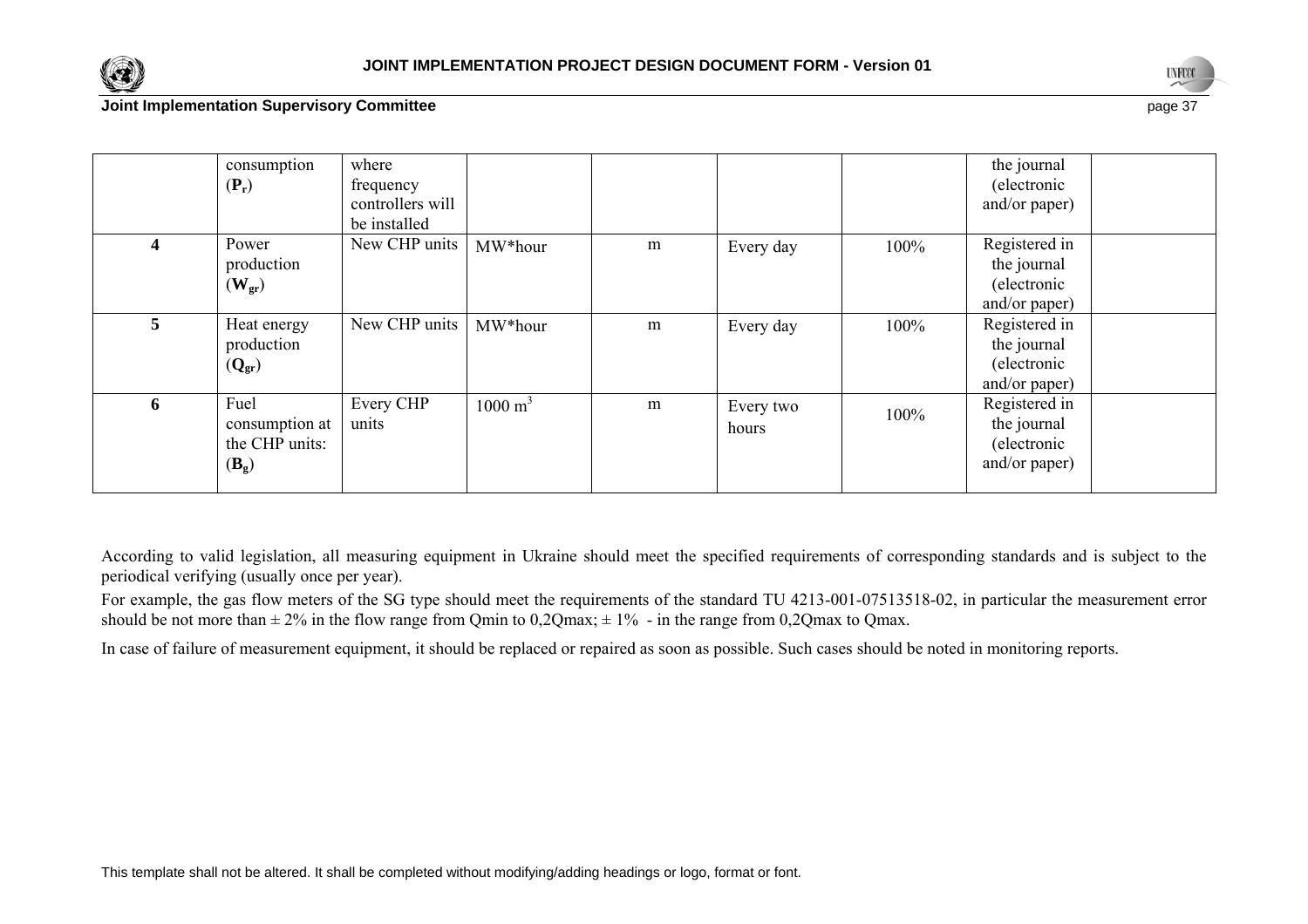



**D.1.1.2.** Description of formulae used to estimate project emissions (for each gas, source etc.; emissions in units of CO<sub>2</sub> equivalent):

 $E^r = \sum [E_{1i}^r - E_{geni}^r - E_{consi}^r],$ 

where:

 $E<sup>r</sup>$ – CO<sub>2</sub> emissions in the reported year, t CO<sub>2</sub>e.

 $E_{1i}^r$  – CO<sub>2</sub> emissions due to fuel consumption for heating and hot water supply service for an i boiler-house in the reported year, t CO<sub>2</sub>e;

 $E_{gen}$ <sup>r</sup> – CO<sub>2</sub> emissions due to electric power generation associated to the project for an i boiler-house in the reported year, t CO<sub>2</sub>e;

 $E_{\text{cons}}$  if – CO<sub>2</sub> emissions due to electric power consumption for an i boiler-house in the reported year, t CO<sub>2</sub>e.

The sum is taken over all boiler-houses which are included into the project.

 $E_1^r = LHV_r^* Cef_r^*B_r$ 

 $E_{gen}^{\{r\}} = (W_{oh} - W_{gr})^* CEF_{g} + [(Q_{oh} - Q_{gr})^* f_h/1000 + B_g]^* LHV_r^* Cef$ 

 $E_{\text{cons}}^{\mathbf{r}} = P_{\mathbf{r}}^* C E F_{\mathbf{c}}$ 

- LHV lower heating value,  $MJ/m<sup>3</sup> (MJ/kg)$ ;
- $Cef$  carbon emission factor, KtCO $\frac{1}{1}$ ;
- $B$  amount of fuel consumed by a boiler-house, ths m<sup>3</sup> or tons;
- $W_{gb}$  scheduled electric power production by the all new CHP units, MWh;
- $W_{gr}$  electric power production by the installed new CHP units in reported year, MWh;

 $CEF<sub>g</sub> - Carbon Emission factor for electricity generation in Ukraine, tCO<sub>2</sub>e/MWh;$ 

 $P_r$  – electric power consumption by the boiler-houses with energy saving measures implemented, MWh;

 $CEF_c$  – Carbon Emission factors for reducing electricity consumption in Ukraine, tCO<sub>2</sub>e/MWh;

 $Q_{\text{ob}}$  – scheduled heat energy production by the all new CHP units, MWh;

 $Q_{\text{gr}}$  – heat energy production by the installed new CHP units, MWh;

 $f_b$  – specific natural gas consumption by the boiler-house, where CHP units are scheduled to be installed, m<sup>3</sup>/MW;

 $B<sub>o</sub>$  – amount of fuel (gas) consumed by the installed CHP units for generation, ths m<sup>3</sup>;

 $\lceil_{b}$  index – related to the base year;

 $[r]$  index – related to the reporting year.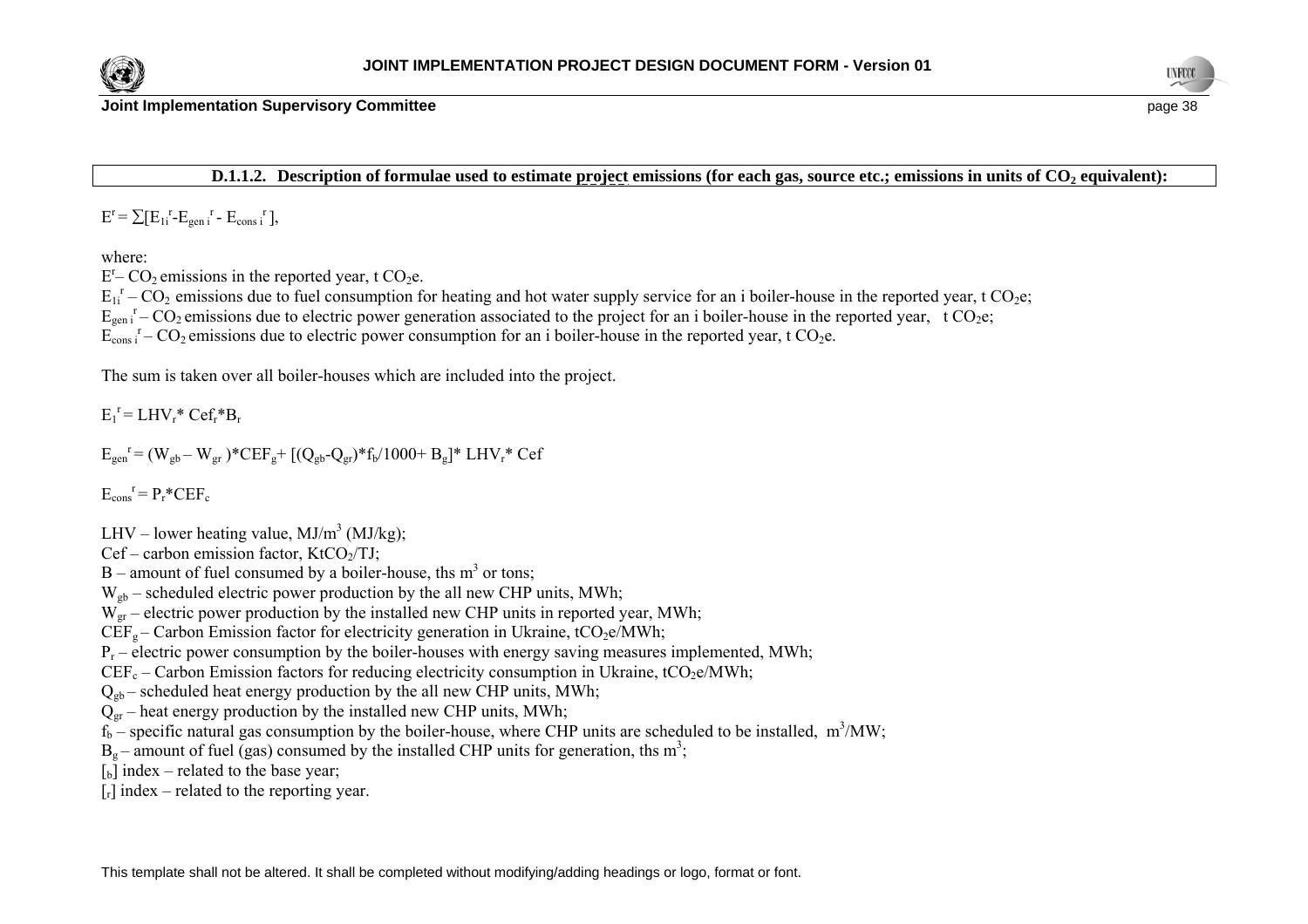



| D.1.1.3. Relevant data necessary for determining the baseline of anthropogenic emissions of greenhouse gases by sources within the |                                                                                                          |                                                                          |                    |                                                   |                        |                                          |                                                                |                                                                                                                                               |
|------------------------------------------------------------------------------------------------------------------------------------|----------------------------------------------------------------------------------------------------------|--------------------------------------------------------------------------|--------------------|---------------------------------------------------|------------------------|------------------------------------------|----------------------------------------------------------------|-----------------------------------------------------------------------------------------------------------------------------------------------|
| project boundary, and how such data will be collected and archived:                                                                |                                                                                                          |                                                                          |                    |                                                   |                        |                                          |                                                                |                                                                                                                                               |
| ID number<br>(Please use<br>numbers to<br>ease cross-<br>referencing to<br>D.2.)                                                   | Data variable                                                                                            | Source of data                                                           | Data unit          | Measured (m),<br>calculated (c),<br>estimated (e) | Recording<br>frequency | Proportion of<br>data to be<br>monitored | How will the<br>data be<br>archived?<br>(electronic/<br>paper) | Comment                                                                                                                                       |
|                                                                                                                                    | Fuel<br>consumption at<br>boiler houses $(B_b)$                                                          | Every Boiler-house                                                       |                    | m                                                 | Every two<br>hours     | 100%                                     | Registered in<br>the journal<br>(electronic<br>and/or paper)   | Fuel<br>consumption<br>at boiler<br>houses is the<br>main data<br>which allows<br>to calculate<br><b>GHG</b><br>emissions in<br>the base year |
| 1.1                                                                                                                                | Natural Gas                                                                                              |                                                                          | $1000 \text{ m}^3$ |                                                   |                        |                                          |                                                                |                                                                                                                                               |
| 1.2                                                                                                                                | Coal                                                                                                     |                                                                          | ton                |                                                   |                        |                                          |                                                                |                                                                                                                                               |
| 1.3                                                                                                                                | Heavy oil                                                                                                |                                                                          | ton                |                                                   |                        |                                          |                                                                |                                                                                                                                               |
| 1.4                                                                                                                                | Light oil                                                                                                |                                                                          | ton                |                                                   |                        |                                          |                                                                |                                                                                                                                               |
| $\overline{2}$                                                                                                                     | Average annual<br>Heating Value of<br>a fuel calculated<br>by Lower<br><b>Heating Value</b><br>$(LHV_b)$ | Fuel Supplier's Report or<br>Chem. Lab Analysis<br>Report,<br>Every town |                    | m, c                                              | Once per<br>month      | 100%                                     | Registered in<br>the journal<br>(electronic<br>and/or paper)   | Data which<br>allows to<br>calculate<br><b>GHG</b><br>emissions in<br>the base year                                                           |
| 2.1                                                                                                                                | <b>Natural Gas</b>                                                                                       |                                                                          | MJ/m3              |                                                   |                        |                                          |                                                                |                                                                                                                                               |
| 2.2                                                                                                                                | Coal                                                                                                     |                                                                          | MJ/kg              |                                                   |                        |                                          |                                                                |                                                                                                                                               |
| $\overline{2.3}$                                                                                                                   | Heavy oil                                                                                                |                                                                          | MJ/kg              |                                                   |                        |                                          |                                                                |                                                                                                                                               |
| 2.4                                                                                                                                | Light oil                                                                                                |                                                                          | MJ/kg              |                                                   |                        |                                          |                                                                |                                                                                                                                               |

This template shall not be altered. It shall be completed without modifying/adding headings or logo, format or font.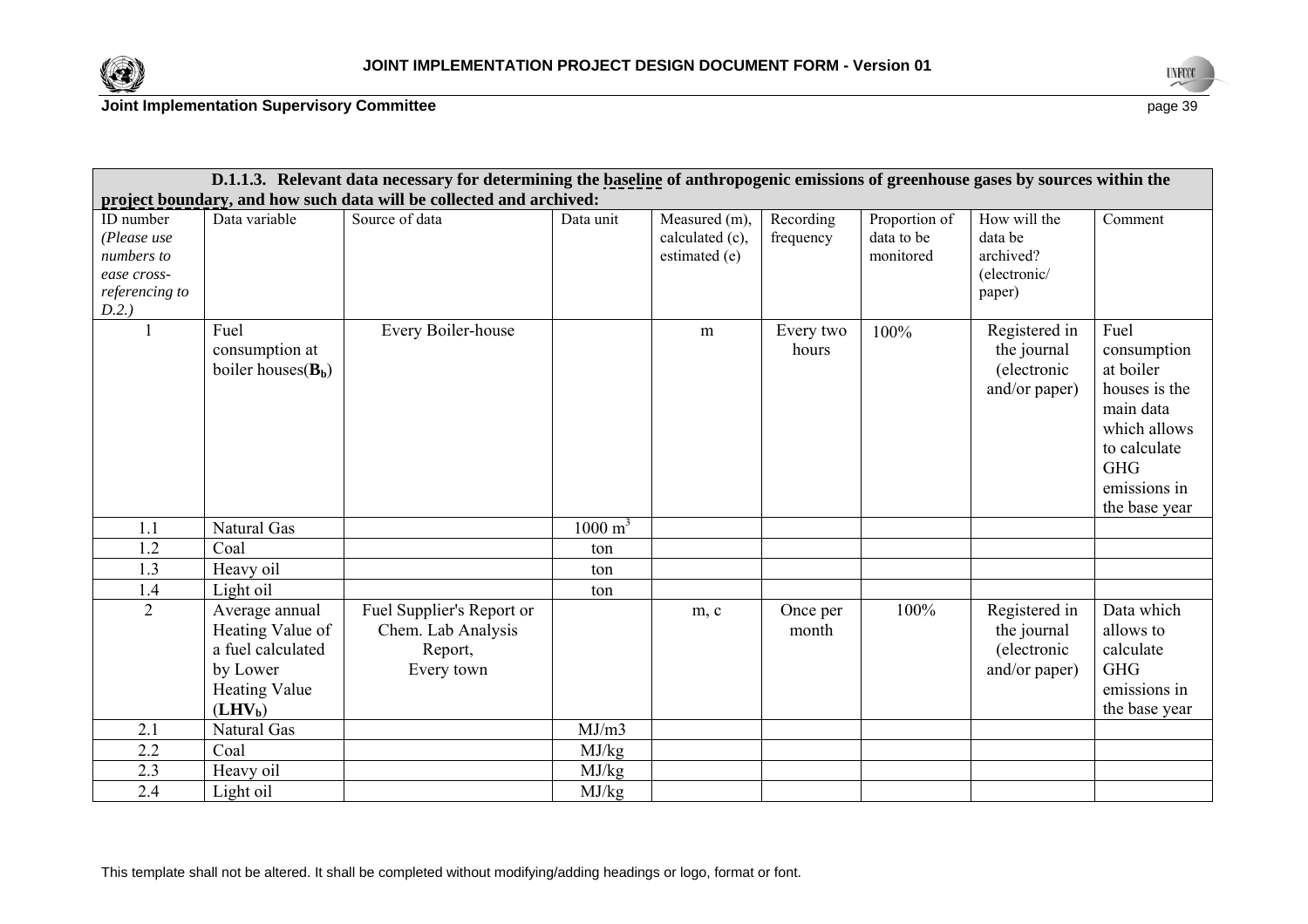



| $\overline{3}$ | Daily outside<br>temperature<br>during the<br>heating season<br>$(T_{out r})$ and<br>$(T_{\text{out }b})$    | Meteorological Service                        | ${}^{0}C(K)$   | m, c              | Every day           | 100% | Meteorological<br>Service Report<br>(electronic file) | Auxiliary data<br>which allows<br>correcting the<br>dynamic<br>baseline |
|----------------|--------------------------------------------------------------------------------------------------------------|-----------------------------------------------|----------------|-------------------|---------------------|------|-------------------------------------------------------|-------------------------------------------------------------------------|
| 4              | Average inside<br>temperature<br>during the<br>heating season<br>$(T_{\text{in }r})$ and $(T_{\text{in }b})$ | 3 Typical Buildings for all<br>boiler houses  | ${}^{0}C(K)$   | m, c              | Once per<br>week    | 100% | Paper and<br>electronic                               | Auxiliary data<br>which allows<br>correcting the<br>dynamic<br>baseline |
| 5              | Number of<br>Customers<br>$(n_b \text{ and } n_r)$                                                           | <b>RME</b><br>"Donetskteplocomunenergo<br>, 2 |                | <b>Statistics</b> | Once per<br>Quarter | 100% | Special<br>Reports<br>(electronic<br>files)           | Auxiliary data<br>which allows<br>correcting the<br>dynamic<br>baseline |
| 6              | Heating area<br>$(\mathbf{F_b}$ and $\mathbf{F_r})$                                                          | <b>RME</b><br>"Donetskteplocomunenergo        | m <sup>2</sup> | <b>Statistics</b> | Once per<br>Quarter | 100% | Special<br>Reports<br>(electronic<br>files)           | Auxiliary data<br>which allows<br>correcting the<br>dynamic<br>baseline |
| $\tau$         | Heat transfer<br>factor of<br>buildings<br>$(\mathbf{k}_b$ and $\mathbf{k}_r)$                               | <b>RME</b><br>"Donetskteplocomunenergo<br>, 1 | $kJ/m^2*K$     | $\mathbf c$       | Once per<br>Quarter |      |                                                       | Auxiliary data<br>which allows<br>correcting the<br>dynamic<br>baseline |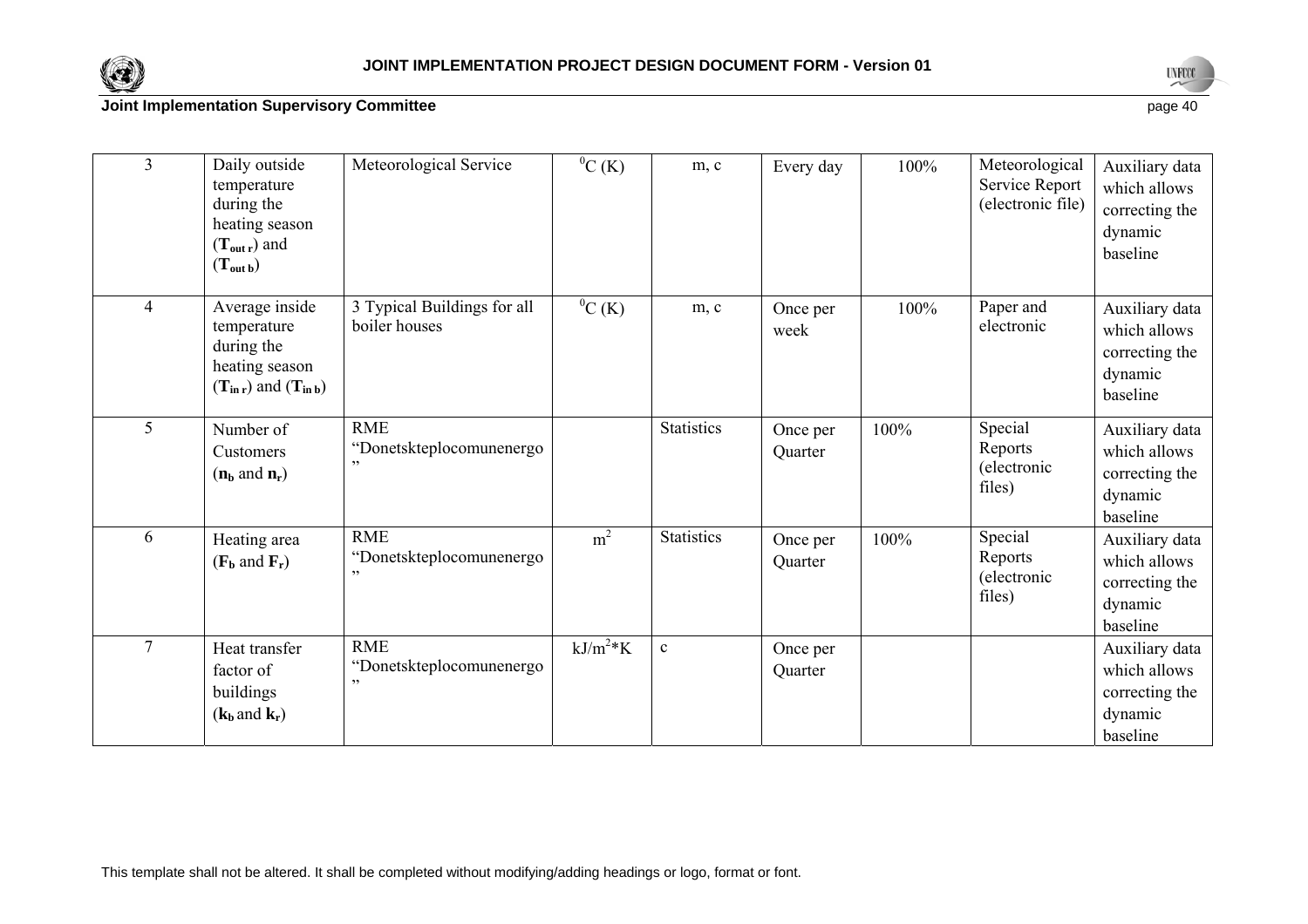



in the baseline scenario

### **Joint Implementation Supervisory Committee** page 41

8 Heating area of buildings with heat insulation improvement (**Fi**) RME "Donetskteplocomunenergo ., m<sup>2</sup> Statistics Once per **Quarter** 100% Special Reports (electronic files) Auxiliary data which allows correcting the dynamic baseline 9 Heat transfer factor of buildings with new thermal insulation (**k**<sub>i</sub>) RME "Donetskteplocomunenergo "  $kJ/m<sup>2</sup>*K$  Statistics Once per **Quarter** 100% Special Reports (electronic files) Auxiliary data which allows correcting the dynamic baseline 10 Heating period duration  $(N_r$  and  $N_b)$ RME "Donetskteplocomunenergo <sub>"</sub> Hours Statistics Once per year 100% Special Reports (electronic files) Auxiliary data which allows correcting the dynamic baseline 11Duration of period of hot water supply service  $(N_w)$ RME "Donetskteplocomunenergo " Hours Statistics Once per year 100% Special Reports (electronic files) Auxiliary data which allows correcting the dynamic baseline 12 Scheduled electric power production  $(\mathbf{W}_{\mathbf{g}\mathbf{b}})$ MW c Data which allows to calculate GHG emissions due to power consumption from the grid

This template shall not be altered. It shall be completed without modifying/adding headings or logo, format or font.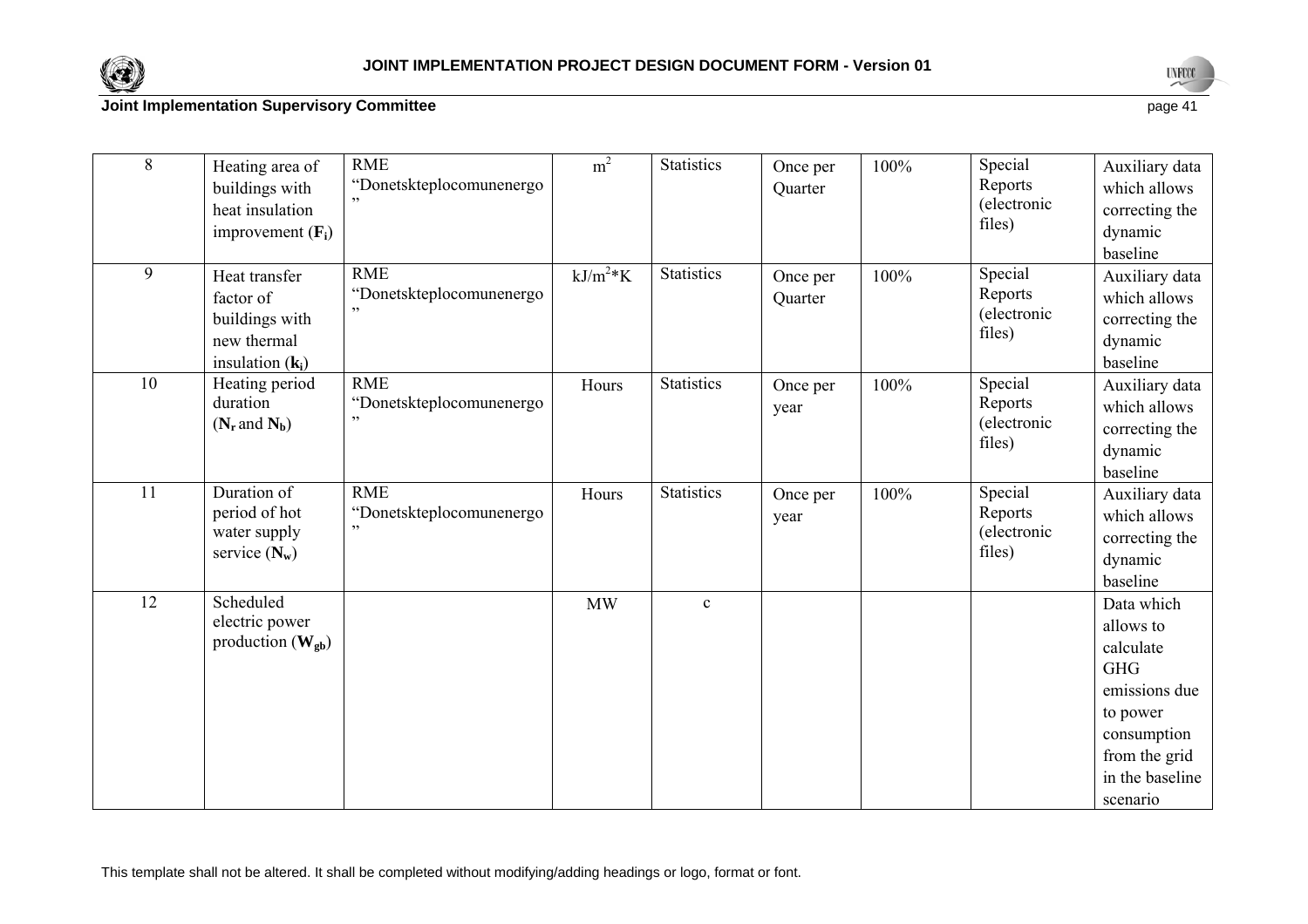



in the baseline scenario

### **Joint Implementation Supervisory Committee** page 42

| 13 | Scheduled heat               |                            | <b>MW</b> | $\mathbf{c}$ |       |      |                   | Data which    |
|----|------------------------------|----------------------------|-----------|--------------|-------|------|-------------------|---------------|
|    | energy                       |                            |           |              |       |      |                   | allows to     |
|    | production $(Q_{\text{gb}})$ |                            |           |              |       |      |                   | calculate     |
|    |                              |                            |           |              |       |      |                   | <b>GHG</b>    |
|    |                              |                            |           |              |       |      |                   | emissions in  |
|    |                              |                            |           |              |       |      |                   | the baseline  |
|    |                              |                            |           |              |       |      |                   | scenario      |
| 14 | Power                        | Boiler houses where        | MW*hour   | m            | Every | 100% | Data journal,     | Data which    |
|    | consumption $(P_b)$          | frequency controllers will |           |              | month |      | (electronic file) | allows to     |
|    |                              | be installed               |           |              |       |      |                   | calculate     |
|    |                              |                            |           |              |       |      |                   | <b>GHG</b>    |
|    |                              |                            |           |              |       |      |                   | emissions due |
|    |                              |                            |           |              |       |      |                   | to power      |
|    |                              |                            |           |              |       |      |                   | consumption   |
|    |                              |                            |           |              |       |      |                   | from the grid |

**D.1.1.4.** Description of formulae used to estimate baseline emissions (for each gas, source etc.; emissions in units of CO<sub>2</sub> equivalent):

 $E_b = \sum [E_{1i}^{b} + E_{gen i}^{b} + E_{cons i}^{b}],$ 

where:

 $E_b$  – baseline emissions, t  $CO_2$ 

 $E_{1i}^{b}$ – CO<sub>2</sub> emissions due to fuel consumption for heating and hot water supply service for an i boiler-house in the base year, t CO<sub>2</sub>e;

 $E_{\text{gen i}}^{\text{b}}$  – CO<sub>2</sub> emissions due to electric power generation associated to the project for an i boiler-house in the base year, t CO<sub>2</sub>e;

 $E_{\text{cons i}}^{\text{gen i}}$  b–  $CO_2$  emissions due to electric power consumption for an i boiler-house in the base year, t  $CO_2$ e.

The sum is taken over all boiler-houses which are included into the project.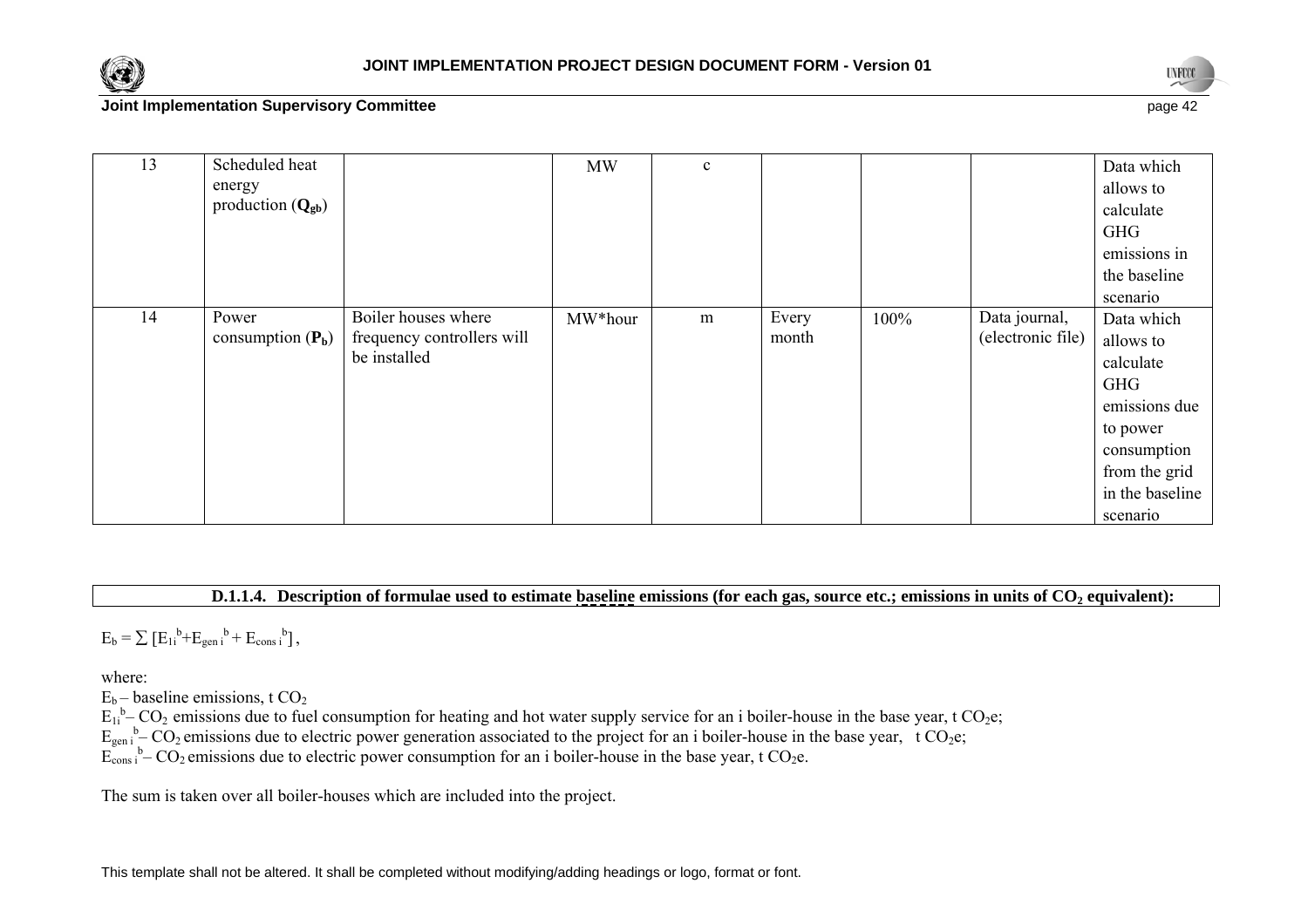



**Joint Implementation Supervisory Committee page 43 page 43 page 43 page 43 page 43** 

 $E_1^b = LHV_b*Cef_b*[B_b* a_b*K_1*K_2*K_3*K_4*K_5+B_b*(1-a_b)*K_1*K_6*K_7+B_b*(1-a_r)*K_1*K_8]$ 

 $E_{gen}^{\ b} = W_b * CEF_g + Q_b * f_b / 1000 * LHV_r * Cef$  $E_{\text{cons}}^{\quad b} = P_b * CEF_c$ 

where:

LHV – lower heating value,  $MJ/m<sup>3</sup> (MJ/kg)$ ;

 $Cef$  – carbon emission factor, KtCO<sub>2</sub>/TJ;

 $B$  – amount of fuel consumed by a boiler-house, ths m<sup>3</sup> or tons;

 $K_1, K_2, K_3, K_4, K_5, K_6, K_7, K_8$ – adjustment factors;

a – portion of fuel (heat), consumed for heating purposes;

 $(1-a)$  – portion of fuel (heat), consumed for hot water supply services;

 $W_b$  – scheduled electric power production by the all new CHP units, MWh;

 $CEF<sub>g</sub> - Carbon Emission factor for electricity generation in Ukraine,  $tCO<sub>2</sub>e/MWh$ ;$ 

 $P_b$  – electric power consumption by the boiler-houses where energy saving measures are scheduled to be implemented, MWh;

 $CEF_c$  – Carbon Emission factors for reducing electricity consumption in Ukraine, tCO<sub>2</sub>e/MWh;

 $Q_b$  – scheduled heat energy production by the all new CHP units, MWh;

 $f_b$  – specific natural gas consumption by the boiler-house, where CHP units are scheduled to be installed, m<sup>3</sup>/MW;

 $\lceil b \rceil$  index – related to the base year;

 $[r]$  index – related to the reporting year.

.  $a_b = L_h^{b*}q^*N^b/(L_h^{b*}q^*N^b+L_w^{b*}N_w^{b});$  $a_r = L_h^{r*}q^*N'/(L_h^{r*}q^*N'+L_w^{r*}N_w^{r})$ 

where:

 $L<sub>h</sub>$ ,  $L<sub>w</sub>$  – maximum connected load required for heating and for hot water supply service, MW;

 $q$  – recalculating factor for average load during heating period (usually 0,5-0,8);

 $N, N_w$  – duration of heating period and period of hot water supply service, hours.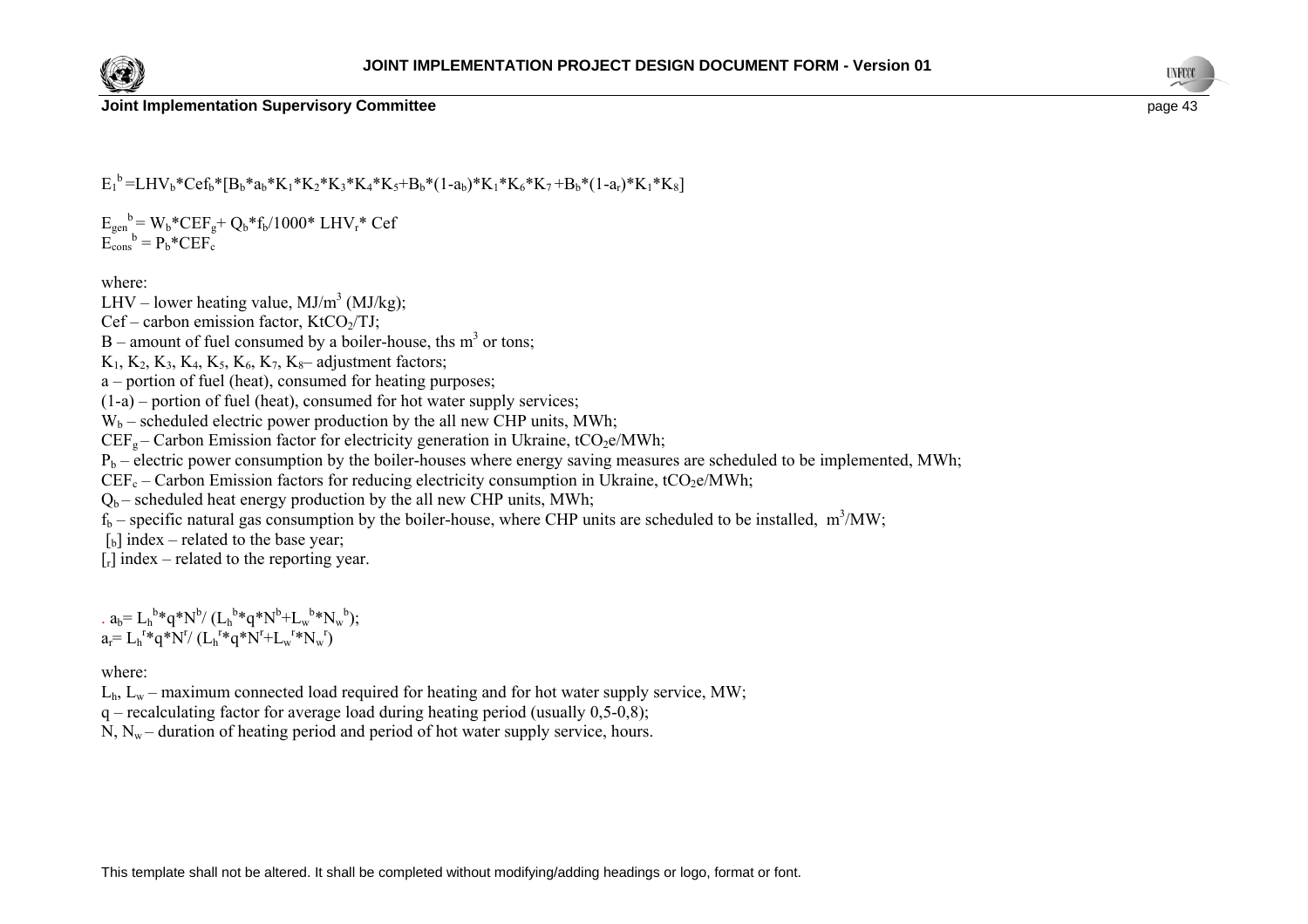



#### **Joint Implementation Supervisory Committee page 44 page 44 page 44 page 44 page 44 page 44**

Adjustment factors

1.  $K_1$  (change in the lower heating value):

 $K_1$ =LHV<sub>b</sub>/LHV<sub>r</sub>

2.  $K_2$  (temperature change factor):  $K_2 = (T_{\text{in }r} - T_{\text{out }r}) / (T_{\text{in }b} - T_{\text{out }b})$ 

3.  $K_3$  (heating area change factor):

 $K_3=(F_b* k_b+(F_r-F_b)*k_{r(b)})$  /  $F_b* k_b = 1+(F_r-F_b)*k_{r(b)}$  /  $F_b* k_b$ where:

 $F<sub>b</sub>$ ,  $F<sub>r</sub>$  – heated area in base year and reported year, m<sup>2</sup>;

 $k_b$  – average heat transfer factor of heated buildings in base year, (kW/m<sup>2\*</sup>K);

 $k_r$  – average heat transfer factor of connected buildings in the reported year,  $(kW/m^2*K)$ .

4. K4 (building thermal insulation improvement factor):

 $K_4 = ((F_b - F_i)^*k_b + F_i^*k_i)/F_b^*k_b = 1 + F_i^*(k_i - k_b)/(F_b^*k_b)$ where:

 $F_b$  and  $F_i$  – heating area in base year and heating area of buildings with the new (changed) thermal insulation, m<sup>2</sup>;

 $k_b$  – average heat transfer factor of heated buildings in base year, (kW/m<sup>2</sup>\*K);

 $k_i$  – heat transfer factor of heated buildings with the new thermal insulation,  $(kW/m^2*K)$ .

If there is no buildings with improved thermal insulation in reporting year  $(F_i=0)$ ,

 $K_4=1$ .

5.  $K<sub>5</sub>$  (heating period duration change factor):

 $K_5=N_r/N_b$ 

6.  $K_6$  (number of customers change factor):

 $K_6 = n_r / n_b$ 

This template shall not be altered. It shall be completed without modifying/adding headings or logo, format or font.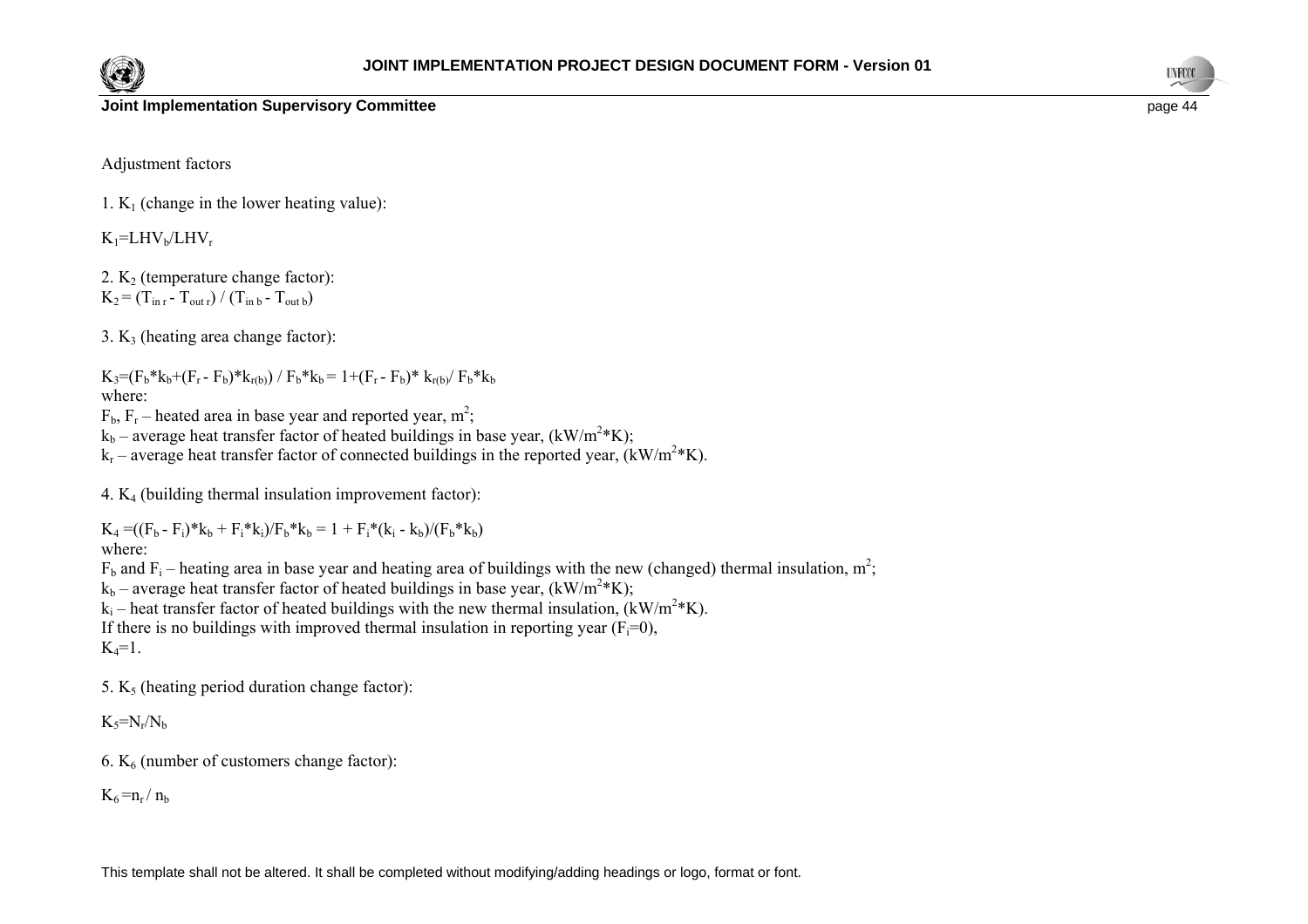



If there was no hot water supply service customers in base year  $(n_b=0)$ ,  $K_6 = 0$ 

7.  $K_7$  (hot water supply period duration change factor):

 $K_7 = N_w^r / N_w^b$ If there was no hot water supply service in base year  $(N_w^b = 0)$ ,  $K_7=0$ 

8.  $K_8$  (hot water supply service quality improvement factor):

If there was no hot water supply service in the base year  $(N_w^b = 0)$ , and it appeared in the reporting year:  $K_8 = N_w^r / 8400$ 

If hot water supply service was provided in the base year  $(N_w^b > 0)$ :

 $K_8 = 0$ 

In this case, the change in hot water supply service quality is considered by  $K_7$ .

### **D. 1.2. Option 2 – Direct monitoring of emission reductions from the project (values should be consistent with those in section E.):**

| Data to be collected in order to monitor emission reductions from the project, and how these data will be archived:<br>D.1.2.1. |               |                |           |                                                      |                        |                                          |                                                                |         |
|---------------------------------------------------------------------------------------------------------------------------------|---------------|----------------|-----------|------------------------------------------------------|------------------------|------------------------------------------|----------------------------------------------------------------|---------|
| ID number<br>(Please use<br>numbers to ease<br>$cross-$<br><i>referencing to</i>                                                | Data variable | Source of data | Data unit | Measured (m),<br>calculated $(c)$ ,<br>estimated (e) | Recording<br>frequency | Proportion of<br>data to be<br>monitored | How will the<br>data be<br>archived?<br>(electronic/<br>paper) | Comment |
| D.2.                                                                                                                            |               |                |           |                                                      |                        |                                          |                                                                |         |
|                                                                                                                                 |               |                |           |                                                      |                        |                                          |                                                                |         |
|                                                                                                                                 |               |                |           |                                                      |                        |                                          |                                                                |         |

There are no data to be collected in order to monitor emission reductions from the project, because emission reductions will be calculate by means of formulae presented in paragraph **D.1.2.2.**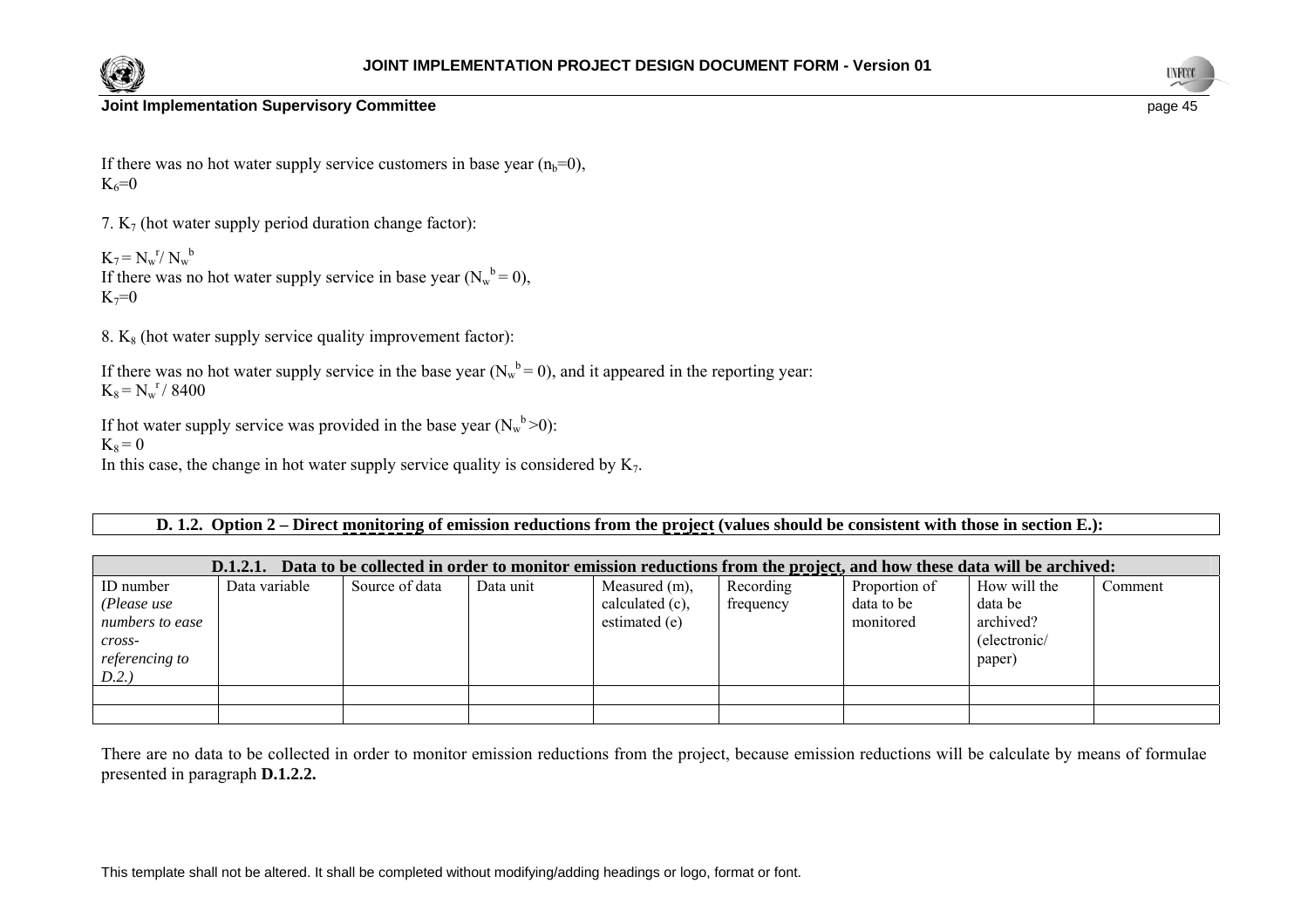



**D.1.2.2. Description of formulae used to calculate emission reductions from the project (for each gas, source etc.; emissions/emission**  reductions in units of  $CO<sub>2</sub>$  equivalent):

Amount of the Emission Reduction Units (ERUs),  $t CO<sub>2</sub>e$ :  $ERUs = \sum [E_i^b - E_i^r]$ 

The sum is taken over all boiler-houses which are included into the project.  $E_i^b = E_{1i}^b + E_{gen}^b + E_{cons}^b$ ,  $E_i^r = E_{1i}^r - E_{gen i}^r - E_{cons i}^r$ ,

where:

 $E_{1i}^{b}$  and  $E_{1i}^{r}$  – CO<sub>2</sub> emissions due to fuel consumption for heating and hot water supply service for an i boiler-house in the base year and reported year, t CO<sub>2</sub>e;  $E_{gen}$ <sup>b</sup> and  $E_{gen}$ <sup>r</sup> – CO<sub>2</sub> emissions due to electric power generation associated to the project for an i boiler-house in the base year (greed, amount to be substituted in the reported year) and reported year,  $t CO<sub>2</sub>e$ ;

 $E_{\text{cons}}$ <sup>b</sup> and  $E_{\text{cons}}$ <sup>r</sup> – CO<sub>2</sub> emissions due to electric power consumption for an i boiler-house in the base year and reported year, t CO<sub>2</sub>e.

### **D.1.3. Treatment of leakage in the monitoring plan:**

No leakage is expected. Dynamic baseline (based on collected monitoring data) will exclude all possible leakages.

| D.1.3.1. If applicable, please describe the data and information that will be collected in order to monitor leakage effects of the project: |               |                |           |                 |           |               |              |         |
|---------------------------------------------------------------------------------------------------------------------------------------------|---------------|----------------|-----------|-----------------|-----------|---------------|--------------|---------|
| ID number                                                                                                                                   | Data variable | Source of data | Data unit | Measured (m),   | Recording | Proportion of | How will the | Comment |
| (Please use                                                                                                                                 |               |                |           | calculated (c), | frequency | data to be    | data be      |         |
| numbers to ease                                                                                                                             |               |                |           | estimated (e)   |           | monitored     | archived?    |         |
| cross-                                                                                                                                      |               |                |           |                 |           |               | (electronic/ |         |
| <i>referencing to</i>                                                                                                                       |               |                |           |                 |           |               | paper)       |         |
| D.2.                                                                                                                                        |               |                |           |                 |           |               |              |         |
|                                                                                                                                             |               |                |           |                 |           |               |              |         |
|                                                                                                                                             |               |                |           |                 |           |               |              |         |

This template shall not be altered. It shall be completed without modifying/adding headings or logo, format or font.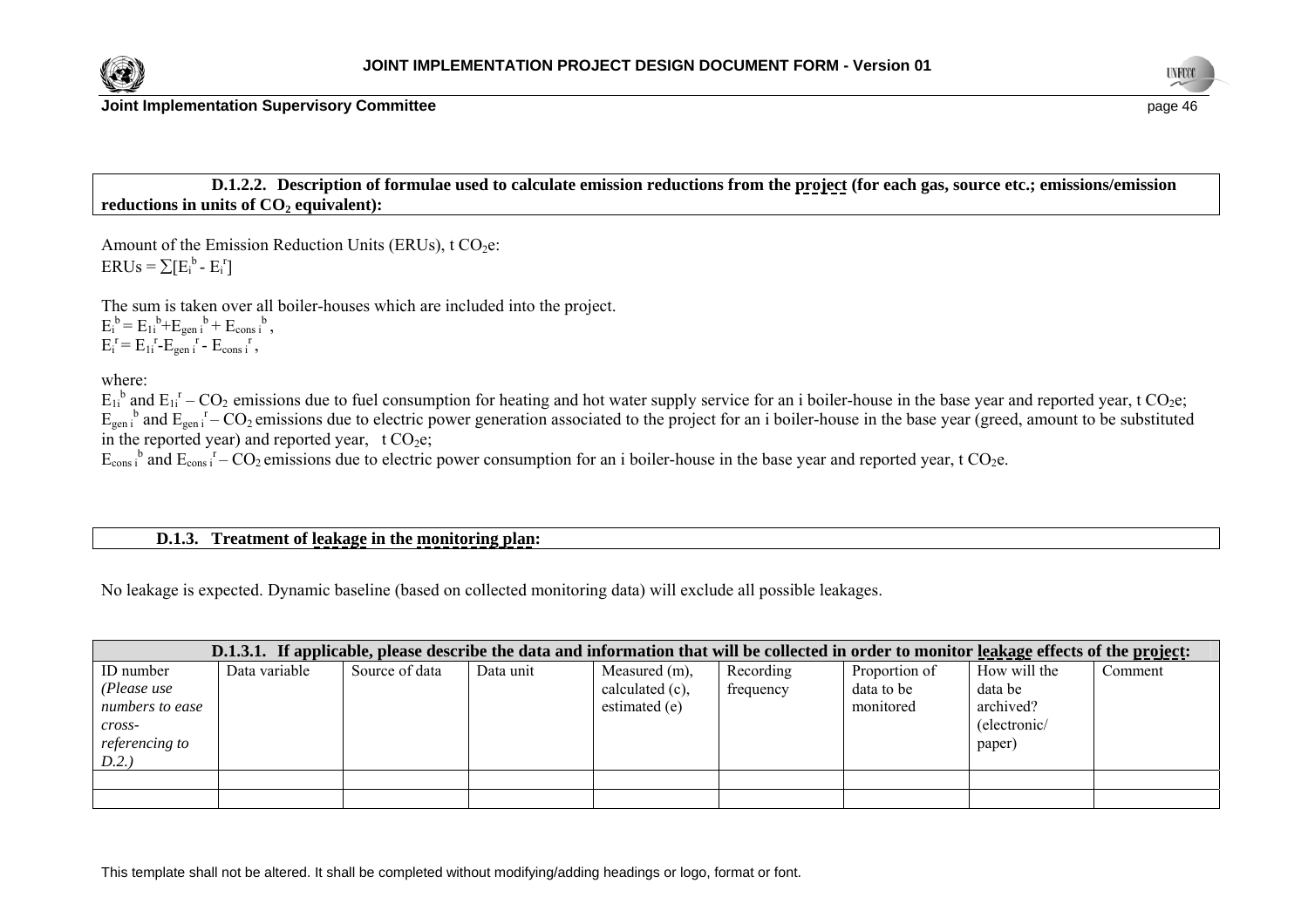



Any occasional leakage emissions (for example, caused by pipes' leakages, etc.) should be eliminated as soon as possible.

**D.1.3.2.** Description of formulae used to estimate leakage (for each gas, source etc.; emissions in units of CO<sub>2</sub> equivalent):

No leakages are expected.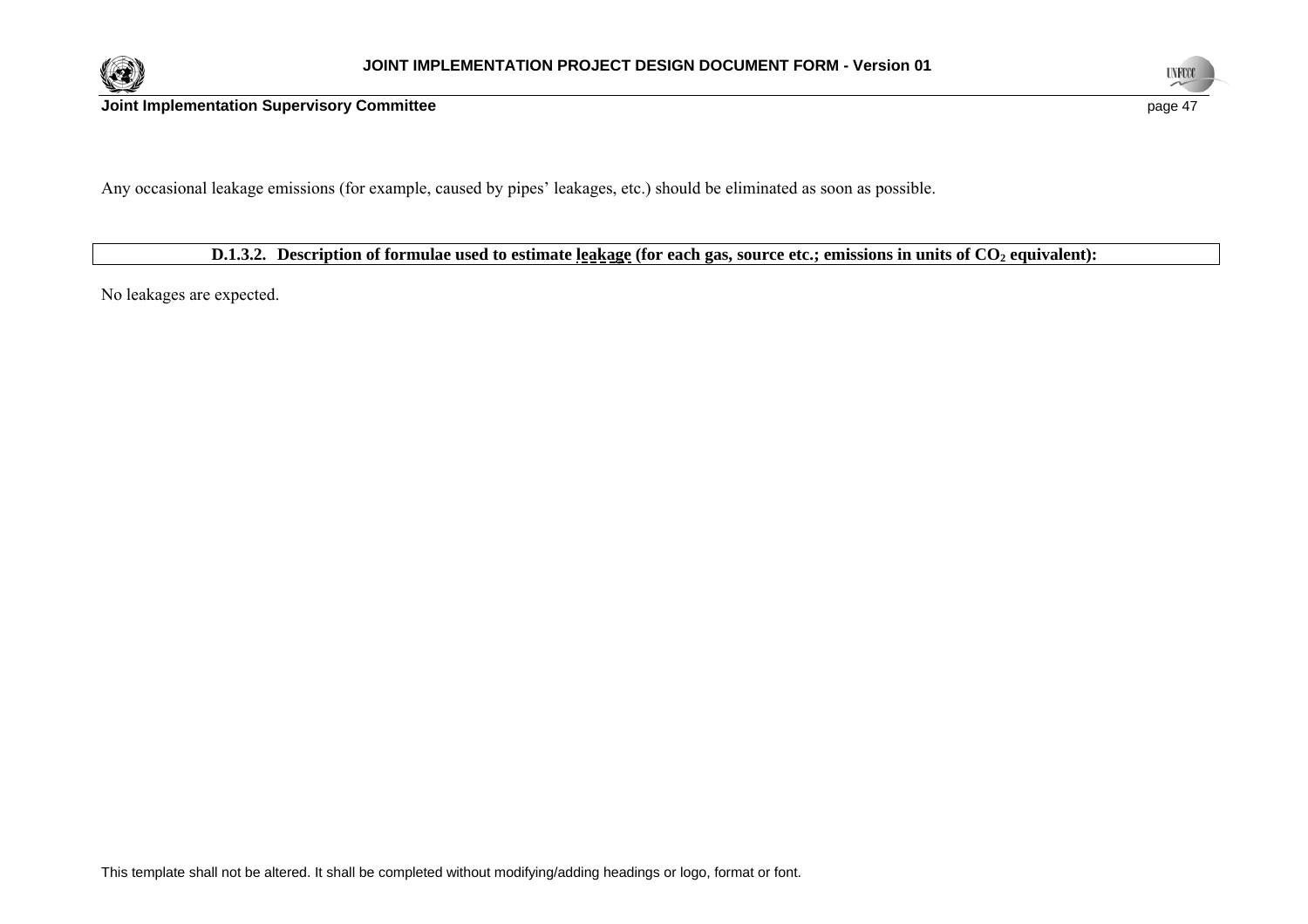



**Joint Implementation Supervisory Committee page 48 page 48 page 48 page 48** 

 **D.1.4. Description of formulae used to estimate emission reductions for the project (for each gas, source etc.; emissions/emission reductions in**  units of CO<sub>2</sub> equivalent):

GHG emission reductions from the project are estimated by means of the following formulae:

 $ERUs = E_b - E_r$ .

where: ERUs – emission reduction units, t  $CO<sub>2</sub>e$ ;  $E_r$  – project emissions, t CO<sub>2</sub>e  $E_b$  – baseline emissions, t CO<sub>2</sub>e

### **Baseline emissions**

Baseline emissions consist of three types of GHG emissions:

- 1)  $CO<sub>2</sub>e$  emissions from boilers operated by the Applicant.
- 2) CO<sub>2</sub>e emissions due to electricity consumption from the grid, which will be replaced after installation of CHP units.
- 3) CO<sub>2</sub>e emissions due to electricity consumption from the grid, which will be saved due to decreasing of electricity consumption at the boiler houses after frequency controllers installation.

 $E_b = E_{heat} + E_{el} + E_{fc}$ 

Where:

 $E_{\text{hea}}$  – emissions from boilers operated by the Applicant, t CO<sub>2</sub>e;

 $E_{el}$  – emissions due to electricity consumption from the grid, which will be replaced after installation of CHP units, t CO<sub>2</sub>e.

 $E_{fc}$  – emissions due to electricity consumption from the grid, which will be saved after frequency controllers installation, t CO<sub>2</sub>e.

1) Emissions from heat generating sources operated by an Applicant:

 $E_{\text{heat}} = \sum (B_{\text{b(i)}})^* LHV_{\text{b(i)}} *Cef_i$ ,

where:

 $B<sub>b(ii)</sub>$  – fuel consumption in the baseline scenario (for each fuel), 1000 m<sup>3</sup> (t);

LHV<sub>b(i)</sub> – Lower Heating Value for each fuel, MJ/m<sup>3</sup> (MJ/kg);

 $Cef_i$  – Carbon Emission Factors for each fuel, Kt CO<sub>2</sub>/TJ.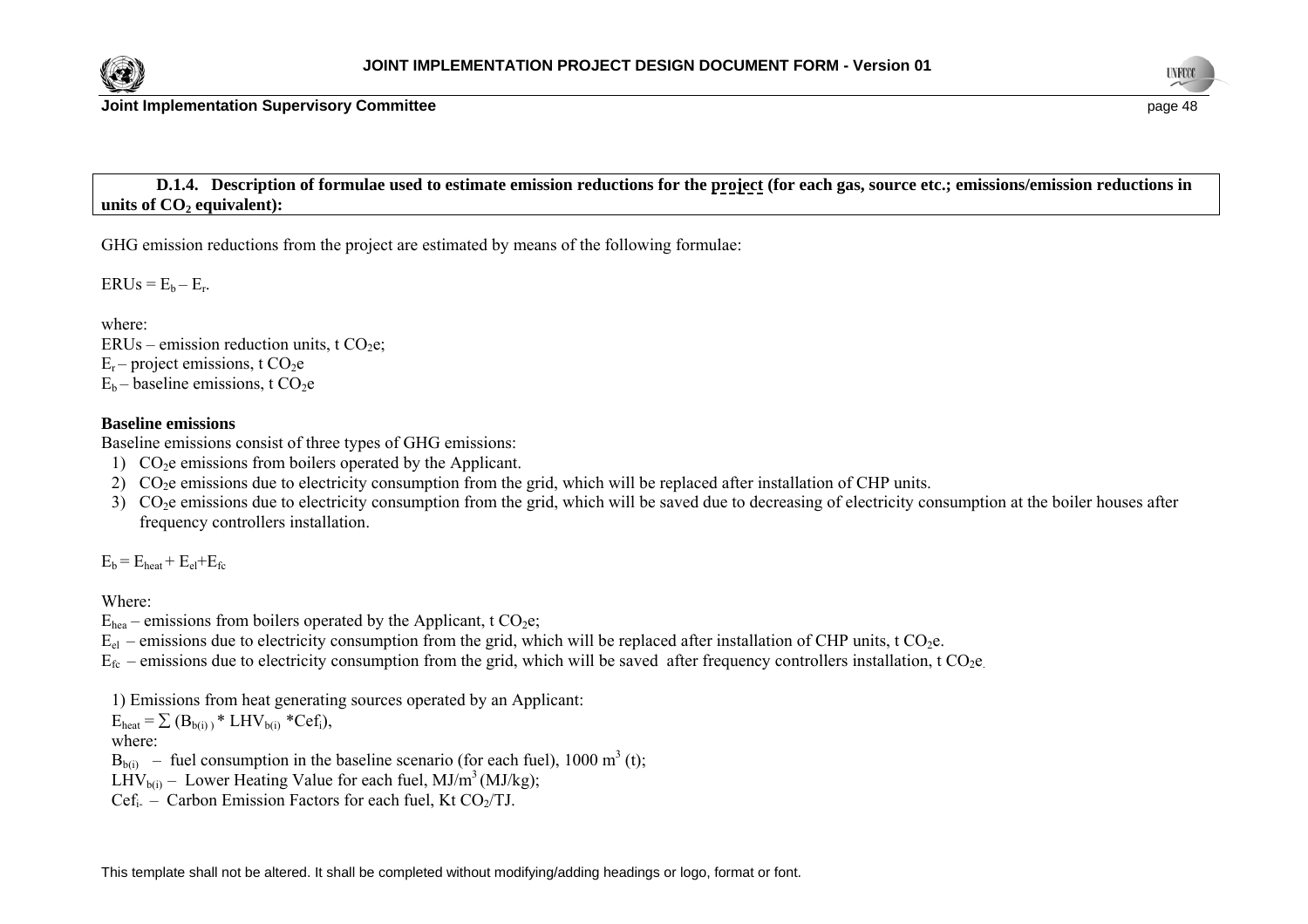



**Joint Implementation Supervisory Committee page 49** and the state of the state of the state of the state of the state of the state of the state of the state of the state of the state of the state of the state of the sta

2) Baseline emissions due to electricity consumption from the grid, which will be replaced after installation of CHP units:

 $E_{el} = W_g * CEF_g$ 

where:

 $W<sub>o</sub>$  – annual power production of CHP units which will be installed by the Applicant, MWh;  $CEF<sub>g</sub> - Carbon Emission factors for electricity generation in Ukraine,  $tCO<sub>2</sub>e/MWh$ , see Table 6.$ 

The heat that will be generated on these CHP units will be used for hot water supply service. For more detailed information see **Appendix 3 (CHP), Appendix 6 (CHP City)** and **Appendix 7 (Baseline)**.

3) CO<sub>2</sub> emissions due to electricity consumption from the grid, which will be saved due to decreasing of electricity consumption at the boiler houses after frequency controllers installation.

 $E_{fc} = P * CEF_c$ 

where:

P – annual power consumption of boiler houses where frequency controllers will be installed by the Applicant, MWh;  $CEF_c - Carbon Emission factors for reducing electricity consumption in Ukraine,  $tCO_2e/MWh$ , see Table 7.$ 

For more detailed information see **Appendix 9 FC and Appendix 10 FC**.

### **Project emissions**

Project scenario emissions from boiler-houses and new CHP units are a sum of actual fuel amounts to be used in any report year (starting from 2009) multiplied by corresponding conversion factors (CF). Actual – means with subtracted fuel saving due to improving of the network efficiency:

 $E_r = \sum_{r=1}^{\infty} ( [B_{r(i)} - V_{(i)}] * LHV_{r(i)} * Cef_i ) + P_r * CEF_c,$ 

where:  $E_r$  – project emissions in any reported year, t CO<sub>2</sub>e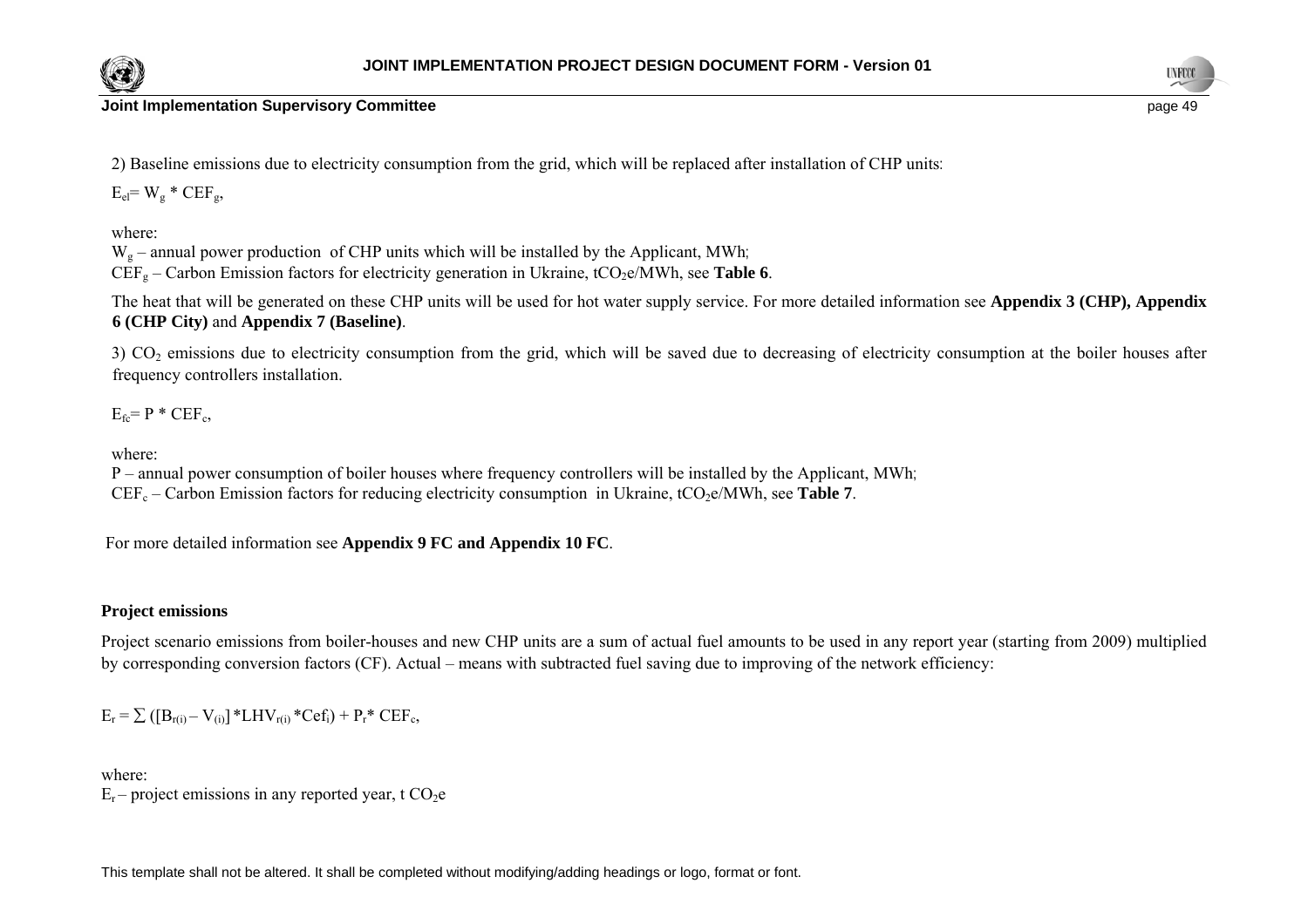



#### **Joint Implementation Supervisory Committee page 50 page 50 page 50 page 50 page 50 page 50 page 50 page 50 page 50 page 50 page 50 page 50 page 50 page 50 page 50 page 50 page 50 page 5**

 $B_{r(i)}$  – fuel consumption in the project scenario (for each fuel), 1000 m<sup>3</sup> (t);

 $V_{(i)}$  –fuel saving due to network rehabilitation for each fuel, 1000 m<sup>3</sup> (t);

LHV<sub>r(i)</sub> – Lower Heating Value for each fuel, MJ/m<sup>3</sup> (MJ/kg);

Cef<sub>i-</sub> – Carbon Emission Factors for each fuel, Kt CO<sub>2</sub>/TJ.

 $P_r$  – Power consumption of the boiler houses with frequency controllers, MWh;

 $CEF_c - Carbon Emission factors for reducing electricity consumption in Ukraine, tCO<sub>2</sub>e/MWh.$ 

 $B_{r(i)} = [B_{b(i)} * LHV_{b(i)} * (Baseline Bollers Efficiency)_{i}] / [LHV_{r(i)} * (Project Bollers Efficiency)_{i}],$ 

 $V_{(i)} = B_{b(i)} - B_{b(i)} * (100-L_b)/(100-L_r),$ 

where:

 $B_{b(i)}$  – fuel consumption in the baseline scenario (for each fuel), 1000 m<sup>3</sup> (t);

 $L_b$  – heat losses in the network in the baseline scenario, %;

 $L_r$  – heat losses in the network in the project scenario, %.

For more detailed information see **Appendix 1 (Boilers), Appendix 2 (Networks)** and **Appendix 4 (Boilers City), Appendix 5 (Networks City).**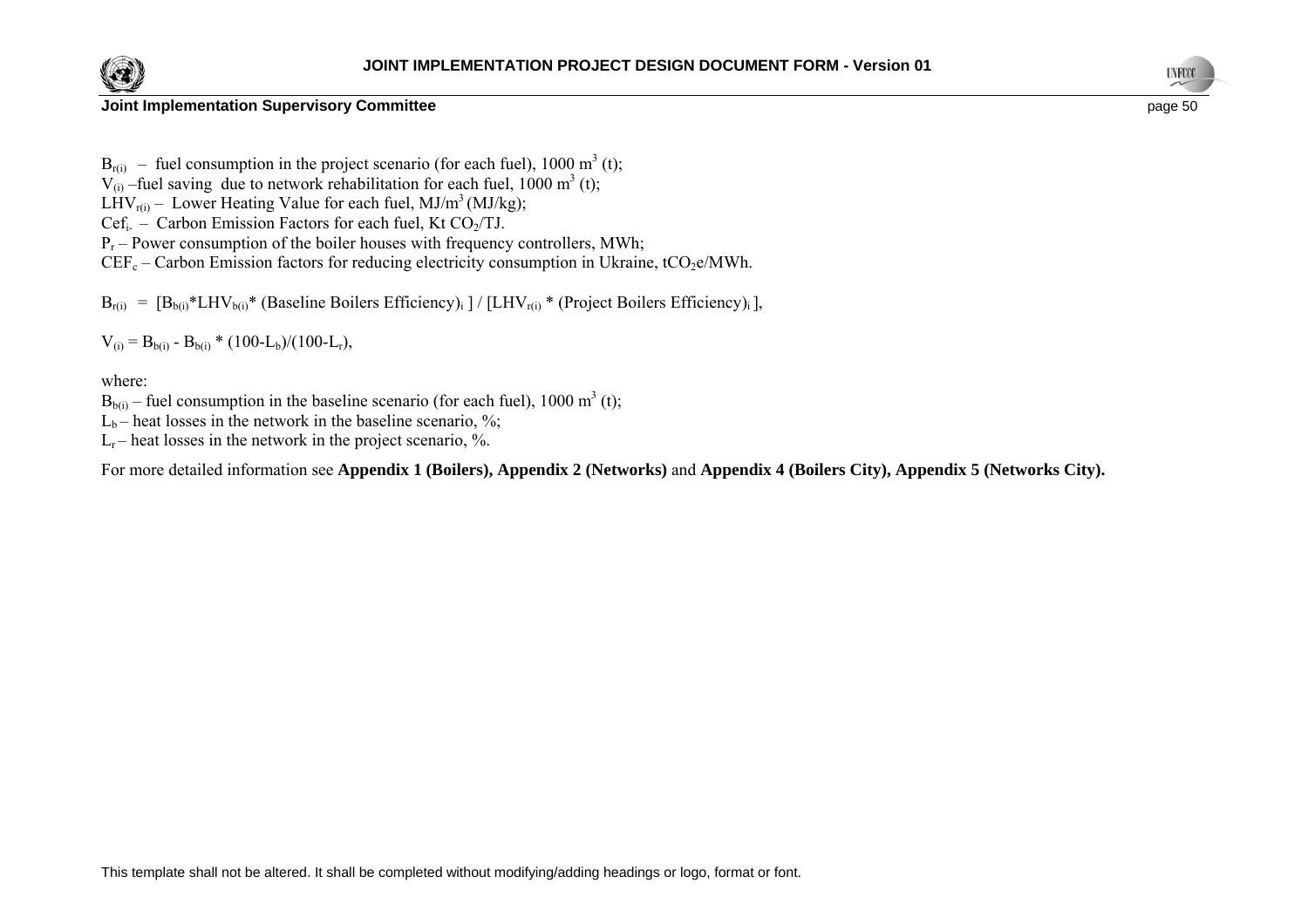



### **D.1.5. Where applicable, in accordance with procedures as required by the host Party, information on the collection and archiving of information on the environmental impacts of the project:**

According to the common Ukrainian practice for such type projects, the environmental impact of the project will be estimated by fuel consumption and combustion.

| D.2.<br>Quality control (QC) and quality assurance (QA) procedures undertaken for data monitored: |                                                |                                                                                            |  |  |  |  |  |
|---------------------------------------------------------------------------------------------------|------------------------------------------------|--------------------------------------------------------------------------------------------|--|--|--|--|--|
| Data<br>(Indicate table and                                                                       | Uncertainty level of data<br>(high/medium/low) | Explain QA/QC procedures planned for these data, or why such procedures are not necessary. |  |  |  |  |  |
| ID number)<br>Quantity of natural gas<br>consumed by boiler<br>houses.                            | Low for gas.                                   | Measuring instruments must be calibrated according to national regulations                 |  |  |  |  |  |
| Amount of fuel oil<br>consumed by boiler<br>houses.                                               | Low for fuel oil                               |                                                                                            |  |  |  |  |  |
| Amount of coal<br>consumed by boiler<br>houses.                                                   | Low for coal                                   |                                                                                            |  |  |  |  |  |
| Outside temperature.                                                                              | Low                                            | Measuring instruments must be calibrated according to national regulations                 |  |  |  |  |  |
| Inside temperature.                                                                               | Low                                            | Measuring instruments must be calibrated according to national regulations                 |  |  |  |  |  |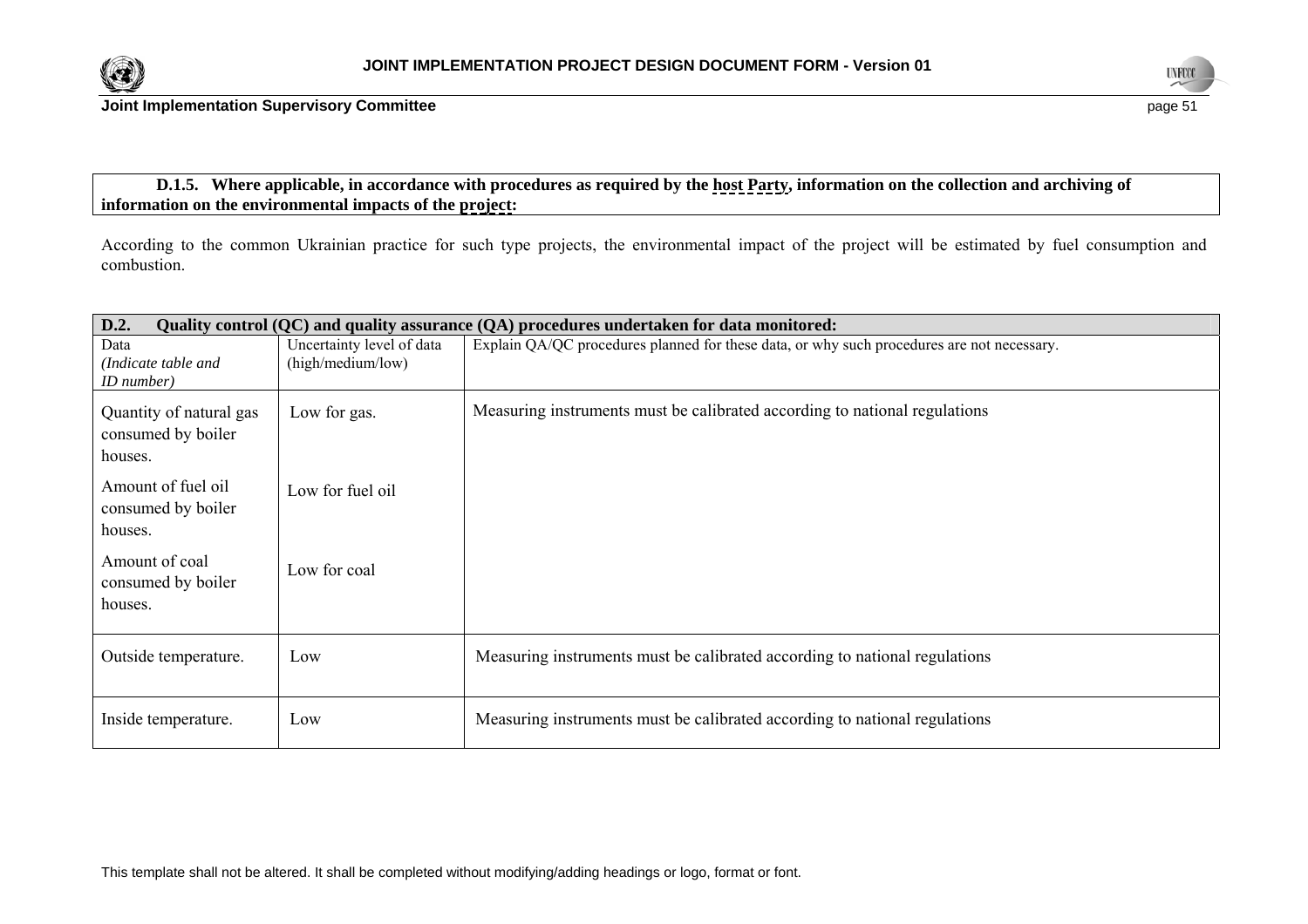



#### **Joint Implementation Supervisory Committee page 52 page 52 page 52 page 52 page 52 page 52 page 52 page 52**

| Fuel quality (Lower<br>Heating Values). | Low | Measuring instruments must be calibrated according to national regulations |
|-----------------------------------------|-----|----------------------------------------------------------------------------|
| Number of customers<br>(heating area).  | Low | Statistic data. No quality assurance is needed.                            |

### **D.3. Please describe the operational and management structure that the project operator will apply in implementing the monitoring plan:**

The operational structure will include operation departments (adjustment and alignment, etc.) of Supplier (RME "Donetskteplocomunenergo") and boiler house operation personnel.

The management structure will include management departments of Supplier and specialists of project developer (Institute of Engineering Ecology).

### **D.4. Name of person(s)/entity(ies) establishing the monitoring plan:**

The monitoring plan is determined by the Institute of Engineering Ecology (IEE), project developer and project partner, in collaboration with European Institute for safety, security, insurance and environmental techniques (SVT e.V.), project consultant, and RME "Donetskteplocomunenergo", project supplier.

IEE: Institute of Engineering Ecology Kiev, Ukraine. Dmitri Paderno, Vice director, PhD. Phone: (+38 044 453 28 62) Fax: (+38 044 456 92 62) e-mail: [engeco@kiev-page.com.ua](mailto:engeco@kiev-page.com.ua)

This template shall not be altered. It shall be completed without modifying/adding headings or logo, format or font.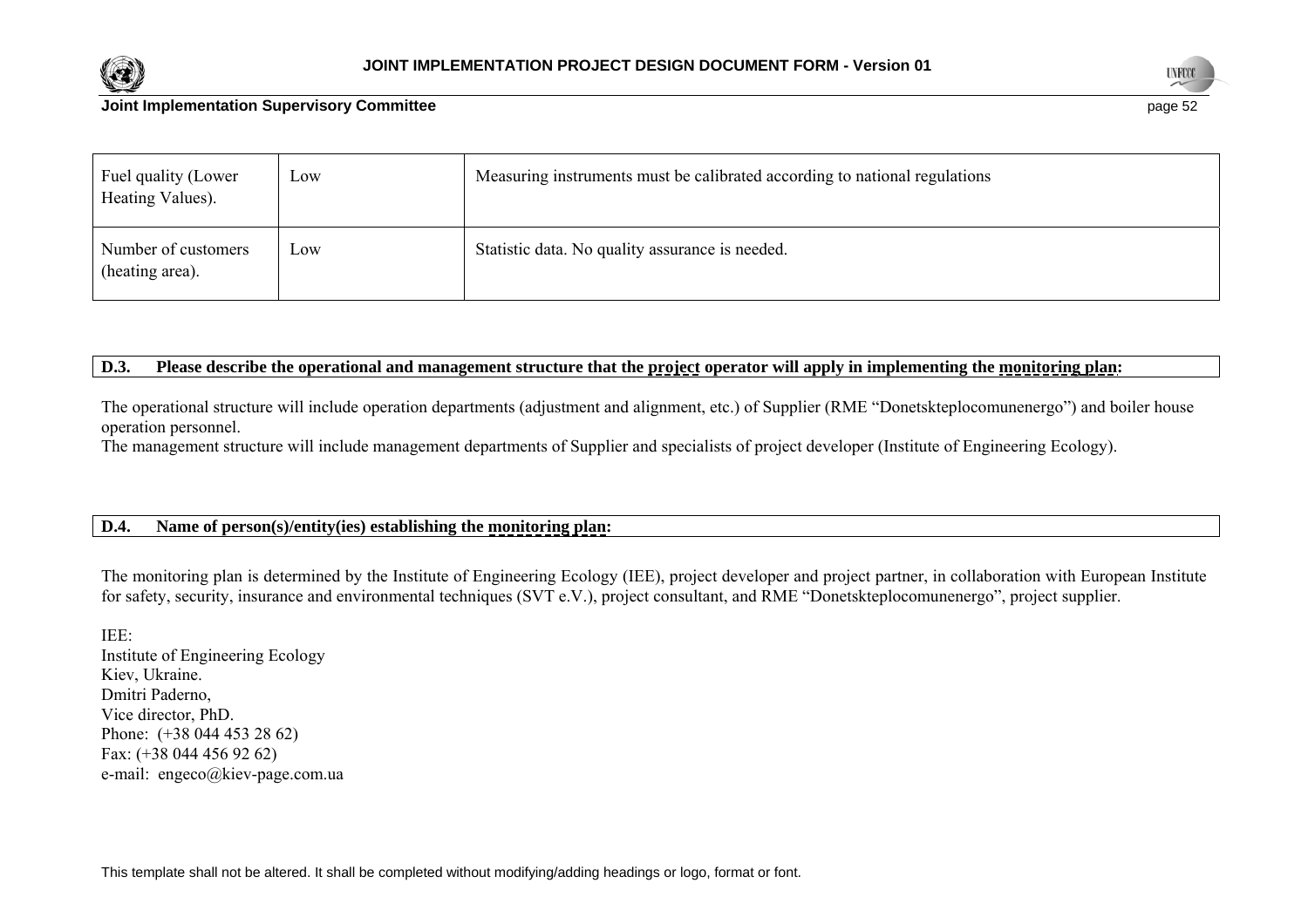



SVT e.V.: European Institute for safety, security, insurance and environmental techniques Bous, Germany. Vladimir Gomon, Managing Engineer, PhD. Phone: (+49 68 34 77 07 71) Fax: (+49 68 34 92 07 50) e-mail: GomonVladimir@aol.com

RME "Donetskteplocomunenergo", Donetsk, Ukraine. Victoriya Kucherenko, Head of Production department. Phone:  $(+380623350026)$ Fax: (+38 062 304 62 95) e-mail: [postmaster@kpdtke.donetsk.ua](mailto:postmaster@teplo.dn.ua)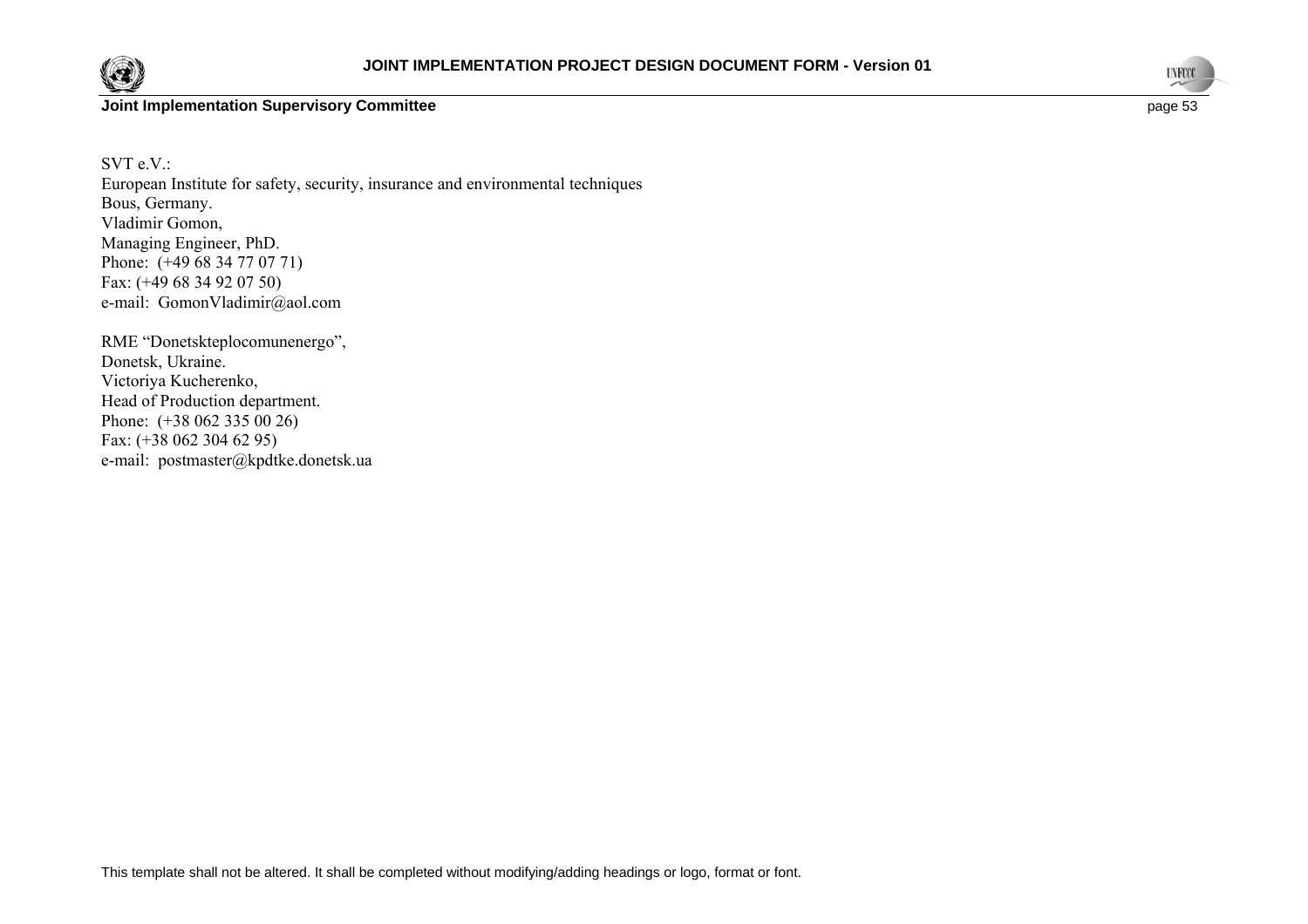

**UNFCO** 

#### **SECTION E. Estimation of greenhouse gas emission reductions**

#### **E.1. Estimated project emissions:**

Project Carbon Emission Factors are assumed equal to the Baseline Carbon Emission Factors.

#### **Calculation of Project Activity Level**

Project's activity level, estimated by fuel consumption, will be reduced comparing to the baseline activity level due to fuel saving.

|                           | Project Natural  | Project coal | Project Natural  | Project coal    |
|---------------------------|------------------|--------------|------------------|-----------------|
|                           | Gas              | Consumption, | Gas Saving due   | Saving due to   |
|                           | Consumption,     | t/yr         | to network       | network         |
|                           | ths $Nm^3$ /year |              | rehabilitation,  | rehabilitation, |
|                           |                  |              | ths $Nm^3$ /year | $t$ /year       |
| <b>RME</b>                | 380565.4         | 2599.6       | 20102.6          | 259.0           |
| "Donetskteplocomunenergo" |                  |              |                  |                 |
| Artemivsk t.              | 23 218.7         | 0            | 1497.8           | $\theta$        |
| Donetsk city              | 226556.5         | 0            | 8924.7           | 0               |
| <b>Total</b>              | 630340.6         | 2599.6       | 30525.2          | 259.0           |

*Table 9. Project fuel consumption* 

Detailed information is presented in **Appendix 1 (Boilers), Appendix 2 (Networks)** and **Appendix 4 (Boilers City), Appendix 5 (Networks City).**

#### **Estimation of Direct Project Emissions**

|                                         | Project Emissions, | <b>Project Emissions</b> | <b>Total Project</b> |
|-----------------------------------------|--------------------|--------------------------|----------------------|
|                                         | t $CO2$            | Reduction due to         | Emissions, $tCO2$    |
|                                         |                    | network                  |                      |
|                                         |                    | rehabilitation, t $CO2$  |                      |
| <b>RME</b><br>"Donetskteplocomunenergo" | 778021             | 38 197                   | 739 824              |
| Boiler houses                           | 717493             |                          |                      |
| CHP units                               | 34 157             |                          |                      |
| <b>Conventional Power Station</b>       | 26 371             |                          |                      |
| Artemivsk t.                            | 43 507             | 2807                     | 40 700               |
| <b>Donetsk city</b>                     | 458 424            | 16723                    | 441 701              |
| Boiler houses                           | 411 426            |                          |                      |
| CHP units                               | 13 4 12            |                          |                      |
| <b>Conventional Power Station</b>       | 33 586             |                          |                      |
| <b>Total</b>                            | 1279951            | 57 726                   | 1 222 225            |

Table 10. Project Emissions of CO<sub>2</sub>e after project implementation

Project emissions are  $\sim$  1 222 225 tCO<sub>2</sub>.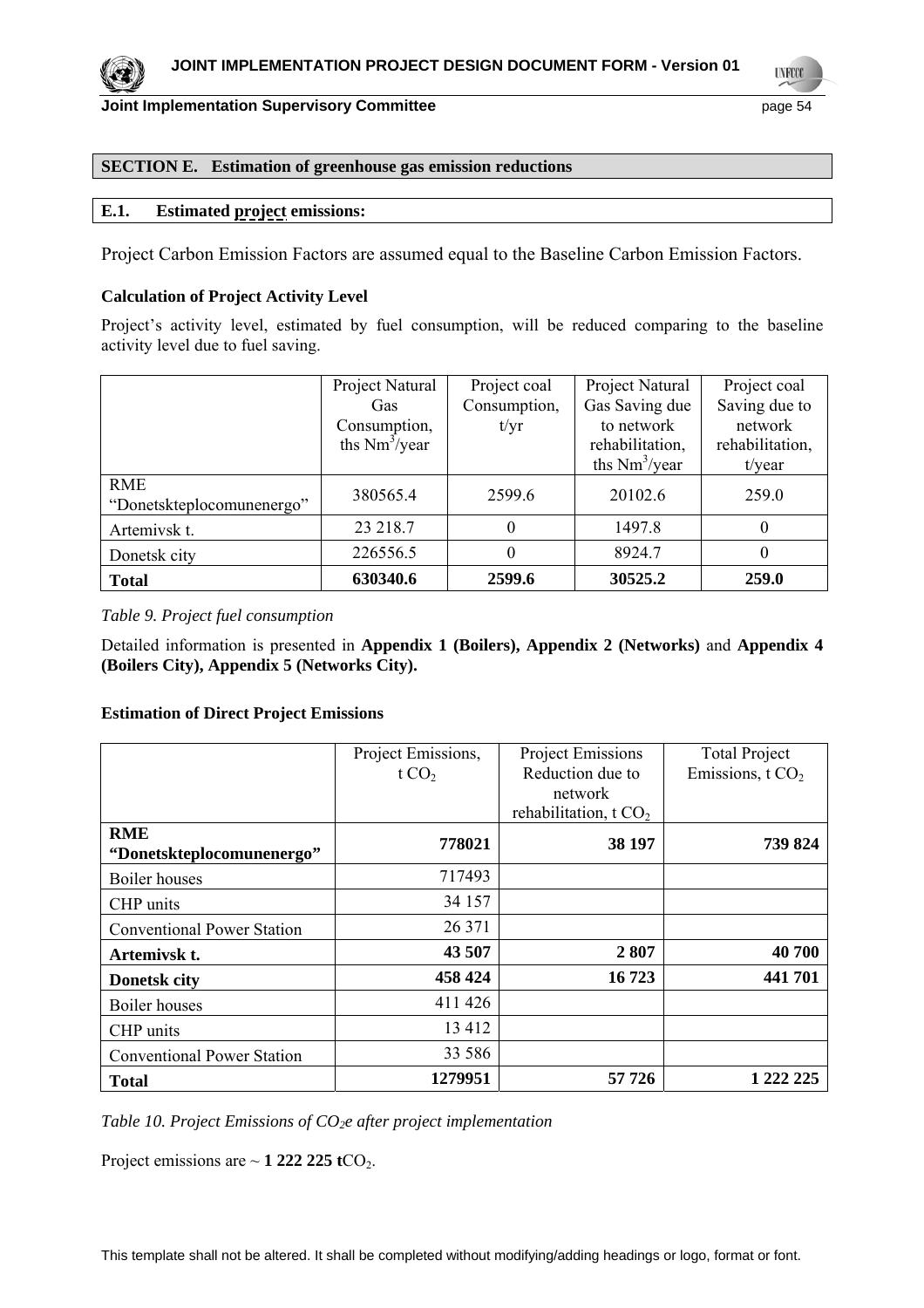

### **Joint Implementation Supervisory Committee Access 2018 12:33 Page 55** page 55

**UNFCO** 

#### **E.2. Estimated leakage:**

We assume that possible leakage is negligible that is less than 1% of the total direct emissions. These indirect emissions are not under control of project developer so we do not include them in calculations.

#### **E.3. The sum of E.1. and E.2.:**

Project Emissions + Leakages = **1 222 225** + 0 = **1 222 225 t**CO2.

#### **E.4. Estimated baseline emissions:**

Baseline emissions consist of three types of GHG emissions:

- 1)  $CO<sub>2</sub>$  emissions from boilers operated by the Applicant.
- 2)  $CO<sub>2</sub>$  emissions due to electricity consumption from the grid, which will be replaced after installation of CHP units.
- 3)  $CO<sub>2</sub>$  emissions due to electricity consumption from the grid, which will be saved due to decreasing of electricity consumption at the boiler houses after frequency controllers installation.

|                                                                 | Baseline Emissions, |
|-----------------------------------------------------------------|---------------------|
|                                                                 | t CO <sub>2</sub> e |
| RME "Donetskteplocomunenergo"                                   | 812456              |
| Artemivsk town                                                  | 45023               |
| Donetsk city                                                    | 422193              |
| <b>Subtotal</b>                                                 | 1279672             |
| Emissions due to electricity production to the grid,            | 37 143              |
| which will be replaced after installation of CHP units          |                     |
| at boiler houses belonging to RME<br>"Donetskteplocomunenergo". |                     |
| Emissions due to electricity production to the grid,            | 14 29 2             |
| which will be replaced after installation of CHP units          |                     |
| at boiler houses belonging to MCE                               |                     |
| "Donets' kteplomerezha".                                        |                     |
| <b>Subtotal</b>                                                 | 51 435              |
| $CO2$ emissions due to ineffective electricity                  |                     |
| consumption from the grid by boiler houses belonging            |                     |
| to RME "Donetskteplocomunenergo" where frequency                |                     |
| controllers will be installed                                   | 35 338              |
| $CO2$ emissions due to ineffective electricity                  |                     |
| consumption from the grid by boiler houses belonging            |                     |
| to MCE "Donets' kteplomerezha"                                  |                     |
| where frequency controllers will be installed                   | 37 273              |
| <b>Subtotal</b>                                                 | 72 611              |
| <b>Total</b>                                                    | 1403718             |

*Table 11. Baseline Emissions of CO<sub>2</sub>*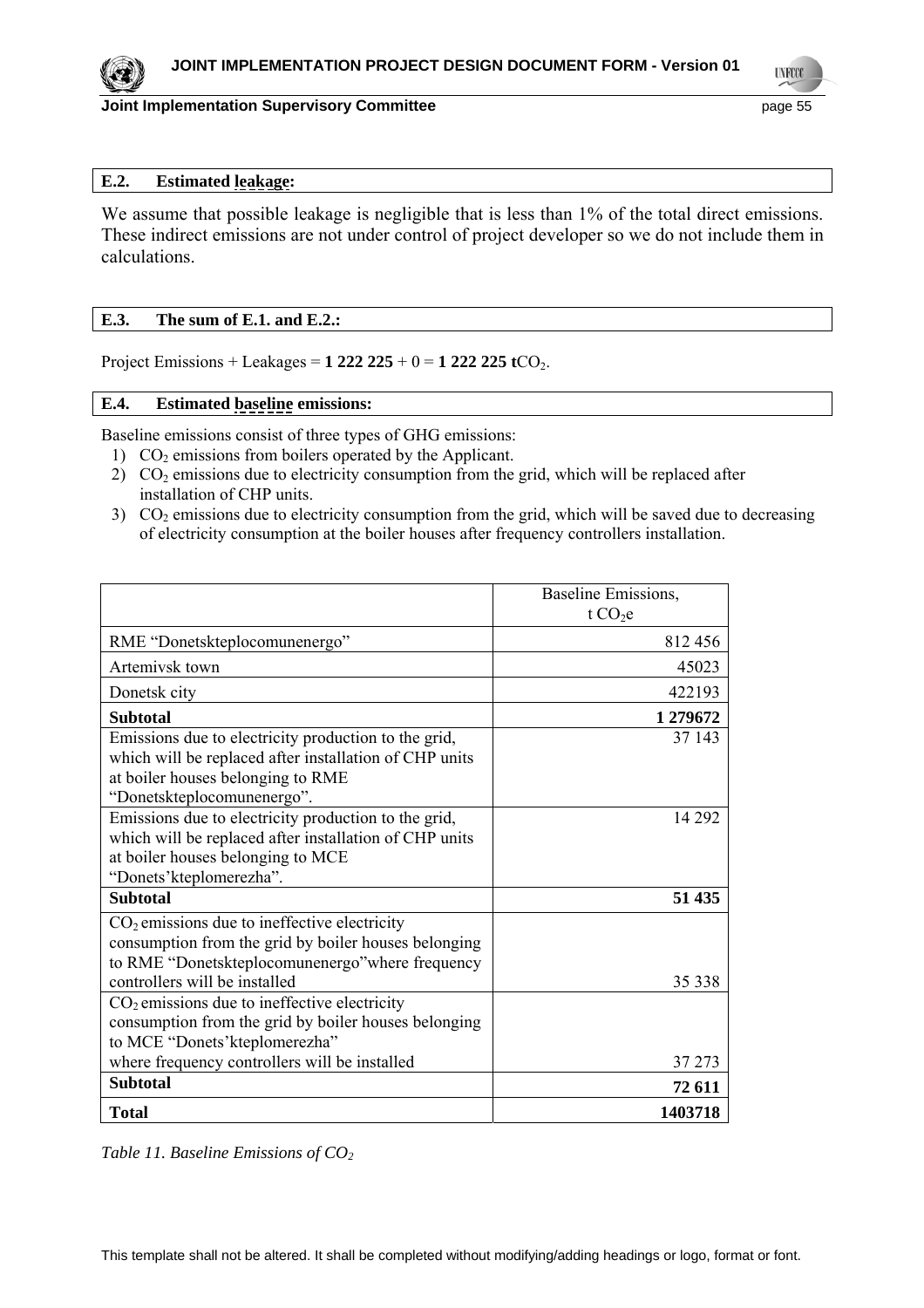

**UNFCO** 

Baseline emissions  $\sim$  **1403718 t**CO<sub>2</sub>.

More detailed calculation of resulting annual Baseline Carbon Emissions, that would take place during typical heating season if RME "Donetskteplocomunenergo" DH system, remains unchanged, see in **section B** and **Appendix 7 (Baseline)**.

#### **E.5. Difference between E.4. and E.3. representing the emission reductions of the project:**

Project Emission Reduction = Baseline emission-(Project emission +Estimated leakage) = **1 403 718 -**   $1 222 225 = 181 493 t CO<sub>2</sub> / yr$ 

In course of the project implementation, the different emission reduction will be achieved at the different stages of project implementation. The amounts of emission reduction are represented in the Table 12, 13**,**  14.

| Year                               | GHG emissions reduction, t CO <sub>2</sub> e |                                     |                                     |                                                    |        |
|------------------------------------|----------------------------------------------|-------------------------------------|-------------------------------------|----------------------------------------------------|--------|
|                                    | Due to boiler<br>houses<br>rehabilitation    | Due to<br>CHP units<br>installation | Due to<br>network<br>rehabilitation | Due to<br>frequency<br>controllers<br>installation | Total  |
| 2005                               | 1722                                         |                                     | 3151                                |                                                    | 4873   |
| 2006                               | 6626                                         |                                     | 4323                                |                                                    | 10949  |
| 2007                               | 32616                                        |                                     | 11659                               |                                                    | 44275  |
| <b>Subtotal</b>                    | 40964                                        | $\bf{0}$                            | 19133                               | $\bf{0}$                                           | 60097  |
|                                    |                                              |                                     |                                     |                                                    |        |
| 2008                               | 63793                                        |                                     | 26331                               |                                                    | 90124  |
| 2009                               | 79005                                        | 23030                               | 41003                               | 9679                                               | 152718 |
| 2010                               | 79005                                        | 21862                               | 41003                               | 9442                                               | 151313 |
| 2011                               | 79005                                        | 21336                               | 41003                               | 9205                                               | 150550 |
| 2012                               | 79005                                        | 20460                               | 41003                               | 8967                                               | 149437 |
| <b>Subtotal</b>                    | 379814                                       | 86689                               | 190345                              | 37293                                              | 694141 |
| <b>Annual average</b><br>2008-2012 |                                              |                                     |                                     |                                                    | 138828 |
| <b>Total</b>                       | 420778                                       | 86689                               | 209479                              | 37293                                              | 754238 |

*Table 12.Estimated amount of CO<sub>2</sub>e Emission Reductions in Donetsk Region*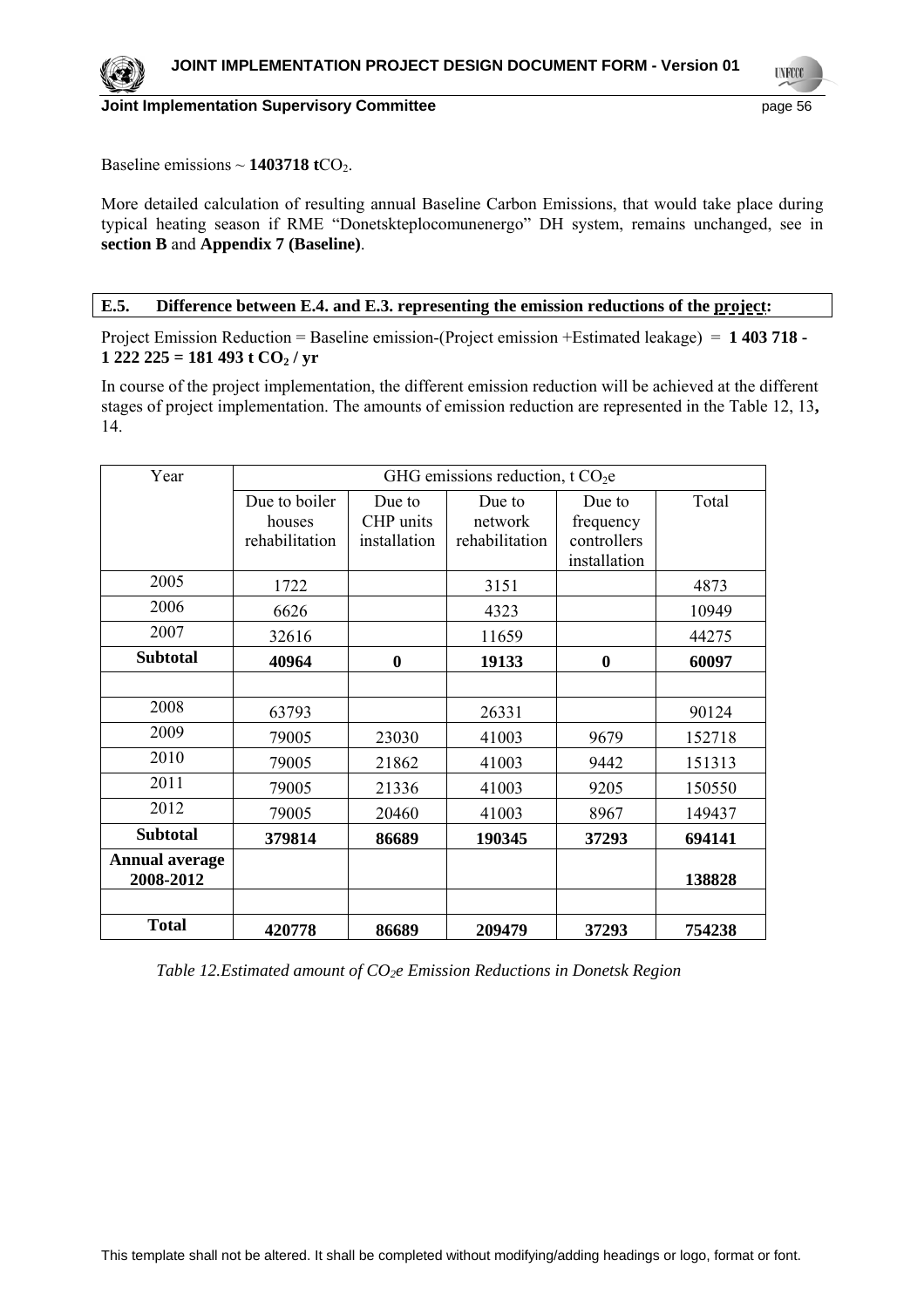**UYECCO** 

### **Joint Implementation Supervisory Committee** *page* **57**

| Year                               | GHG emissions reduction, t CO <sub>2</sub> e |                                     |                                     |                                                    |        |
|------------------------------------|----------------------------------------------|-------------------------------------|-------------------------------------|----------------------------------------------------|--------|
|                                    | Due to boiler<br>houses<br>rehabilitation    | Due to CHP<br>units<br>installation | Due to<br>network<br>rehabilitation | Due to<br>frequency<br>controllers<br>installation | Total  |
| 2005                               | 1478                                         |                                     |                                     |                                                    | 1478   |
| 2006                               | 2126                                         |                                     | 6353                                |                                                    | 8478   |
| 2007                               | 3153                                         |                                     | 12705                               |                                                    | 15858  |
| <b>Subtotal</b>                    | 6756                                         | $\bf{0}$                            | 19058                               | $\bf{0}$                                           | 25814  |
|                                    |                                              |                                     |                                     |                                                    |        |
| 2008                               | 3907                                         | 9066                                | 16722                               | 4077                                               | 33773  |
| 2009                               | 3907                                         | 8729                                | 16722                               | 3980                                               | 33338  |
| 2010                               | 3907                                         | 8280                                | 16722                               | 3882                                               | 32791  |
| 2011                               | 3907                                         | 8077                                | 16722                               | 3785                                               | 32492  |
| 2012                               | 3907                                         | 7740                                | 16722                               | 3687                                               | 32057  |
| <b>Subtotal</b>                    | 19535                                        | 41893                               | 83612                               | 19412                                              | 164452 |
| <b>Annual average</b><br>2008-2012 |                                              |                                     |                                     |                                                    | 32890  |
| <b>Total</b>                       | 26291                                        | 41893                               | 102670                              | 19412                                              | 190266 |

*Table 13.Estimated amount of CO2e Emission Reductions in Donetsk City* 

| Year                               | GHG emissions reduction, t $CO2e$ |              |        |
|------------------------------------|-----------------------------------|--------------|--------|
|                                    | Donetsk<br>Region                 | Donetsk City | Total  |
| 2005                               | 4873                              | 1478         | 6350   |
| 2006                               | 10949                             | 8478         | 19428  |
| 2007                               | 44275                             | 15858        | 60133  |
| <b>Subtotal</b>                    | 60097                             | 25814        | 85911  |
|                                    |                                   |              |        |
| 2008                               | 90124                             | 33773        | 123897 |
| 2009                               | 152718                            | 33338        | 186056 |
| 2010                               | 151313                            | 32791        | 184104 |
| 2011                               | 150550                            | 32492        | 183041 |
| 2012                               | 149437                            | 32057        | 181494 |
| Subtotal                           | 694141                            | 164452       | 858593 |
| <b>Annual average</b><br>2008-2012 |                                   |              | 171719 |
| Total                              | 754238                            | 190266       | 944504 |

*Table 14.Estimated total amount of CO<sub>2</sub>e Emission Reductions*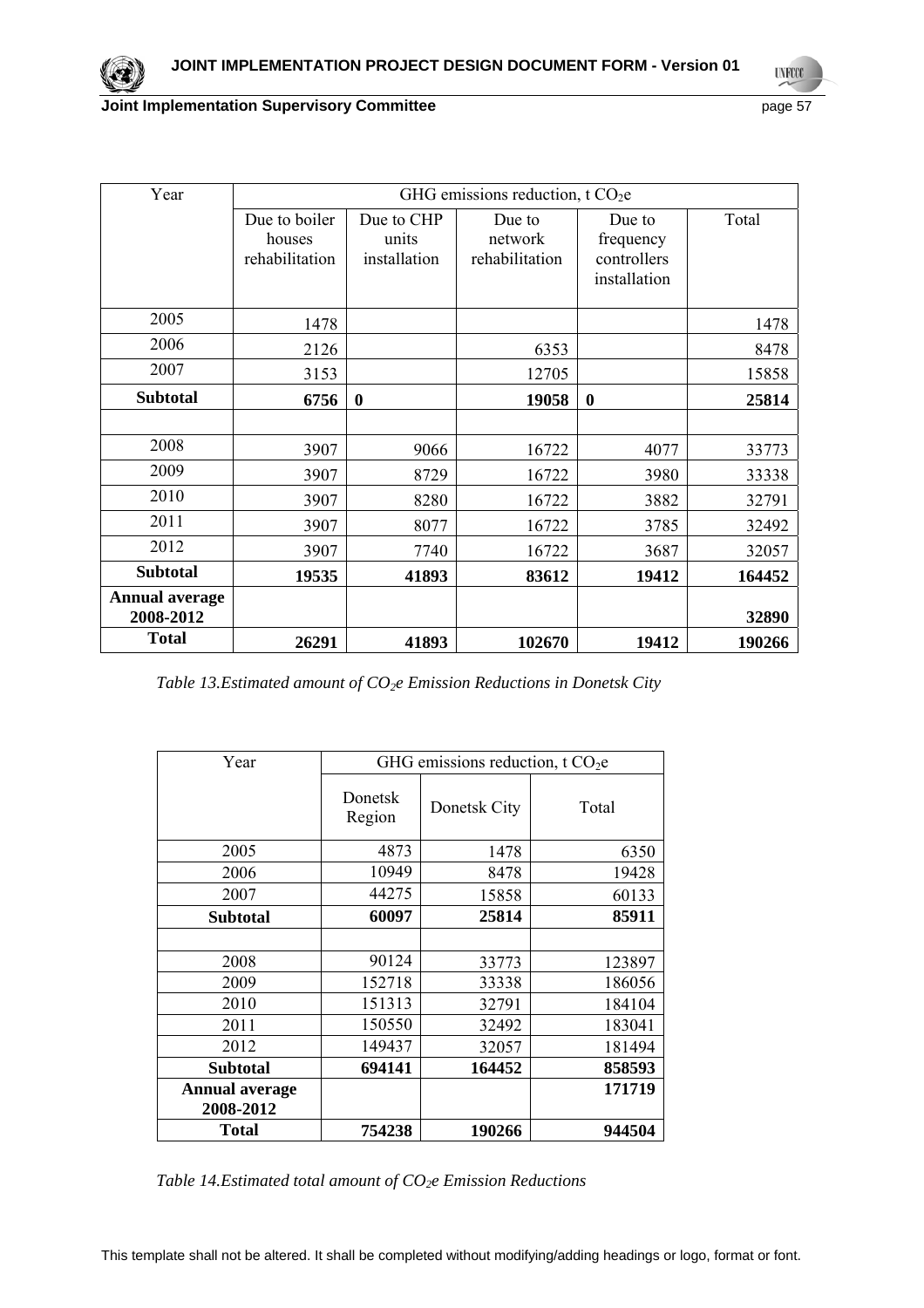### **E.6. Table providing values obtained when applying formulae above:**

Tables providing values obtained when applying formulae above are in **Appendixes 1 – 6.** 

| Year                                           | <b>Estimated project</b><br>emissions (tones<br>of $CO2$<br>equivalent) | <b>Estimated</b><br>leakage<br>(tones of $CO2$<br>equivalent) | <b>Estimated</b><br><b>baseline</b> emissions<br>(tones of CO <sub>2</sub><br>equivalent) | <b>Estimated</b><br>emission<br>reduction (tones<br>of $CO2$<br>equivalent) |
|------------------------------------------------|-------------------------------------------------------------------------|---------------------------------------------------------------|-------------------------------------------------------------------------------------------|-----------------------------------------------------------------------------|
| 2005                                           | 1419610                                                                 | $\overline{0}$                                                | 1425960                                                                                   | 6350                                                                        |
| 2006                                           | 1403398                                                                 | $\overline{0}$                                                | 1422826                                                                                   | 19428                                                                       |
| 2007                                           | 1359174                                                                 | $\overline{0}$                                                | 1419308                                                                                   | 60133                                                                       |
| <b>Subtotal</b>                                | 4182182                                                                 | $\bf{0}$                                                      | 4268094                                                                                   | 85911                                                                       |
| 2008                                           | 1292277                                                                 | $\overline{0}$                                                | 1416174                                                                                   | 123897                                                                      |
| 2009                                           | 1226983                                                                 | $\mathbf{0}$                                                  | 1413040                                                                                   | 186056                                                                      |
| 2010                                           | 1225397                                                                 | $\mathbf{0}$                                                  | 1409501                                                                                   | 184104                                                                      |
| 2011                                           | 1223811                                                                 | $\boldsymbol{0}$                                              | 1406852                                                                                   | 183041                                                                      |
| 2012                                           | 1222225                                                                 | $\overline{0}$                                                | 1403718                                                                                   | 181494                                                                      |
| <b>Subtotal</b>                                | 6190693                                                                 | $\bf{0}$                                                      | 7049285                                                                                   | 858593                                                                      |
| 2013                                           | 1222225                                                                 | $\mathbf{0}$                                                  | 1403718                                                                                   | 181494                                                                      |
| 2014                                           | 1222225                                                                 | $\boldsymbol{0}$                                              | 1403718                                                                                   | 181494                                                                      |
| 2015                                           | 1222225                                                                 | $\overline{0}$                                                | 1403718                                                                                   | 181494                                                                      |
| 2016                                           | 1222225                                                                 | $\mathbf{0}$                                                  | 1403718                                                                                   | 181494                                                                      |
| 2017                                           | 1222225                                                                 | $\boldsymbol{0}$                                              | 1403718                                                                                   | 181494                                                                      |
| 2018                                           | 1222225                                                                 | $\boldsymbol{0}$                                              | 1403718                                                                                   | 181494                                                                      |
| 2019                                           | 1222225                                                                 | $\overline{0}$                                                | 1403718                                                                                   | 181494                                                                      |
| 2020                                           | 1222225                                                                 | $\overline{0}$                                                | 1403718                                                                                   | 181494                                                                      |
| 2021                                           | 1222225                                                                 | $\boldsymbol{0}$                                              | 1403718                                                                                   | 181494                                                                      |
| 2022                                           | 1222225                                                                 | $\mathbf{0}$                                                  | 1403718                                                                                   | 181494                                                                      |
| 2023                                           | 1222225                                                                 | $\mathbf{0}$                                                  | 1403718                                                                                   | 181494                                                                      |
| 2024                                           | 1222225                                                                 | $\overline{0}$                                                | 1403718                                                                                   | 181494                                                                      |
| <b>Subtotal</b>                                | 14666698                                                                | $\bf{0}$                                                      | 16844621                                                                                  | 2177923                                                                     |
| <b>Total</b> (tones<br>of $CO2$<br>equivalent) | 25039573                                                                | $\bf{0}$                                                      | 28162000                                                                                  | 3122427                                                                     |

*Table 15. Table providing values obtained when applying formulae above* 

**UYECCO**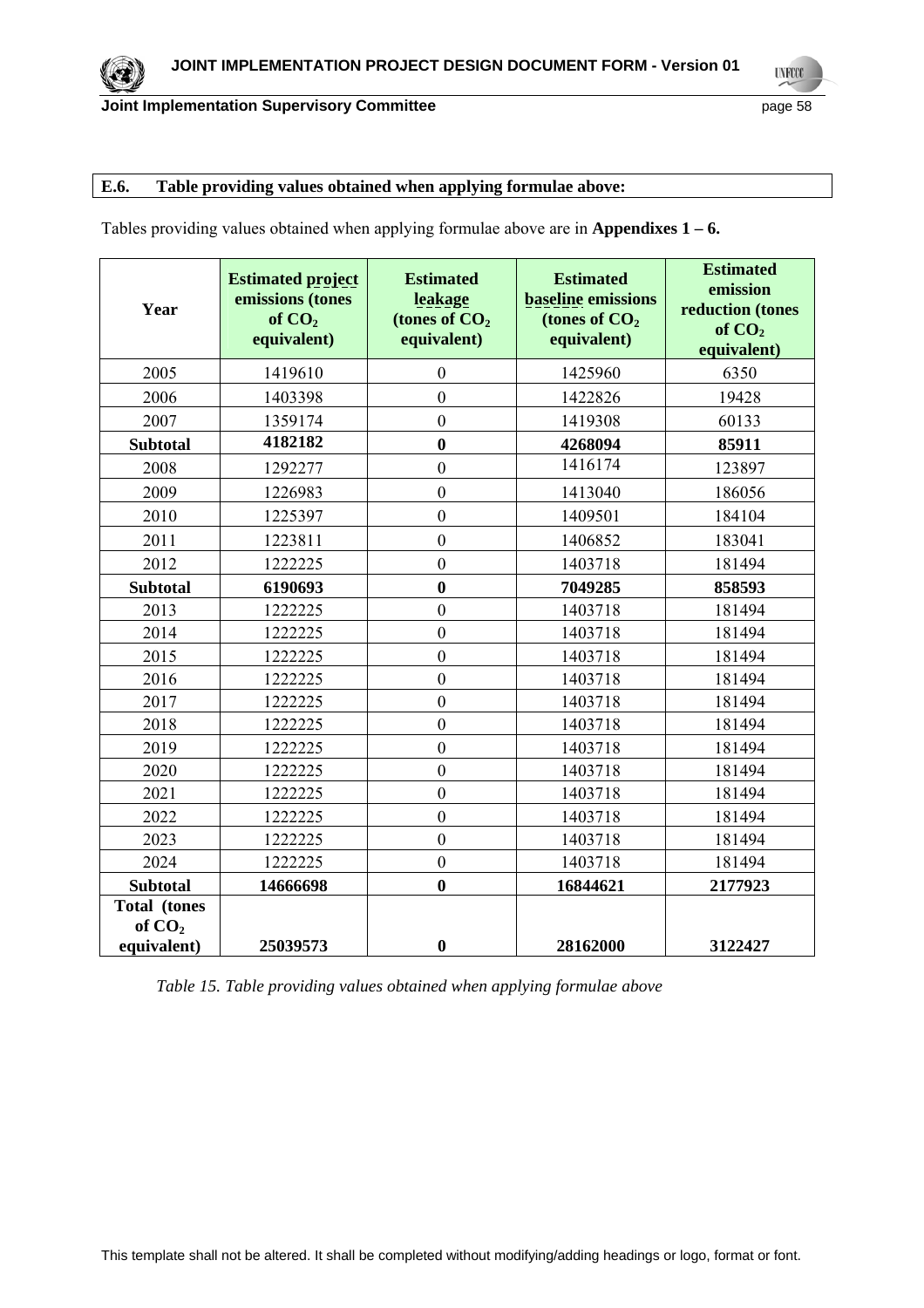**LYFOO** 

#### **SECTION F. Environmental impacts**

#### **F.1. Documentation on the analysis of the environmental impacts of the project, including transboundary impacts, in accordance with procedures as determined by the host Party:**

According to the Ukrainian rules, the design documentation for the new building, reconstruction and technical re-equipment of industrial and civil objects must include the environmental impact assessment, the main requirements for which are listed in the State Building Norms of Ukraine A.2.2-1-2003.

RME "Donetskteplocomunenergo" has the necessary Environmental Impact Assessment for its activity according to Ukrainian legislation.

Overall, the project "Rehabilitation of the District Heating System in Donetsk Region" will have a positive effect on environment. Following points will give detailed information on environmental benefits.

1. Project implementation will allow saving over 15 million Nm<sup>3</sup> of natural gas and over 50 thousand ton of coal per year starting from 2009. Natural gas and coal are a non-renewable resources and its economy is important.

2. Project implementation will reduce direct  $CO<sub>2</sub>$  emissions from city and regional boilers by 116 thousand tons per year starting from 2009 due to increased boilers efficiencies, achieved through installation of up-to-date boiler equipment, particularly new boilers, CHP units and installation of preinsulated networks pipes (141 km) instead of existing regular networks pipes.

3. Due to fuel economy and new environmentally friendlier technologies of fuel combustion, project implementation will reduce emissions of  $SO<sub>x</sub>$ ,  $NO<sub>x</sub>$ ,  $CO$  and particulate matter (co-products of combustion).

4. It is expected that due to a better DH service Donetsk region's population will reduce electricity consumption from electric heaters thus reducing power plants emissions of  $CO_2$ ,  $SO_3$ ,  $NO_x$ ,  $CO$  and particulate matter.

**F.2. If environmental impacts are considered significant by the project participants or the host Party, please provide conclusions and all references to supporting documentation of an environmental impact assessment undertaken in accordance with the procedures as required by the host Party:** 

#### **Impact on the water medium**

Impact on the water medium is present. Impact on water resources is will be the same as in baseline scenario. The existing technology of heat energy production exploited at the objects of RME "Donetskteplocomunenergo" foresees discharging of waste water to the sewage network with obligatory chemical control in accordance to Water Code of Ukraine, GOST 28.74-82 "Hygienic regulations and quality control", SNiP 4630-92 on determining maximum concentration limits for internal water bodies. Discharge of wastewater to the open water bodies will not take place.

Project implementation will have positive environmental effect. It will allow to decrease the water consumption and as a result – to decrease the amount of waste water.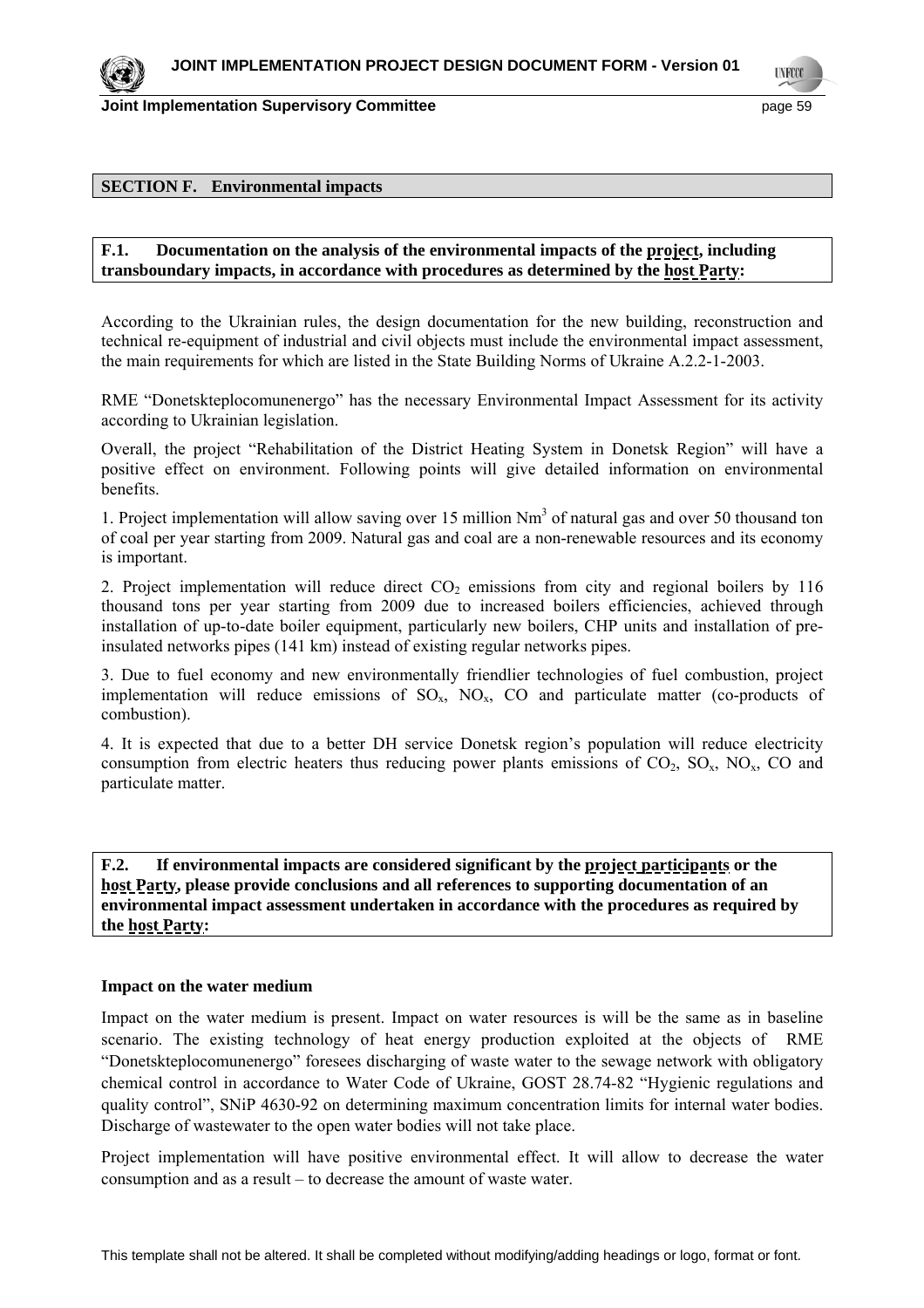**LYFOO** 

#### **Effects on the ambient air**

The project implementation will have positive effect on ambient air:

- Reduction of  $NO<sub>x</sub>$ ,  $SO<sub>x</sub>$ ,  $CO$  and PM due to application of cleaner technologies at boiler houses;
- Reduction of electricity consumption results in lower emissions of the same air pollutants;
- Heat stress on the atmosphere (due to lower temperatures of flue gases);
- Lower emissions per unit of fuel at the same load on boiler house.

#### **Effects on land use**

Impact on the land medium is not present.

Relevant regulation is the sphere of land use is presented by the Land Code of Ukraine. National technological practice / standard: GOST 17.4.1.02.-83 "Protection of Nature, Soils. Classification of chemical substances for pollution control".

#### **Effects on biodiversity**

Impact on biodiversity is not present.

### **Waste generation, treatment and disposal**

Waste generation, treatment and disposal are present. In the process of project implementation the generation of waste will occur after disassembling of physically and morally obsolete equipment, burners, pipes, etc. Also there will occur some construction waste due to destruction of boiler settling, boiler house foundations, etc.

Possible recycling of the old equipment will by definition have a positive effect on the environment.

Example of the Environmental Impact Assessment for one of the objects included in the Project is given in **Appendix 12 (EIA).**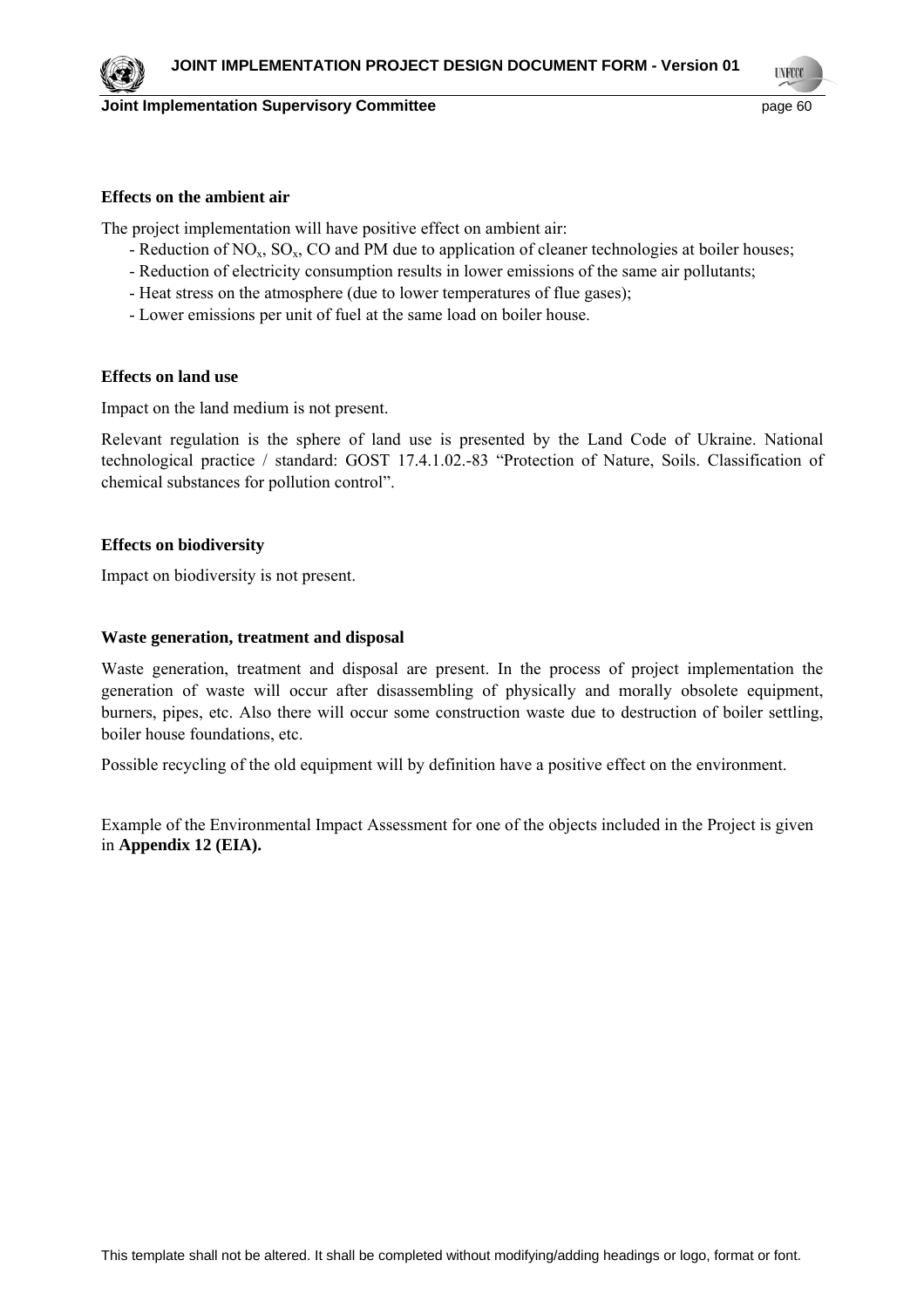



**LYFOO** 

#### **SECTION G. Stakeholders' comments**

#### **G.1. Information on stakeholders' comments on the project, as appropriate:**

The authorities in Donetsk Region have expressed the strong support for the project.

The project is already approved by local authorities, namely Donetsk Regional State Administration, and Ukrainian government representatives, namely Ministry for Environmental Protection of Ukraine and Ministry of Construction, Architecture, Housing and Municipal Economy of Ukraine.

According to Ukrainian rules, all projects for new building, reconstruction and technical re-equipment of industrial and civil objects that require EIA, also requires information of population about it through the local administration [State Building Norms of Ukraine A.2.2-1-2003, p.1.6].

In line with this, information on each sub-project on rehabilitation of the each object included in the Project was published in a local newspaper. According to information from RME "Donetskteplocomunenergo", no local stakeholder comments were received.

In addition, the Project was presented at the ХVI (Sevastopol, June 6-10, 2006) and ХVII (Yalta, June 5- 9, 2007) International Conferences "Problems of Ecology and Exploitation of Energy Objects", where it was comprehensively discussed with representatives of governmental and District heating organisations.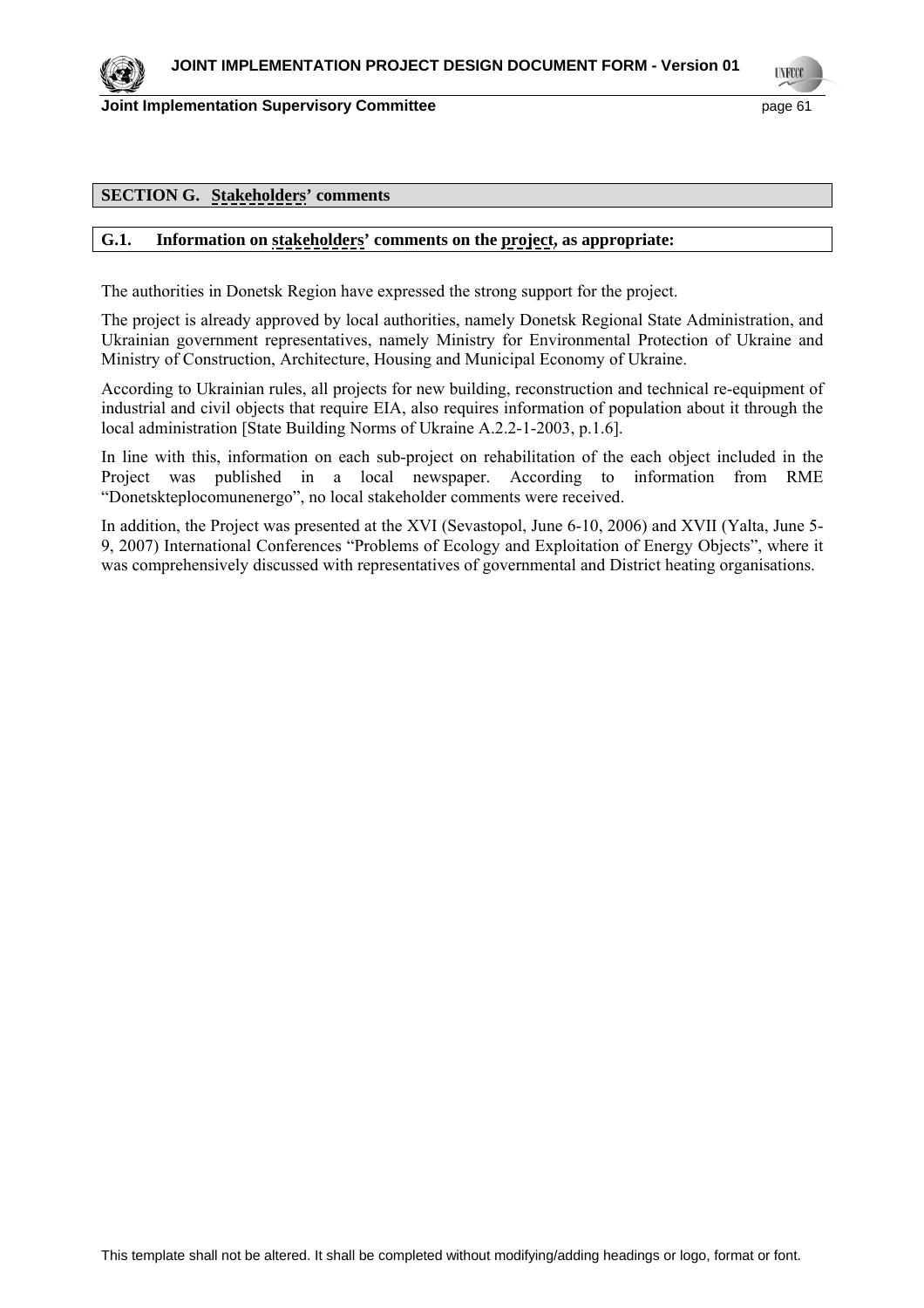**UNFOOT** 

### Annex 1

# **CONTACT INFORMATION ON PROJECT PARTICIPANTS**

**Supplier:** 

| Organisation:    | Regional Municipal Enterprise "Donetskteplocomunenergo" |
|------------------|---------------------------------------------------------|
| Street/P.O.Box:  | Donetska str.                                           |
| Building:        | 38                                                      |
| City:            | Donetsk                                                 |
| State/Region:    | Donetsk                                                 |
| Postal code:     | 83086                                                   |
| Country:         | Ukraine                                                 |
| Phone:           | +38 062 335-00-26                                       |
| Fax:             | $+38062304-62-95$                                       |
| E-mail:          | postmaster@kpdtke.donetsk.ua                            |
| URL:             |                                                         |
| Represented by:  |                                                         |
| Title:           | General director                                        |
| Salutation:      | Mr.                                                     |
| Last name:       | Vorotyntsev                                             |
| Middle name:     | Albertovich                                             |
| First name:      | Vasyl                                                   |
| Department:      |                                                         |
| Phone (direct):  | $+38062335-00-26$                                       |
| Fax (direct):    | $+38062304-62-95$                                       |
| Mobile:          |                                                         |
| Personal e-mail: |                                                         |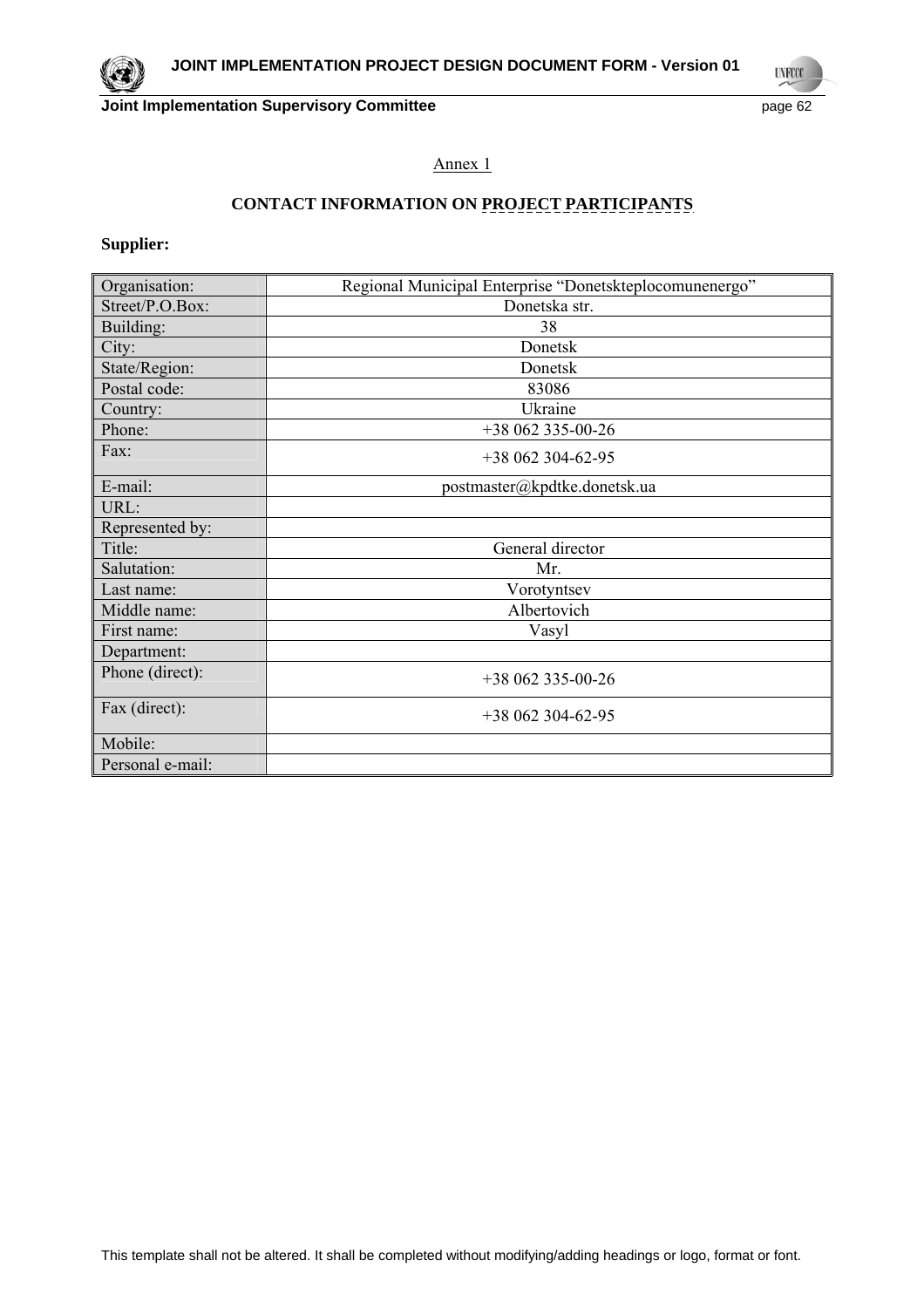**UNFOOT** 

## **Partner - Purchaser:**

| Organisation:    | E-Energy B.V.                     |
|------------------|-----------------------------------|
| Street/P.O.Box:  | Strawinskylaan                    |
| Building:        | 1143 C-11                         |
| City:            | Amsterdam                         |
| State/Region:    |                                   |
| Postal code:     | 1077XX                            |
| Country:         | The Netherlands                   |
| Phone:           | $(+3705)$ 268 59 89               |
| Fax:             | $(+3705)$ 268 59 88               |
| E-mail:          | $a.$ strolia $(a)$ e-energija.lt  |
| URL:             | www.e-energy.eu                   |
| Represented by:  |                                   |
| Title:           | Head of Climate Change department |
| Salutation:      | Mr.                               |
| Last name:       | Strolia                           |
| Middle name:     |                                   |
| First name:      | Arturas                           |
| Department:      | Climate Change department         |
| Phone (direct):  |                                   |
| Fax (direct):    | $(+3705)$ 268 59 88               |
| Mobile:          |                                   |
| Personal e-mail: |                                   |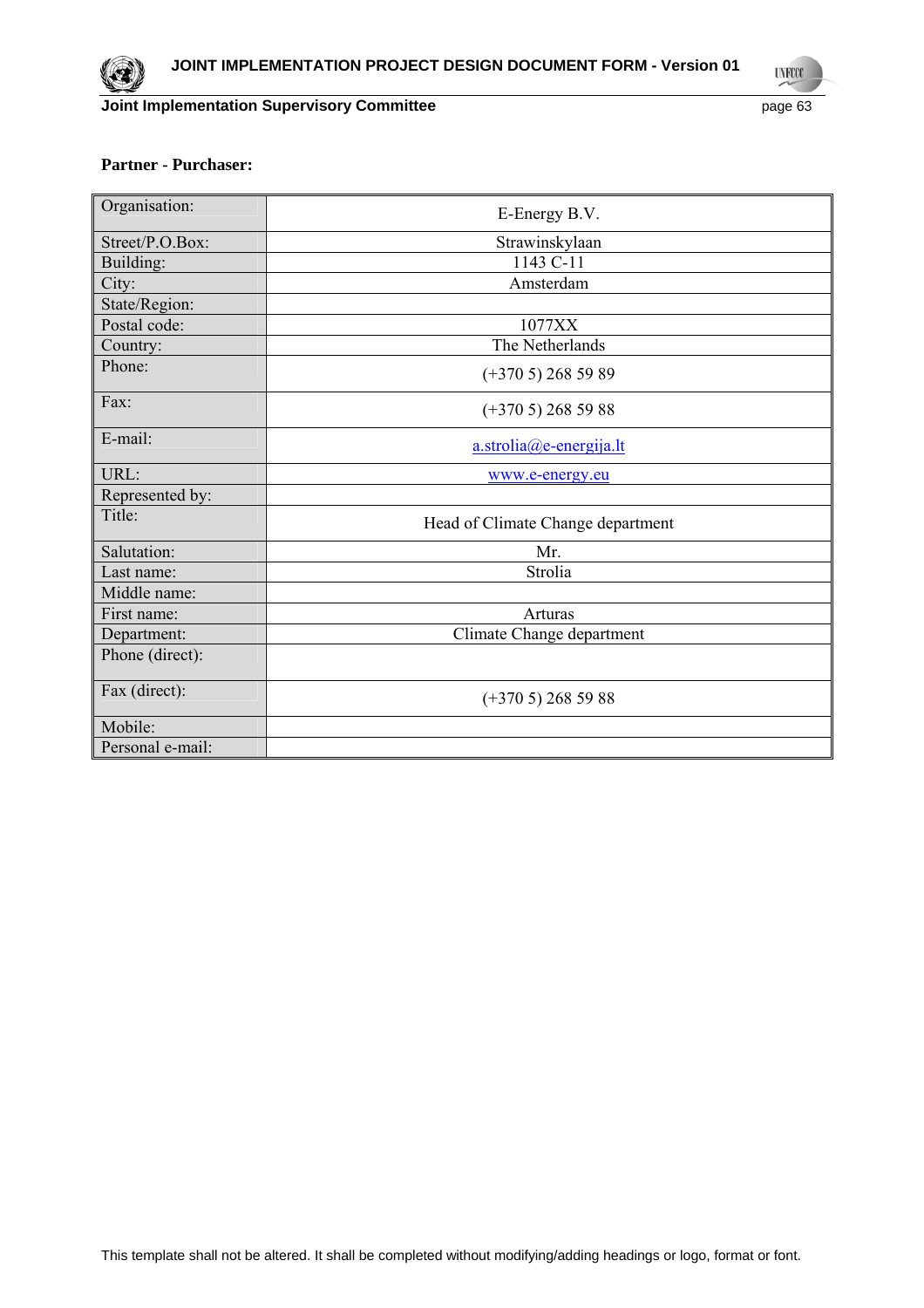**Joint Implementation Supervisory Committee Accord Page 64** page 64

**UNFOOT** 

### **Partner - Project developer:**

| Organisation:    | Institute of Engineering Ecology, Ltd |
|------------------|---------------------------------------|
| Street/P.O.Box:  | Zheliabova str.                       |
| Building:        | 2A                                    |
| City:            | Kyiv                                  |
| State/Region:    | Kyiv                                  |
| Postal code:     | 03057                                 |
| Country:         | Ukraine                               |
| Phone:           | $(+38044)$ 453 28 62                  |
| Fax:             | $(+38044)$ 456 92 62                  |
| E-mail:          | engeco@kiev-page.com.ua               |
| URL:             | www.engecology.com                    |
| Represented by:  |                                       |
| Title:           | Director                              |
| Salutation:      | Dr.                                   |
| Last name:       | Sigal                                 |
| Middle name:     | Isakovich                             |
| First name:      | Oleksandr                             |
| Department:      |                                       |
| Phone (direct):  | $(+38044)$ 453 28 62                  |
| Fax (direct):    | $(+38044)$ 456 92 62                  |
| Mobile:          |                                       |
| Personal e-mail: |                                       |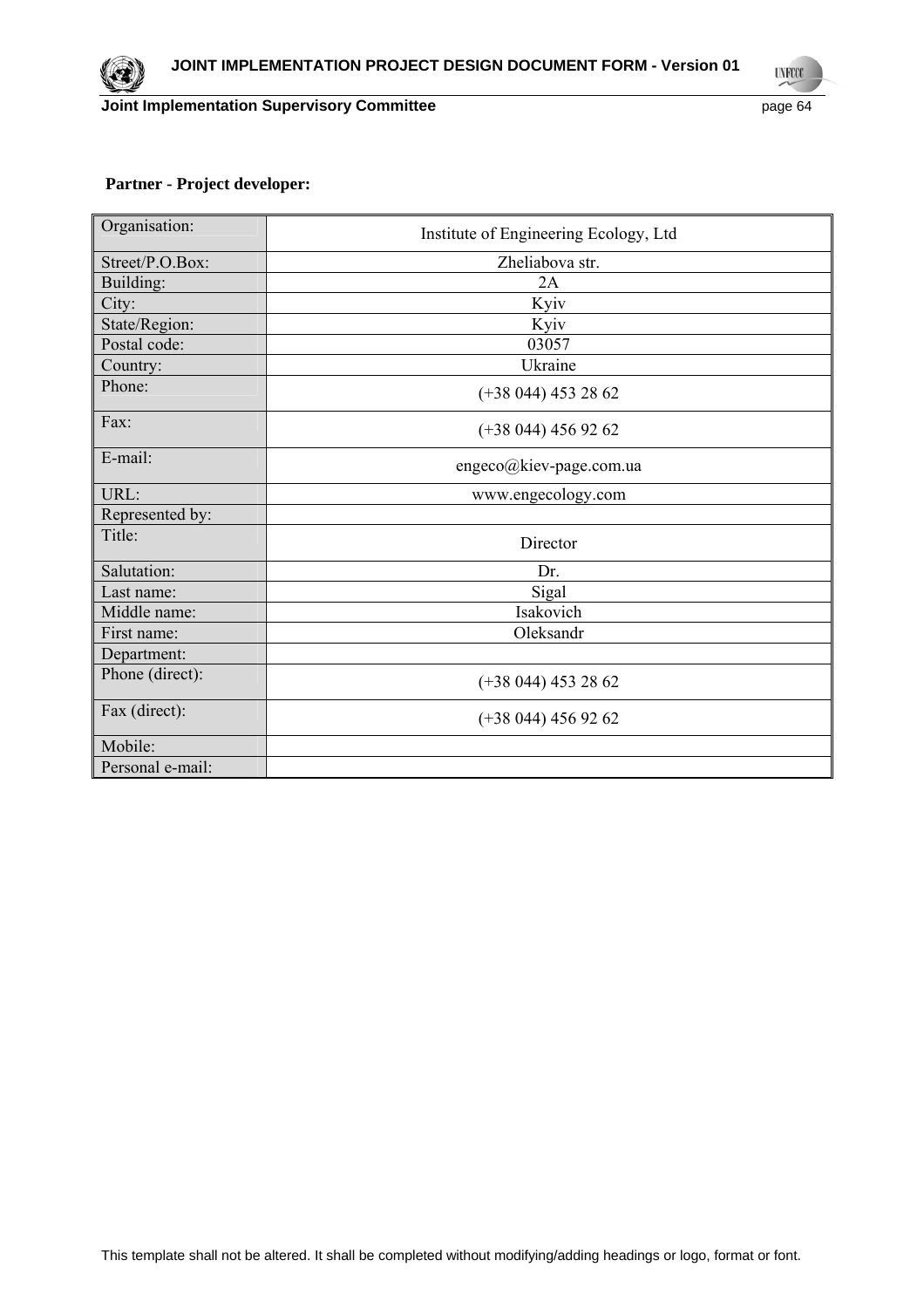

**UYFOO** 

Annex 2

# **BASELINE INFORMATION**

See Section B for the Baseline information